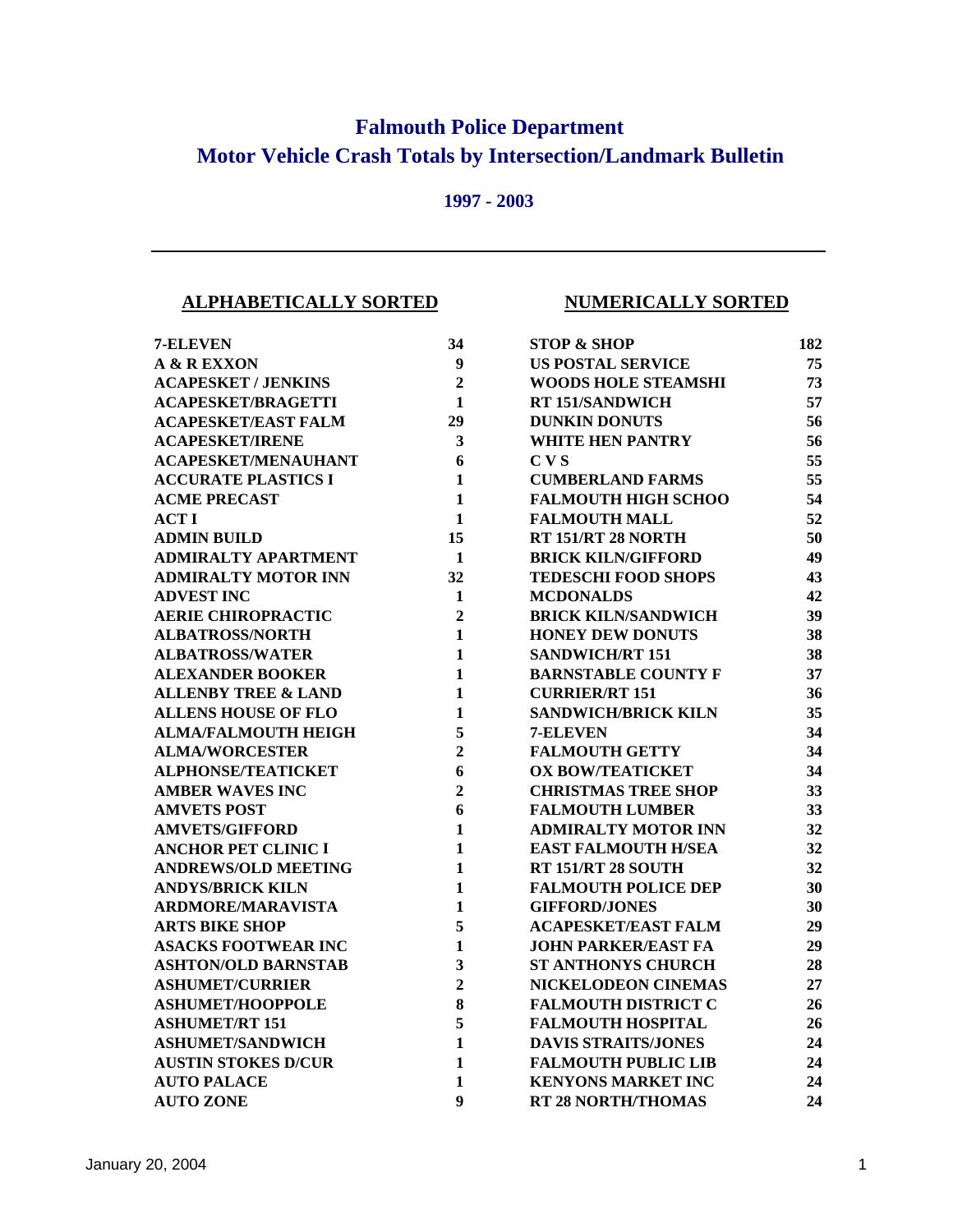| <b>BACON FARM/DAVISVIL</b>     | 1                       | <b>WAQUOIT/RED BROOK</b>       | 24 |
|--------------------------------|-------------------------|--------------------------------|----|
| <b>BAKER ARTHUR W DR</b>       | $\mathbf{1}$            | <b>KENYONS CORNER</b>          | 23 |
| <b>BAKER HAROLD A CO I</b>     | $\overline{2}$          | <b>MAHONEYS TOO INC</b>        | 23 |
| <b>BALLYMEADE</b>              | 13                      | <b>MARAVISTA AVE E/TEA</b>     | 23 |
| <b>BANK BOSTON</b>             | 20                      | PLAZA SHELL INC                | 23 |
| <b>BAPTISTE/EAST FALMO</b>     | $\mathbf{1}$            | RT 28 NORTH/RT 151             | 23 |
| <b>BAR NECK/ALBATROSS</b>      | $\overline{2}$          | <b>SPRING BARS/WORCEST</b>     | 22 |
| <b>BAR NECK/GOSNOLD</b>        | $\overline{2}$          | <b>EDWARDS BOAT YARD I</b>     | 21 |
| <b>BARBOS WAYSIDE FURN</b>     | 3                       | <b>HOUSE OF PIZZA</b>          | 21 |
| <b>BARNSTABLE COUNTY F</b>     | 37                      | <b>JONES/PALMER</b>            | 21 |
| <b>BARRETT JOHN REAL E</b>     | $\mathbf{1}$            | <b>OLD SILVER BEACH</b>        | 21 |
| <b>BARROWS RD</b>              | $\mathbf{1}$            | <b>OYSTERS TOO</b>             | 21 |
| <b>BARROWS/RIVERS EDGE</b>     | $\mathbf{1}$            | PLYMOUTH SAVINGS BA            | 21 |
| <b>BARROWS/WAQUOIT</b>         | 8                       | <b>RT 151/SAM TURNER</b>       | 21 |
| <b>BATTLES PONTIAC BUI</b>     | $\overline{2}$          | <b>STOP &amp; SHOP PLAZA</b>   | 21 |
| <b>BAYBANK</b>                 | $\mathbf{1}$            | <b>BANK BOSTON</b>             | 20 |
| <b>BAYBERRY HOUSE</b>          | $\mathbf{1}$            | <b>CAPE COD BANK &amp; TRU</b> | 20 |
| <b>BEACH PARKING LOT</b>       | $\mathbf{1}$            | <b>FALMOUTH FIRE DEPAR</b>     | 20 |
| <b>BEACON FLOOR COVERI</b>     | $\mathbf{1}$            | <b>STAR MARKET</b>             | 20 |
| <b>BEAGLE CLUB</b>             | $\mathbf{3}$            | <b>EAST FALMOUTH H/OLD</b>     | 19 |
| <b>BEAGLE/TEATICKET</b>        | $\overline{2}$          | <b>FALMOUTH PLAZA</b>          | 19 |
| <b>BEAMAN/NORTH FALMOU</b>     | $\mathbf{1}$            | <b>BLOCKBUSTER VIDEO</b>       | 18 |
| <b>BEAN &amp; COD SPECIALT</b> | $\overline{2}$          | <b>BURGER KING</b>             | 18 |
| <b>BELL</b>                    | $\mathbf{1}$            | <b>EAST FALMOUTH CAR W</b>     | 18 |
| <b>BELMAR ESTATES</b>          | $\mathbf{1}$            | <b>FLEET BANK</b>              | 18 |
| <b>BEN &amp; BILLS CHOCOLA</b> | $\overline{2}$          | <b>JAKES TAP</b>               | 18 |
| <b>BENJAMIN NYES L/OLD</b>     | $\mathbf{1}$            | OCEAN STATE JOB LOT            | 18 |
| <b>BERTS QUIK MART</b>         | 11                      | PALMER/WEST FALMOUT            | 18 |
| <b>BEST WESTERN - TRAD</b>     | $\boldsymbol{9}$        | <b>SHOREWOOD/EAST FALM</b>     | 18 |
| <b>BETSYS DINER</b>            | 11                      | <b>WISHING MOON HILL</b>       | 18 |
| <b>BICKFORDS</b>               | 13                      | C V S #1870                    | 17 |
| <b>BIKE ZONE THE</b>           | 13                      | <b>FALMOUTH SUNOCO</b>         | 17 |
| <b>BIRCH/QUAKER</b>            | $\overline{2}$          | <b>FAMILY FOODS</b>            | 17 |
| <b>BITTERSWEET/OLD MEE</b>     | $\overline{2}$          | <b>KAPPYS LIQUORS INC</b>      | 17 |
| <b>BITTERSWEET/SANDWIC</b>     | $\mathbf{1}$            | <b>MAIN STREET DELI</b>        | 17 |
| <b>BLACK DUCK RESTAURA</b>     | 3                       | <b>MCGANNS PUB</b>             | 17 |
| <b>BLACKSMITH SHOP FAR</b>     | $\mathbf{3}$            | <b>SABATINOS OF FALMOU</b>     | 17 |
| <b>BLACKSMITH SHOP/CRO</b>     | $\overline{2}$          | SANDWICH/TEATICKET             | 17 |
| <b>BLACKSMITH SHOP/DEE</b>     | $\overline{\mathbf{4}}$ | <b>BROOKS PHARMACY</b>         | 16 |
| <b>BLACKSMITH SHOP/FIR</b>     | $\mathbf{1}$            | <b>MAIN/SCRANTON</b>           | 16 |
| <b>BLACKSMITH SHOP/FRA</b>     | $\overline{2}$          | <b>PALMER AVE LIQUORS</b>      | 16 |
| <b>BLACKSMITH SHOP/WES</b>     | $\overline{2}$          | <b>WORCESTER/SPRINGS B</b>     | 16 |
| <b>BLOCKBUSTER VIDEO</b>       | 18                      | <b>ADMIN BUILD</b>             | 15 |
| <b>BLUEBERRY/CARRIAGE</b>      | $\mathbf{1}$            | <b>EAST FALMOUTH H/JOH</b>     | 15 |
| <b>BOAT HOUSE THE</b>          | 11                      | <b>JOHNNYS AUTO DETAIL</b>     | 15 |
| <b>BOGGS ST</b>                | $\mathbf{1}$            | PALMER AVE TEXACO              | 15 |
| <b>BONANZA BUS LINES</b>       | $\overline{\mathbf{4}}$ | <b>THOMAS B LANDER/TUR</b>     | 15 |
| <b>BONITO WILLIAM</b>          | $\mathbf{1}$            | <b>WHITES AUTOMOTIVE C</b>     | 15 |
| <b>BOURNE FARM</b>             | $\mathbf{1}$            | <b>DAVIS STRAITS/DILLI</b>     | 14 |
| <b>BOWMAN ROBERT T BUI</b>     | $\mathbf{1}$            | <b>DILLINGHAM/GIFFORD</b>      | 14 |
| <b>BOX LUNCH</b>               | 6                       | <b>DRIFTWOOD PLAZA</b>         | 14 |
|                                |                         |                                |    |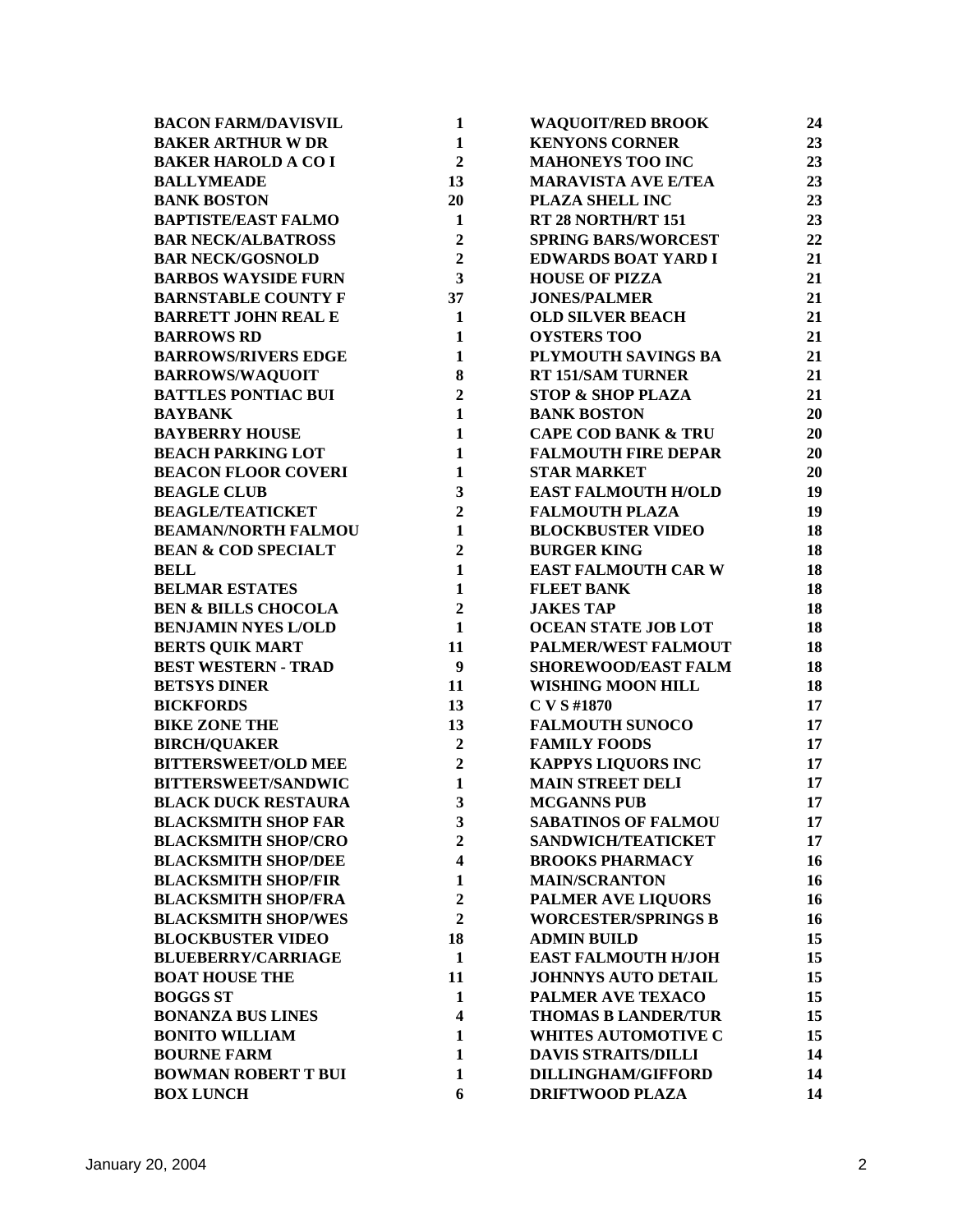| <b>BOXBERRY HILL R/HAT</b>     | $\mathbf{1}$            | <b>FALMOUTH COOPERATIV</b>     | 14 |
|--------------------------------|-------------------------|--------------------------------|----|
| <b>BOXBERRY HILL R/RAN</b>     | $\mathbf{1}$            | <b>FALMOUTH FISH MARKE</b>     | 14 |
| <b>BOXBERRY HILL R/RT</b>      | 9                       | <b>FALMOUTH GLASS &amp; MI</b> | 14 |
| <b>BOXBERRY HILL R/SAD</b>     | $\mathbf{1}$            | <b>FRIENDLYS RESTAURAN</b>     | 14 |
| <b>BOXBERRY HILL R/SAN</b>     | 5                       | <b>JOHNNYS SERVICE STA</b>     | 14 |
| <b>BOXWOOD/GIFFORD</b>         | $\overline{2}$          | <b>MORSE POND SCHOOL</b>       | 14 |
| <b>BRADLEES</b>                | 10                      | <b>PAPA GINOS</b>              | 14 |
| <b>BRAEBURN/SAM TURNER</b>     | $\overline{2}$          | <b>RT 28 SOUTH/THOMAS</b>      | 14 |
| <b>BRAESIDE/WEST FALMO</b>     | $7\phantom{.0}$         | <b>SILVER LOUNGE</b>           | 14 |
| <b>BREIVOGEL &amp; SON INC</b> | $\overline{\mathbf{3}}$ | <b>TEATICKET PATH/TEAT</b>     | 14 |
| <b>BRIARWOOD CONDOMINI</b>     | $\overline{2}$          | <b>TOWN HALL SQUARE</b>        | 14 |
| <b>BRICK KILN/GIFFORD</b>      | 49                      | <b>BALLYMEADE</b>              | 13 |
| <b>BRICK KILN/HOMESTEA</b>     | $\mathbf{1}$            | <b>BICKFORDS</b>               | 13 |
| <b>BRICK KILN/JAMIE</b>        | $\overline{\mathbf{3}}$ | <b>BIKE ZONE THE</b>           | 13 |
| <b>BRICK KILN/LOCUSTFI</b>     | $\overline{7}$          | <b>CAPE COD BAGEL CO I</b>     | 13 |
| <b>BRICK KILN/OX BOW</b>       | $\overline{\mathbf{4}}$ | <b>COONAMESSETT INN IN</b>     | 13 |
| <b>BRICK KILN/RT 28 NO</b>     | 8                       | <b>CRABAPPLES</b>              | 13 |
| <b>BRICK KILN/RT 28 SO</b>     | 6                       | <b>EAST FALMOUTH H/SHO</b>     | 13 |
| <b>BRICK KILN/SANDWICH</b>     | 39                      | MCMENAMYS SEAFOOD I            | 13 |
| <b>BRICK KILN/SERVICE</b>      | 8                       | <b>PALMER/TER HEUN</b>         | 13 |
| <b>BRICK KILN/TROTTING</b>     | 9                       | PETES MOBIL                    | 13 |
| <b>BRICK KILN/WEST FAL</b>     | 10                      | RT 28 SOUTH/RT 151             | 13 |
| <b>BRICKKILN RD</b>            | $\mathbf{1}$            | <b>SURF DRIVE BEACH</b>        | 13 |
| <b>BRIDGE/MENAUHANT</b>        | $\mathbf{1}$            | HOMEPORT CONDOMINIU            | 12 |
| <b>BRISTOL BEACH</b>           | 5                       | <b>NORTH FALMOUTH/RT 1</b>     | 12 |
| <b>BRITISH BEER CO</b>         | 5                       | <b>SEA CREST RESORT &amp;</b>  | 12 |
| <b>BROKEN BOW/TEATICKE</b>     | $\overline{\mathbf{3}}$ | <b>SEAFOOD SAMS</b>            | 12 |
| <b>BROOKS PHARMACY</b>         | 16                      | <b>SUPER LUBE</b>              | 12 |
| <b>BURGER KING</b>             | 18                      | <b>TEATICKET/TROTTING</b>      | 12 |
| <b>BURLINGTON SELF STO</b>     | $\mathbf{3}$            | <b>VILLAGE GREEN</b>           | 12 |
| <b>BURTS SPORTS SPECIA</b>     | 5                       | <b>WINDFALL MARKET</b>         | 12 |
| <b>BUZZARDS BAY/QUISSE</b>     | $\mathbf{1}$            | <b>BERTS QUIK MART</b>         | 11 |
| CVS                            | 55                      | <b>BETSYS DINER</b>            | 11 |
| C V S #1870                    | 17                      | <b>BOAT HOUSE THE</b>          | 11 |
| C V S #594                     | $\overline{2}$          | <b>CARRIAGE SHOP R/OLD</b>     | 11 |
| <b>CACHALOT/PALMER</b>         | $\overline{\mathbf{3}}$ | <b>CARRIAGE SHOP R/SAN</b>     | 11 |
| <b>CAFARELLI GERALD A</b>      | 1                       | <b>CENTRAL/EAST FALMOU</b>     | 11 |
| <b>CAHOON/MAIN</b>             | $\boldsymbol{2}$        | <b>DAIRY QUEEN</b>             | 11 |
| <b>CAMP GROUNDS</b>            | $\mathbf{1}$            | <b>EAST FALMOUTH H/FRE</b>     | 11 |
| <b>CANTERBURY/SANDWICH</b>     | $\mathbf{1}$            | <b>EASTMANS HARDWARE</b>       | 11 |
| <b>CAPE &amp; ISLAND CUSTO</b> | $\mathbf{1}$            | <b>GOLDEN SAILS</b>            | 11 |
| <b>CAPE &amp; ISLAND TILE</b>  | $\mathbf{1}$            | <b>HEARTH N KETTLE RES</b>     | 11 |
| <b>CAPE COD BAGEL CO I</b>     | 13                      | <b>HOLIDAY INN CAPE CO</b>     | 11 |
| <b>CAPE COD BANK &amp; TRU</b> | 20                      | <b>KATHARINE LEE B/POS</b>     | 11 |
| <b>CAPE COD BAPTIST CH</b>     | 3                       | <b>MARAVISTA AVE E/MAR</b>     | 11 |
| <b>CAPE COD CAMP RESOR</b>     | $\boldsymbol{2}$        | <b>MARAVISTA/RANDOLPH</b>      | 11 |
| <b>CAPE COD CHICKEN</b>        | $\mathbf{1}$            | <b>SHAWS SUPER MARKET</b>      | 11 |
| <b>CAPE COD CHILD DEVE</b>     | $\mathbf{1}$            | <b>ST PATRICKS CHURCH</b>      | 11 |
| <b>CAPE COD CONSERVATO</b>     | 1                       | <b>TRADE CENTER BOWL &amp;</b> | 11 |
| <b>CAPE COD COUNTRY CL</b>     | $\mathbf{1}$            | <b>BRADLEES</b>                | 10 |
| <b>CAPE COD TIMES</b>          | $\mathbf{1}$            | <b>BRICK KILN/WEST FAL</b>     | 10 |
|                                |                         |                                |    |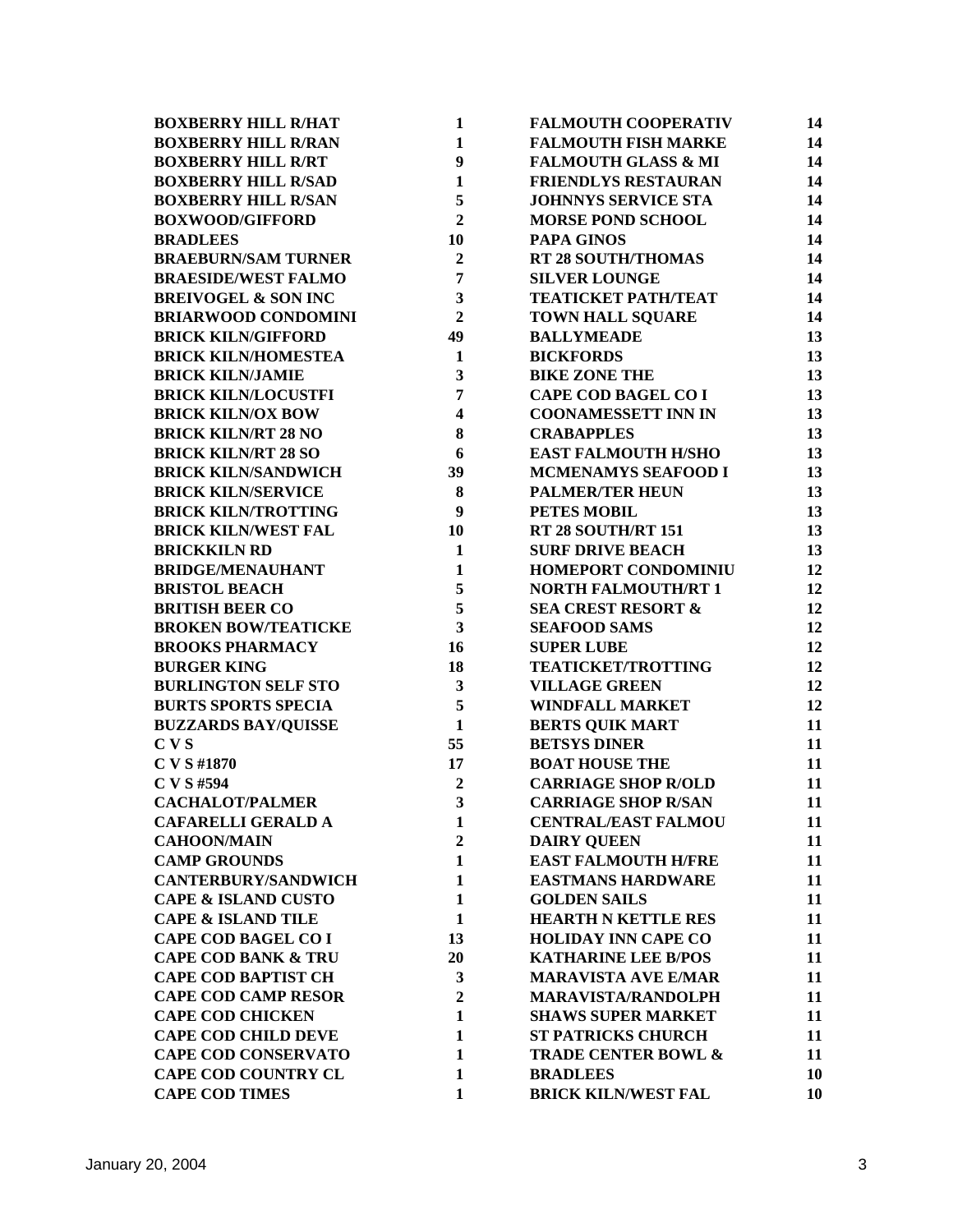| <b>CAPE COD WHOLESALE</b>      | $\mathbf{1}$            | <b>COUNTY/OLD MAIN</b>         | 10               |
|--------------------------------|-------------------------|--------------------------------|------------------|
| <b>CAPE CODDER/SIPPEWI</b>     | $\mathbf{1}$            | <b>DAVISVILLE/EAST FAL</b>     | 10               |
| <b>CAPE COLONY MOTOR L</b>     | $\mathbf{1}$            | <b>FALMOUTH HEALTH &amp; F</b> | 10               |
| <b>CAPE VERDEAN CLUB</b>       | $\mathbf{1}$            | <b>FALMOUTH ICE ARENA</b>      | 10               |
| <b>CAPTAIN KIDD</b>            | $\overline{\mathbf{4}}$ | <b>FALMOUTH INN</b>            | 10               |
| <b>CARLETON CIRCLE MOT</b>     | 8                       | <b>FALMOUTH LANDFILL</b>       | 10               |
| <b>CARLTON CIRCLE MOTE</b>     | $\mathbf{1}$            | <b>JOHN PARKER/SANDWIC</b>     | 10               |
| <b>CARPET BARN</b>             | $\overline{2}$          | <b>JONES/NURSERY</b>           | 10               |
| <b>CARRIAGE SHOP R/COL</b>     | 6                       | PALMER/KATHARINE LE            | 10               |
| <b>CARRIAGE SHOP R/CRO</b>     | $\overline{2}$          | R D CRANE TV & APPL            | 10               |
| <b>CARRIAGE SHOP R/FRE</b>     | 5                       | <b>RAMADA INN FALMOUTH</b>     | 10               |
| <b>CARRIAGE SHOP R/HAY</b>     | $\overline{2}$          | <b>SURFSIDE HOLIDAY</b>        | 10               |
| <b>CARRIAGE SHOP R/OLD</b>     | 11                      | <b>TEATICKET/MARAVISTA</b>     | 10               |
| <b>CARRIAGE SHOP R/PAR</b>     | $\mathbf{1}$            | <b>THREE WAY LIQUORS</b>       | 10               |
| <b>CARRIAGE SHOP R/SAN</b>     | 11                      | TOWN PAINT & SUPPLY            | 10               |
| <b>CARRIAGE SHOP R/STA</b>     | $\mathbf{1}$            | <b>VFW</b>                     | 10               |
| <b>CARRIAGE SHOP R/WHI</b>     | $\mathbf{2}$            | A & R EXXON                    | $\boldsymbol{9}$ |
| <b>CASINO BY THE SEA</b>       | 6                       | <b>AUTO ZONE</b>               | $\boldsymbol{9}$ |
| <b>CASTAWAY CAFE</b>           | $\mathbf{1}$            | <b>BEST WESTERN - TRAD</b>     | $\boldsymbol{9}$ |
| <b>CAVOSSA LANDSCAPING</b>     | $\overline{2}$          | <b>BOXBERRY HILL R/RT</b>      | $\boldsymbol{9}$ |
| <b>CELEBRATIONS</b>            | $\mathbf{1}$            | <b>BRICK KILN/TROTTING</b>     | $\boldsymbol{9}$ |
| <b>CELL ONE</b>                | $\mathbf{1}$            | <b>COUNTY/PINE</b>             | $\boldsymbol{9}$ |
| <b>CENTER FOR OPTIMUM</b>      | $\overline{2}$          | <b>FALMOUTH WOODS/RT 1</b>     | $\boldsymbol{9}$ |
| <b>CENTRAL PARK</b>            | $\mathbf{1}$            | <b>FLYING BRIDGE</b>           | $\boldsymbol{9}$ |
| <b>CENTRAL/EAST FALMOU</b>     | 11                      | <b>FRESH POND/EAST FAL</b>     | $\boldsymbol{9}$ |
| <b>CENTRAL/EEL RIVER</b>       | $\mathbf{1}$            | <b>GOODWILL PARK</b>           | $\boldsymbol{9}$ |
| <b>CENTRAL/GRAND</b>           | 3                       | <b>LOCUST/MILL</b>             | $\boldsymbol{9}$ |
| <b>CENTRAL/MENAUHANT</b>       | 6                       | METOXIT/WAQUOIT                | $\boldsymbol{9}$ |
| <b>CENTRAL/SQUIBNOCKET</b>     | $\mathbf{1}$            | <b>QUISSETT HARBOR/WOO</b>     | $\boldsymbol{9}$ |
| <b>CHAMBER OF COMMERCE</b>     | $\mathbf{1}$            | <b>RT 28 SOUTH/SIPPEW</b>      | $\boldsymbol{9}$ |
| <b>CHAMBERS HILL R/NOR</b>     | $\overline{2}$          | SANDWICH/THOMAS B L            | $\boldsymbol{9}$ |
| <b>CHAPEL PARK</b>             | $\overline{2}$          | <b>SANDWICH/TURNER</b>         | $\boldsymbol{9}$ |
| <b>CHAPMAN COLE &amp; GLEA</b> | $\mathbf{1}$            | <b>STAPLES</b>                 | $\boldsymbol{9}$ |
| <b>CHAPOQUOIT BEACH</b>        | 3                       | <b>VILLAGE PANTRY ENTE</b>     | $\boldsymbol{9}$ |
| <b>CHAPOQUOIT GRILL IN</b>     | 3                       | <b>WALMART</b>                 | $\boldsymbol{9}$ |
| <b>CHAPOQUOIT/WEST FAL</b>     | $\mathbf{1}$            | <b>WOODS HOLE/QUISSETT</b>     | 9                |
| <b>CHARLES/WEST FALMOU</b>     | 1                       | <b>ASHUMET/HOOPPOLE</b>        | $\bf{8}$         |
| <b>CHARTER GAS STATION</b>     | 1                       | <b>BARROWS/WAQUOIT</b>         | 8                |
| <b>CHAUDHRYS MARKET</b>        | $\overline{2}$          | <b>BRICK KILN/RT 28 NO</b>     | 8                |
| <b>CHESTER/COUNTY</b>          | $\mathbf{1}$            | <b>BRICK KILN/SERVICE</b>      | 8                |
| <b>CHESTER/MARION</b>          | $\mathbf{1}$            | <b>CARLETON CIRCLE MOT</b>     | 8                |
| <b>CHESTER/WILD HARBOR</b>     | $\mathbf{1}$            | <b>DAVIS STRAITS/SPRIN</b>     | ${\bf 8}$        |
| <b>CHESTNUT/MARAVISTA</b>      | $\mathbf{1}$            | <b>FALMOUTH PET CENTER</b>     | ${\bf 8}$        |
| <b>CHILDS RIVER/FERRY</b>      | 1                       | <b>GEORGES LIQUORS</b>         | ${\bf 8}$        |
| <b>CHILMARK CONDOMINIU</b>     | 1                       | HOMESTEAD/TEATICKET            | ${\bf 8}$        |
| <b>CHRIST LUTHERAN CHU</b>     | 3                       | <b>IGUANAS</b>                 | 8                |
| <b>CHRISTIAN SCIENCE</b>       | 1                       | <b>JERICHO PATH/WORCES</b>     | 8                |
| <b>CHRISTMAS TREE SHOP</b>     | 33                      | <b>KNIGHTS OF COLUMBUS</b>     | 8                |
| <b>CHRISTOPHERS RESTAU</b>     | $\overline{2}$          | <b>KOSTAS PIZZA</b>            | 8                |
| <b>CHURCH TRAVEL AGENC</b>     | 1                       | <b>MAIN/SHORE</b>              | 8                |
| <b>CHURCH/WOODS HOLE</b>       | 4                       | <b>MOBIL GAS STATION</b>       | 8                |
|                                |                         |                                |                  |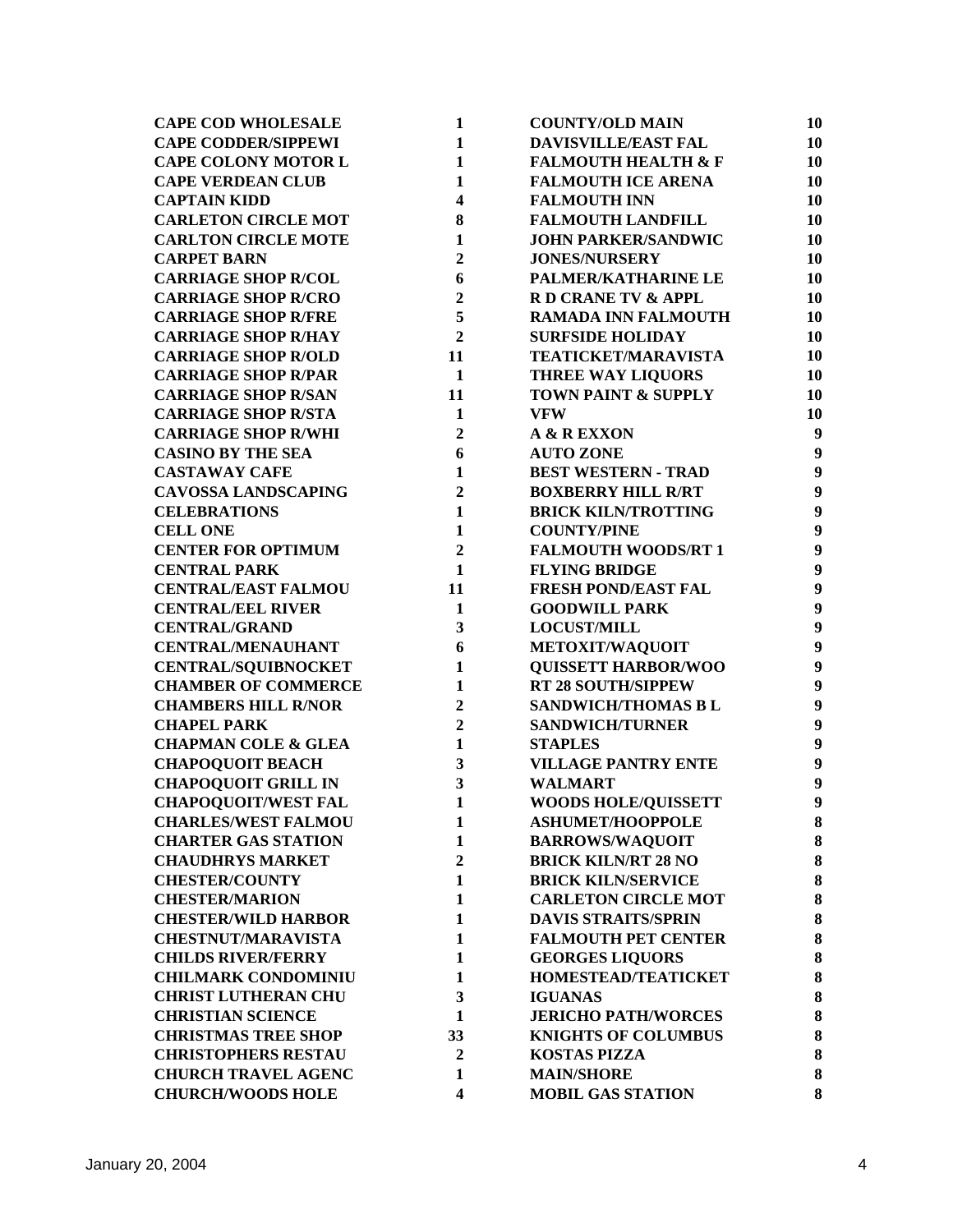| <b>CHURCHILL/SEACOAST</b>      | $\mathbf{1}$            | <b>REINES CORNER</b>          | 8              |
|--------------------------------|-------------------------|-------------------------------|----------------|
| <b>CIRCLE K GAS STATIO</b>     | $\mathbf{1}$            | <b>ROCKLAND TRUST</b>         | 8              |
| <b>CISCOS PIZZA</b>            | $\mathbf{1}$            | <b>SERVICE FEDERAL CRE</b>    | 8              |
| <b>CITGO GAS STATION</b>       | 3                       | <b>SHINING SEA BIKE PA</b>    | 8              |
| <b>CITIZENS BANK</b>           | 5                       | <b>TECHNOLOGY/THOMAS B</b>    | 8              |
| <b>CLAIRES BOUTIQUE</b>        | $\mathbf{1}$            | <b>THOMAS B LANDER/BLA</b>    | 8              |
| <b>CLAM MAN THE</b>            | $\mathbf{1}$            | <b>BRAESIDE/WEST FALMO</b>    | $\overline{7}$ |
| <b>CLAM SHACK OF FALMO</b>     | $\mathbf{1}$            | <b>BRICK KILN/LOCUSTFI</b>    | $\overline{7}$ |
| <b>CLARK/JOHN PARKER</b>       | $\overline{2}$          | <b>CLINTON/SHORE</b>          | $\overline{7}$ |
| <b>CLAUSONS AFFORDABLE</b>     | $\mathbf{1}$            | <b>DILLINGHAM/MAIN</b>        | $\overline{7}$ |
| <b>CLINTON/SCRANTON</b>        | 4                       | <b>EXECUTIVE AUTO SALE</b>    | $\overline{7}$ |
| <b>CLINTON/SHORE</b>           | 7                       | <b>FISHMONGERS CAFE</b>       | $\overline{7}$ |
| <b>CLINTON/SWING</b>           | $\mathbf{1}$            | <b>FRIENDLY'S RESTAURA</b>    | $\overline{7}$ |
| <b>CLIPPER SHIP FARM</b>       | $\overline{2}$          | <b>GIBBS GAS STATION</b>      | $\overline{7}$ |
| <b>CLOVERFIELD/RT 151</b>      | 5                       | <b>GIFFORD/KATHARINE L</b>    | $\overline{7}$ |
| <b>CLUB VALLEY/SANDWIC</b>     | $\overline{2}$          | <b>GIFFORD/MAIN</b>           | $\overline{7}$ |
| <b>COFFEE OBSESSION IN</b>     | 6                       | <b>GREAT BAY MOTEL</b>        | $\overline{7}$ |
| <b>COLLINS/WAQUOIT</b>         | $\mathbf{1}$            | MENAUHANT ROAD BEAC           | $\overline{7}$ |
| <b>COLONIAL CANDLE OF</b>      | $\mathbf{1}$            | <b>MURRAY &amp; MACDONALD</b> | $\overline{7}$ |
| <b>COLONIAL PLAZA</b>          | $\mathbf{1}$            | <b>OLD BARNSTABLE/OLD</b>     | $\overline{7}$ |
| <b>COLUMBIA TV &amp; ELCTR</b> | $\mathbf{1}$            | <b>RT 28 SOUTH/BRICK</b>      | $\overline{7}$ |
| <b>COMPASS BANK</b>            | 6                       | <b>SAINT MARKS/TEATICK</b>    | $\overline{7}$ |
| <b>CONFERENCE TABLE</b>        | 6                       | <b>SAM TURNER/WHEELHOU</b>    | $\overline{7}$ |
| <b>CONWAY JACK REAL ES</b>     | 3                       | <b>SEAPIT RD/WAQUOIT H</b>    | $\overline{7}$ |
| <b>COONAMESSETT INN IN</b>     | 13                      | <b>STARBUCKS COFFEE</b>       | $\overline{7}$ |
| <b>CORNER CYCLE</b>            | $\mathbf{1}$            | <b>T J MAXX</b>               | $\overline{7}$ |
| <b>CORRINE/SANDWICH</b>        | $\mathbf{1}$            | <b>THOMAS B LANDER/WES</b>    | $\overline{7}$ |
| <b>CORTE REAL/EAST FAL</b>     | $\mathbf{1}$            | <b>TIDES MOTEL THE</b>        | $\overline{7}$ |
| <b>COSTAS AUTO BODY</b>        | $\overline{2}$          | WOOD LUMBER COMPANY           | $\overline{7}$ |
| <b>COUNTRY FARE THE</b>        | $\overline{\mathbf{3}}$ | <b>ACAPESKET/MENAUHANT</b>    | 6              |
| <b>COUNTY/DEPOT</b>            | $\mathbf{1}$            | <b>ALPHONSE/TEATICKET</b>     | 6              |
| <b>COUNTY/GARNET</b>           | $\mathbf{1}$            | <b>AMVETS POST</b>            | 6              |
| <b>COUNTY/NORTH FALMOU</b>     | 1                       | <b>BOX LUNCH</b>              | 6              |
| <b>COUNTY/OLD MAIN</b>         | 10                      | <b>BRICK KILN/RT 28 SO</b>    | 6              |
| <b>COUNTY/PINE</b>             | 9                       | <b>CARRIAGE SHOP R/COL</b>    | 6              |
| <b>CRABAPPLES</b>              | 13                      | <b>CASINO BY THE SEA</b>      | 6              |
| <b>CRANE WILDLIFE</b>          | 1                       | <b>CENTRAL/MENAUHANT</b>      | 6              |
| <b>CROCKER/MEETING HOU</b>     | $\mathbf{1}$            | <b>COFFEE OBSESSION IN</b>    | 6              |
| <b>CUMBERLAND FARMS</b>        | 55                      | <b>COMPASS BANK</b>           | 6              |
| <b>CUMLODEN/WOODS HOLE</b>     | 1                       | <b>CONFERENCE TABLE</b>       | 6              |
| <b>CURLEY BLVD/MILLSTO</b>     | $\mathbf{2}$            | <b>CURLEY BLVD/QUAKER</b>     | 6              |
| <b>CURLEY BLVD/OLD MAI</b>     | 3                       | <b>DANGELOS SANDWICH S</b>    | 6              |
| <b>CURLEY BLVD/QUAKER</b>      | 6                       | <b>DAVISVILLE SQUARE</b>      | 6              |
| <b>CURLEY/NORTH FALMOU</b>     | $\overline{2}$          | DAVISVILLE/MENAUHAN           | 6              |
| <b>CURRIER/HAYWAY</b>          | 1                       | <b>EAST FALMOUTH H/DAV</b>    | 6              |
| <b>CURRIER/HOOPPOLE</b>        | $\overline{2}$          | <b>FALMOUTH ANIMAL HOS</b>    | 6              |
| <b>CURRIER/MCCARTHY</b>        | $\overline{2}$          | <b>FALMOUTH FORD</b>          | 6              |
| <b>CURRIER/RT 151</b>          | 36                      | <b>FONSECA PARK</b>           | 6              |
| <b>CURRIER/SANDWICH</b>        | $\boldsymbol{2}$        | <b>GRUMPYS</b>                | 6              |
| <b>CUTTYSARK/SHOREWOOD</b>     | $\mathbf{1}$            | <b>HAYWAY/SANDWICH</b>        | 6              |
| <b>CVS</b>                     | 1                       | <b>HOLLY PARK</b>             | 6              |
|                                |                         |                               |                |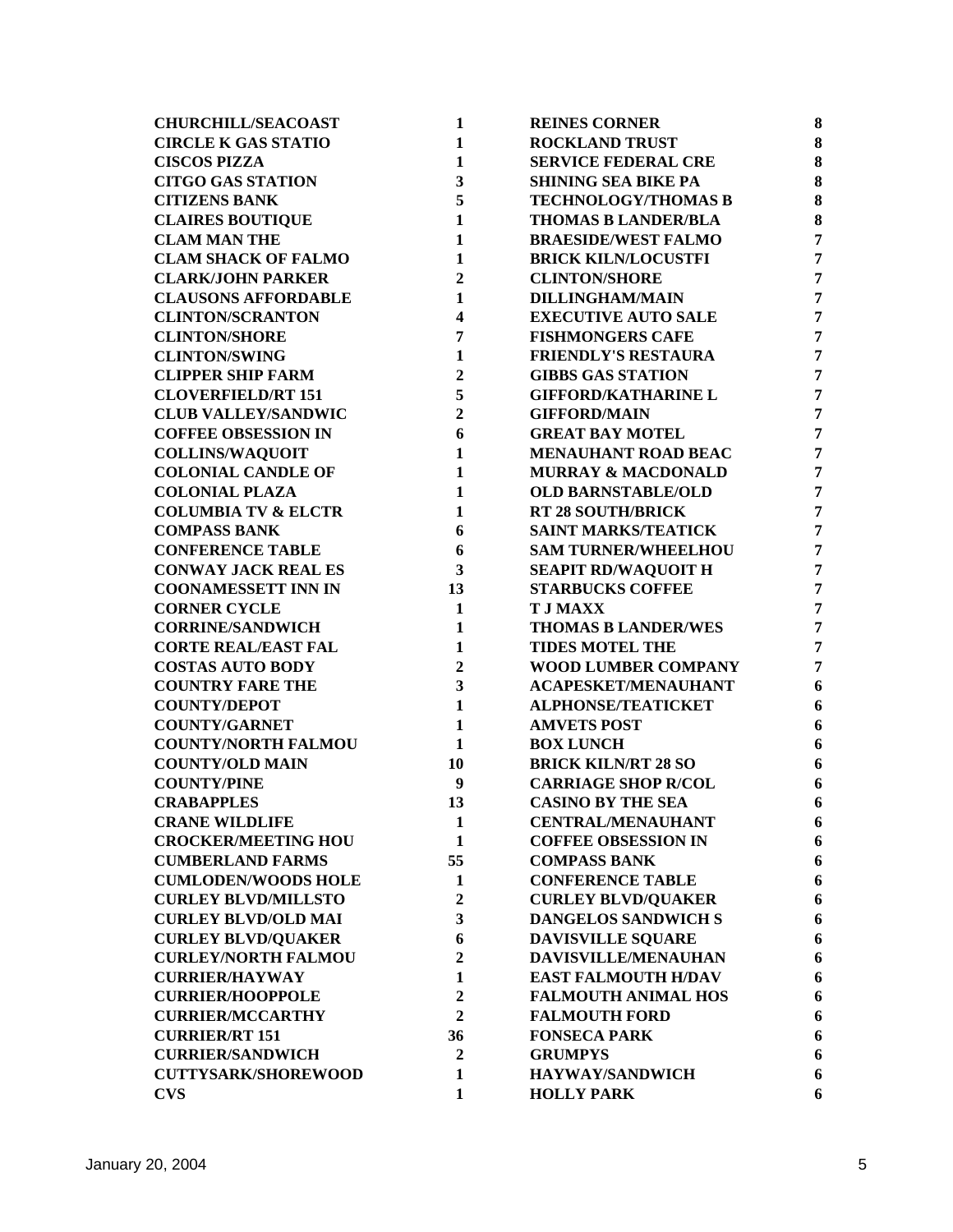| <b>DAIRY QUEEN</b>         | 11                      | <b>JONES/KATHY ANN</b>         | 6 |
|----------------------------|-------------------------|--------------------------------|---|
| <b>DANGELOS SANDWICH S</b> | 6                       | <b>LANDFALL RESTAURANT</b>     | 6 |
| DARTMOUTH/GRAND            | $\mathbf{1}$            | <b>MARTIN/WAQUOIT</b>          | 6 |
| <b>DAVEY TREE</b>          | $\mathbf{1}$            | <b>MAYTAG LAUNDRY</b>          | 6 |
| <b>DAVIS NECK/MENAUHAN</b> | $\mathbf{1}$            | <b>ORTINS PHOTO SUPPLY</b>     | 6 |
| <b>DAVIS STRAITS/DILLI</b> | 14                      | PIZZA HUT OF AMERIC            | 6 |
| <b>DAVIS STRAITS/FALMO</b> | $\mathbf{1}$            | <b>QUISSETT HARBOR/QUI</b>     | 6 |
| <b>DAVIS STRAITS/JONES</b> | 24                      | <b>RANCH/RT 151</b>            | 6 |
| <b>DAVIS STRAITS/ROSE</b>  | 1                       | <b>SAFELITE AUTO GLASS</b>     | 6 |
| <b>DAVIS STRAITS/SPRIN</b> | 8                       | <b>SOUTH CAPE MOTEL IN</b>     | 6 |
| <b>DAVIS STRAITS/WORCE</b> | 5                       | <b>TREETOPS CONDOMINIU</b>     | 6 |
| <b>DAVIS/PALMER</b>        | $\mathbf{1}$            | <b>WAQUOIT FEED &amp; GARD</b> | 6 |
| <b>DAVISVILLE RD</b>       | $\mathbf{1}$            | <b>WATER/WOODS HOLE</b>        | 6 |
| DAVISVILLE SQUARE          | 6                       | <b>WESTIES SHOE OUTLET</b>     | 6 |
| <b>DAVISVILLE/EAST FAL</b> | 10                      | <b>ALMA/FALMOUTH HEIGH</b>     | 5 |
| DAVISVILLE/EMERALD         | $\mathbf{1}$            | <b>ARTS BIKE SHOP</b>          | 5 |
| <b>DAVISVILLE/FOSTER</b>   | $\mathbf{1}$            | <b>ASHUMET/RT 151</b>          | 5 |
| DAVISVILLE/MENAUHAN        | 6                       | <b>BOXBERRY HILL R/SAN</b>     | 5 |
| <b>DAVISVILLE/RENEE</b>    | 1                       | <b>BRISTOL BEACH</b>           | 5 |
| <b>DAVISVILLE/SHAKER</b>   | $\mathbf{1}$            | <b>BRITISH BEER CO</b>         | 5 |
| <b>DEANS MARKET</b>        | $\mathbf{1}$            | <b>BURTS SPORTS SPECIA</b>     | 5 |
| <b>DEBRA ANN/EAST FALM</b> | 3                       | <b>CARRIAGE SHOP R/FRE</b>     | 5 |
| <b>DEEP POND/SAM TURNE</b> | $\overline{\mathbf{4}}$ | <b>CITIZENS BANK</b>           | 5 |
| <b>DEEPWOOD AVE</b>        | $\mathbf{1}$            | <b>CLOVERFIELD/RT 151</b>      | 5 |
| DEEPWOOD/PINECREST         | $\mathbf{1}$            | <b>DAVIS STRAITS/WORCE</b>     | 5 |
| DEEPWOOD/SANDWICH          | $\overline{2}$          | DEPOT/NORTH MAIN               | 5 |
| <b>DEER POND</b>           | $\mathbf{1}$            | <b>DOMINOS PIZZA</b>           | 5 |
| DEER RUN VETERINARY        | $\mathbf{1}$            | <b>EAST FALMOUTH GULF</b>      | 5 |
| <b>DENMARKS HOME MEDIC</b> | $\mathbf{2}$            | <b>EAST FALMOUTH H/MEE</b>     | 5 |
| <b>DEPOT/NORTH MAIN</b>    | 5                       | <b>EAST FALMOUTH H/VID</b>     | 5 |
| <b>DEVILS/OYSTER POND</b>  | $\mathbf{1}$            | <b>ELKS FRATERNAL CENT</b>     | 5 |
| <b>DILLINGHAM/GIFFORD</b>  | 14                      | <b>FALMOUTH DPW</b>            | 5 |
| <b>DILLINGHAM/LANTERN</b>  | 1                       | <b>FALMOUTH FOOD MART</b>      | 5 |
| <b>DILLINGHAM/MAIN</b>     | 7                       | <b>FALMOUTH MOBILE</b>         | 5 |
| <b>DOME RESTAURANT</b>     | 1                       | <b>FALMOUTH RECYCLING</b>      | 5 |
| <b>DOMINOS PIZZA</b>       | 5                       | <b>FALMOUTH TOWN HALL</b>      | 5 |
| <b>DORAN/RT 151</b>        | 1                       | <b>FLURKEY TOM CHEVROL</b>     | 5 |
| <b>DOUGS COUNTRY FLORI</b> | $\overline{\mathbf{4}}$ | <b>GUS CANTY REC CENTE</b>     | 5 |
| <b>DOVE COTTAGE/JONES</b>  | $\overline{2}$          | <b>HAMLIN/LAKEVIEW</b>         | 5 |
| <b>DRIFTWOOD CLEANERS</b>  | $\overline{2}$          | <b>JML CARE CENTER</b>         | 5 |
| <b>DRIFTWOOD PLAZA</b>     | 14                      | <b>JOHNS LIQUOR STORE</b>      | 5 |
| <b>DUNKIN DONUTS</b>       | 56                      | <b>KING/MAIN</b>               | 5 |
| <b>DUTCHLAND FARMS INC</b> | $\boldsymbol{2}$        | <b>MARINER MOTEL</b>           | 5 |
| <b>DYERS DOCK</b>          | 3                       | <b>MBL/WATER</b>               | 5 |
| <b>DYERS GULF</b>          | 3                       | <b>MIDAS MUFFLER</b>           | 5 |
| <b>EAGLE FENCE COMPANY</b> | 3                       | NINETY-NINE RESTAUR            | 5 |
| <b>EAST</b>                | 1                       | <b>OAKWOOD/PALMER</b>          | 5 |
| <b>EAST FALMOUTH CAR W</b> | 18                      | <b>OHARA MOTORS</b>            | 5 |
| <b>EAST FALMOUTH GULF</b>  | 5                       | <b>OYSTER POND/SURF</b>        | 5 |
| <b>EAST FALMOUTH H/DAV</b> | 6                       | <b>PALMER/SKATING</b>          | 5 |
| <b>EAST FALMOUTH H/FRE</b> | 11                      | PARSONS/WAQUOIT                | 5 |
|                            |                         |                                |   |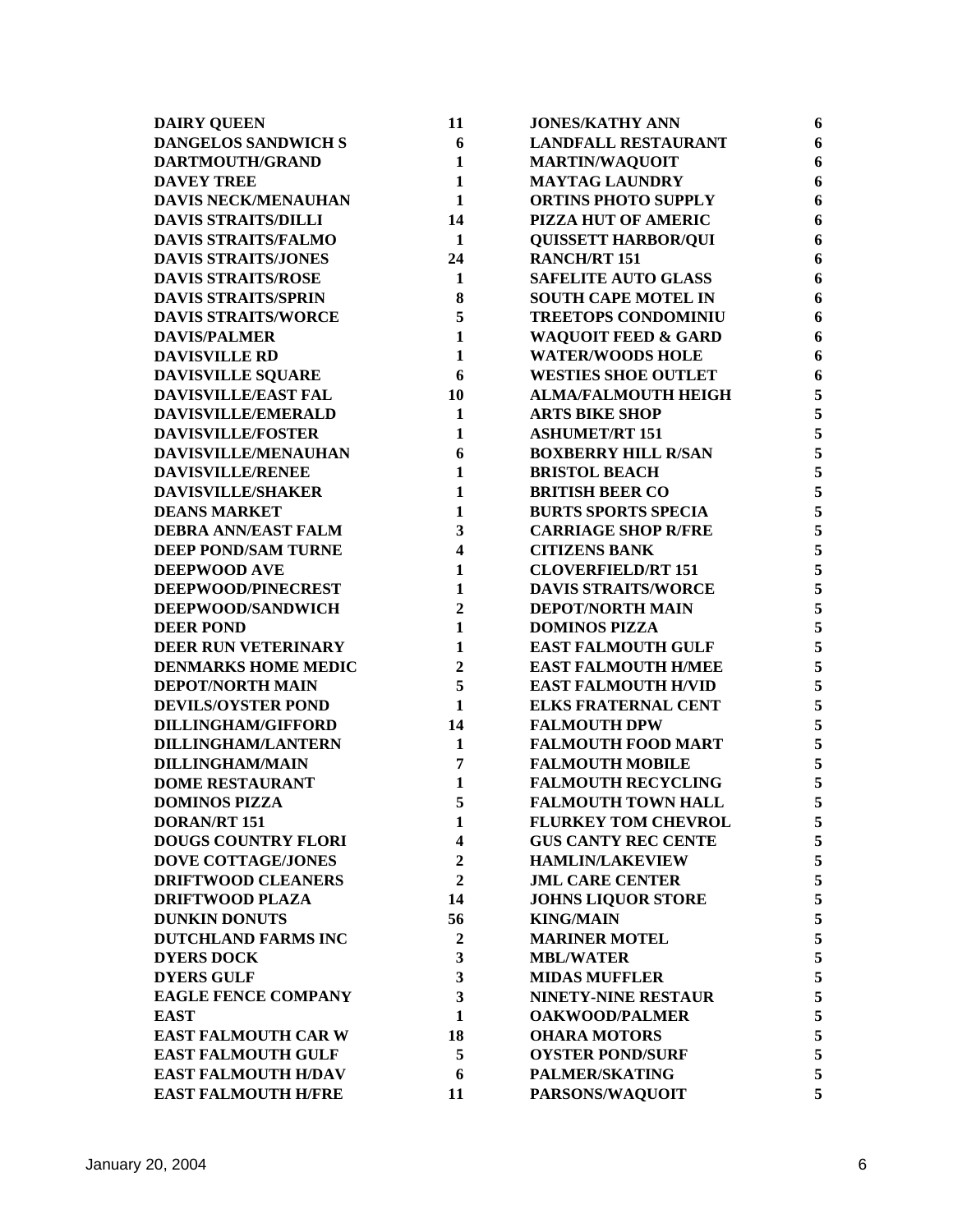| <b>EAST FALMOUTH H/JOH</b>     | 15                      | PAUL HARNEY GOLF CO        | 5                       |
|--------------------------------|-------------------------|----------------------------|-------------------------|
| <b>EAST FALMOUTH H/JUD</b>     | $\overline{2}$          | PEKING PALACE              | 5                       |
| <b>EAST FALMOUTH H/LOR</b>     | 3                       | PINECREST BEACH/SAN        | 5                       |
| <b>EAST FALMOUTH H/MEE</b>     | 5                       | PURITAN CLOTHING OF        | 5                       |
| <b>EAST FALMOUTH H/MIL</b>     | $\overline{2}$          | <b>QUALITY INN</b>         | 5                       |
| <b>EAST FALMOUTH H/MUR</b>     | $\overline{2}$          | <b>ROO BAR</b>             | 5                       |
| <b>EAST FALMOUTH H/OLD</b>     | 19                      | <b>RT 28 NORTH/BRICK</b>   | 5                       |
| <b>EAST FALMOUTH H/PIR</b>     | $\overline{2}$          | <b>SAINT ANTHONYS CHUR</b> | 5                       |
| <b>EAST FALMOUTH H/SAD</b>     | $\overline{2}$          | SANDWICH/TANGLEWOOD        | 5                       |
| <b>EAST FALMOUTH H/SAO</b>     | $\mathbf{1}$            | <b>SCHOOL/WATER</b>        | 5                       |
| <b>EAST FALMOUTH H/SEA</b>     | 32                      | <b>SHELL OIL CO INC</b>    | 5                       |
| <b>EAST FALMOUTH H/SHO</b>     | 13                      | <b>SHORE/SURF</b>          | 5                       |
| <b>EAST FALMOUTH H/VID</b>     | 5                       | <b>SOFT AS A GRAPE</b>     | 5                       |
| <b>EAST FALMOUTH LIBRA</b>     | $\overline{2}$          | <b>TEATICKET HARDWARE</b>  | 5                       |
| <b>EAST FALMOUTH SCHOO</b>     | $\overline{\mathbf{4}}$ | <b>TEATICKET SCHOOL</b>    | 5                       |
| <b>EASTMANS HARDWARE</b>       | 11                      | <b>TEXACO</b>              | 5                       |
| <b>ECONOMY FUEL &amp; SERV</b> | $\overline{2}$          | <b>TRUNK RIVER</b>         | 5                       |
| <b>EDGEWATER DR WE/KNO</b>     | $\mathbf{1}$            | WRIGHT OIL COMPANY         | 5                       |
| <b>EDS CLEANERS</b>            | 3                       | <b>BLACKSMITH SHOP/DEE</b> | $\overline{\mathbf{4}}$ |
| <b>EDWARDS BOAT YARD I</b>     | 21                      | <b>BONANZA BUS LINES</b>   | $\overline{\mathbf{4}}$ |
| <b>ELECTROLUX INC</b>          | 1                       | <b>BRICK KILN/OX BOW</b>   | $\overline{\mathbf{4}}$ |
| <b>ELKS FRATERNAL CENT</b>     | 5                       | <b>CAPTAIN KIDD</b>        | $\overline{\mathbf{4}}$ |
| <b>ELM/SURF</b>                | $\mathbf{1}$            | <b>CHURCH/WOODS HOLE</b>   | $\overline{\mathbf{4}}$ |
| <b>ELM/WOODS HOLE</b>          | 4                       | <b>CLINTON/SCRANTON</b>    | $\overline{\mathbf{4}}$ |
| <b>ELYSIAN/GRAND</b>           | $\mathbf{1}$            | <b>DEEP POND/SAM TURNE</b> | $\overline{\mathbf{4}}$ |
| <b>EMERSON HOUSE</b>           | $\mathbf{1}$            | <b>DOUGS COUNTRY FLORI</b> | $\overline{\mathbf{4}}$ |
| <b>EMERSON/MENAUHANT</b>       | $\mathbf{1}$            | <b>EAST FALMOUTH SCHOO</b> | $\overline{\mathbf{4}}$ |
| <b>ENTERPRISE THE</b>          | $\mathbf{1}$            | <b>ELM/WOODS HOLE</b>      | $\overline{\mathbf{4}}$ |
| <b>ERIC CLAUSON/WEST F</b>     | $\mathbf{1}$            | <b>F R LILLIE/WOODS HO</b> | $\overline{\mathbf{4}}$ |
| <b>ESPERSON LISA</b>           | $\mathbf{1}$            | <b>FALMOUTH BANK</b>       | $\overline{\mathbf{4}}$ |
| <b>EXECUTIVE AUTO SALE</b>     | 7                       | <b>FORDHAM/RT 151</b>      | $\overline{\mathbf{4}}$ |
| <b>EXIT 151</b>                | 1                       | <b>GEGGATT/THOMAS B LA</b> | $\overline{\mathbf{4}}$ |
| <b>F R LILLIE/WOODS HO</b>     | $\overline{\mathbf{4}}$ | <b>GREEN POND BRIDGE</b>   | $\overline{\mathbf{4}}$ |
| <b>FAIRWINDS DAY PROGR</b>     | $\boldsymbol{2}$        | <b>HARBORVIEW APARTMEN</b> | $\overline{\mathbf{4}}$ |
| <b>FAL. FIRE STATION 4</b>     | 1                       | <b>HATCHVILLE/SAM TURN</b> | $\overline{\mathbf{4}}$ |
| <b>FALMOUTH ANIMAL HOS</b>     | 6                       | <b>ISLAND QUEEN</b>        | $\overline{\mathbf{4}}$ |
| <b>FALMOUTH BANK</b>           | $\overline{\mathbf{4}}$ | <b>JILLIANS</b>            | 4                       |
| <b>FALMOUTH BAPTIST CH</b>     | $\overline{2}$          | <b>JOHN PARKER/PARKER</b>  | 4                       |
| <b>FALMOUTH BARBER</b>         | $\mathbf{1}$            | <b>JOHN WESLEY METHODI</b> | 4                       |
| <b>FALMOUTH COAL CO</b>        | $\mathbf{1}$            | <b>JONES/MORIN</b>         | 4                       |
| <b>FALMOUTH COOPERATIV</b>     | 14                      | <b>LAWRENCE LYNCH CORP</b> | 4                       |
| <b>FALMOUTH COUNTRY CL</b>     | 3                       | <b>LAWRENCE SCHOOL</b>     | 4                       |
| <b>FALMOUTH DISTRICT C</b>     | 26                      | <b>LOCUSTFIELD/OLD CAM</b> | 4                       |
| <b>FALMOUTH DOG POUND</b>      | $\boldsymbol{2}$        | <b>MAIN/POST OFFICE</b>    | 4                       |
| <b>FALMOUTH DPW</b>            | 5                       | <b>MARAVISTA/MENAUHANT</b> | 4                       |
| <b>FALMOUTH FIRE DEPAR</b>     | 20                      | <b>MASS BAY CO</b>         | 4                       |
| <b>FALMOUTH FIRE RESCU</b>     | $\boldsymbol{2}$        | <b>MEGANSETT BEACH</b>     | 4                       |
| <b>FALMOUTH FIRE TOWER</b>     | 1                       | <b>MOONAKIS CAFE INC</b>   | 4                       |
| <b>FALMOUTH FISH MARKE</b>     | 14                      | MOONAKIS/WAQUOIT           | $\overline{\mathbf{4}}$ |
| <b>FALMOUTH FOOD MART</b>      | 5                       | <b>NORTH MAIN/PALMER</b>   | 4                       |
| <b>FALMOUTH FORD</b>           | 6                       | <b>OYSTER POND/WOODS H</b> | $\overline{\mathbf{4}}$ |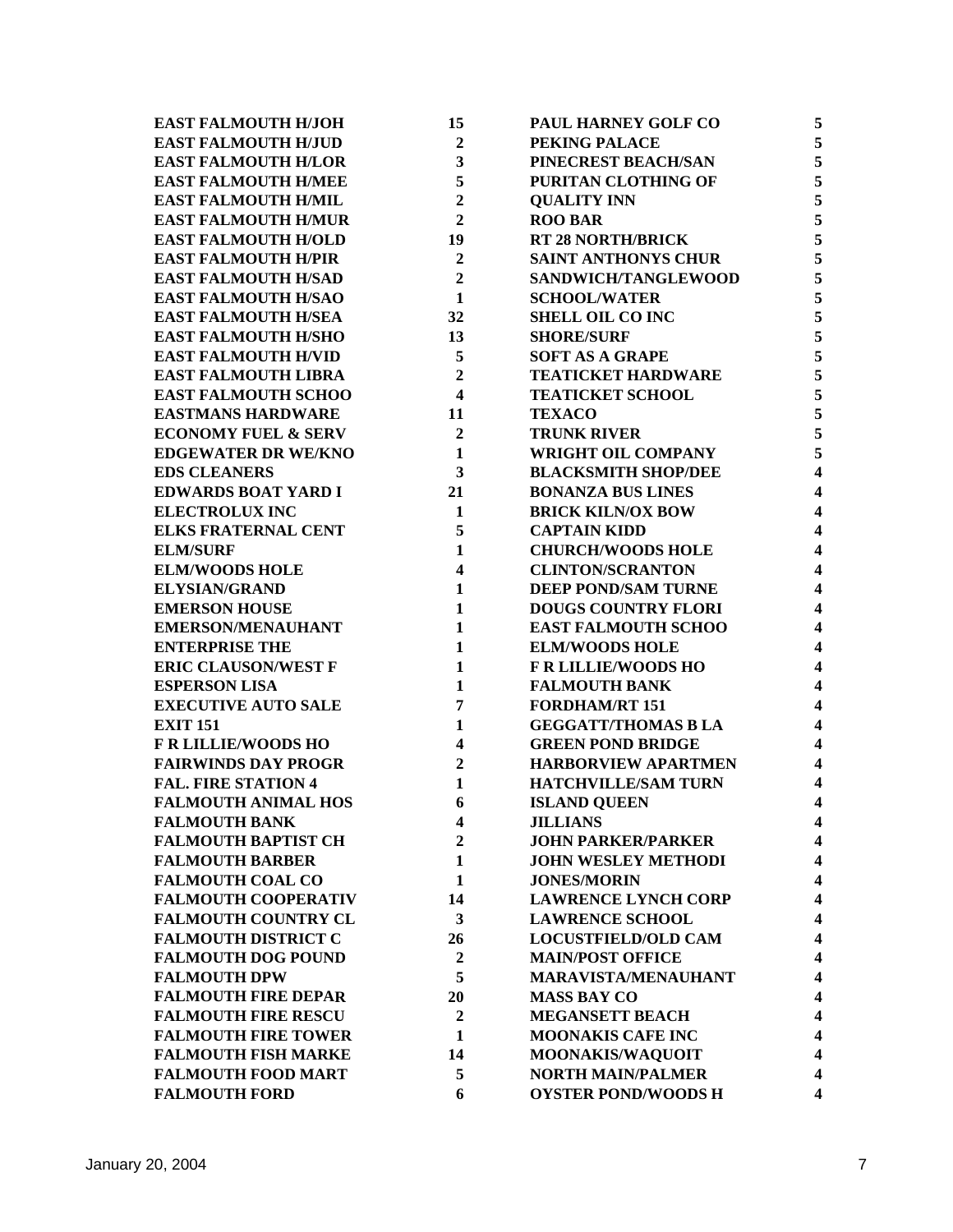| <b>FALMOUTH GETTY</b>          | 34             | PALMER/SIPPEWISSETT            | $\overline{\mathbf{4}}$ |
|--------------------------------|----------------|--------------------------------|-------------------------|
| <b>FALMOUTH GLASS &amp; MI</b> | 14             | PATS PUSHCART OF FA            | $\overline{\mathbf{4}}$ |
| <b>FALMOUTH GREENHOUSE</b>     | 3              | PEG NOONAN PARK                | $\overline{\mathbf{4}}$ |
| <b>FALMOUTH HARBOR MAR</b>     | $\mathbf{1}$   | PIE IN THE SKY                 | $\overline{\mathbf{4}}$ |
| <b>FALMOUTH HARBOR PAR</b>     | $\mathbf{1}$   | PLUM HOLLOW/RT 151             | $\overline{\mathbf{4}}$ |
| <b>FALMOUTH HEALTH &amp; F</b> | 10             | <b>QUAKER/WILD HARBOR</b>      | 4                       |
| <b>FALMOUTH HEIGHT/DAV</b>     | $\mathbf{1}$   | <b>QUARTERDECK RESTAUR</b>     | $\overline{\mathbf{4}}$ |
| <b>FALMOUTH HEIGHT/GRA</b>     | $\mathbf{1}$   | <b>QUISSETT/SIPPEWISSE</b>     | $\overline{\mathbf{4}}$ |
| <b>FALMOUTH HEIGHT/JER</b>     | $\mathbf{1}$   | SANDWICH/GREENWOOD             | $\overline{\mathbf{4}}$ |
| <b>FALMOUTH HEIGHT/ROB</b>     | 3              | <b>SETTLES GLASS CORPO</b>     | $\overline{\mathbf{4}}$ |
| <b>FALMOUTH HEIGHTS BE</b>     | $\mathbf{1}$   | <b>SIPPEWISSETT CABINS</b>     | $\overline{\mathbf{4}}$ |
| <b>FALMOUTH HIGH SCHOO</b>     | 54             | <b>SMITTYS HOMEMADE IC</b>     | 4                       |
| <b>FALMOUTH HISTORICAL</b>     | $\mathbf{1}$   | <b>ST THOMAS CHAPEL</b>        | $\overline{\mathbf{4}}$ |
| <b>FALMOUTH HOSP. SOCI</b>     | $\overline{2}$ | <b>STOP &amp; SHOP PHARMAC</b> | $\overline{\mathbf{4}}$ |
| <b>FALMOUTH HOSPITAL</b>       | 26             | <b>STRAWBERRIES</b>            | $\overline{\mathbf{4}}$ |
| <b>FALMOUTH HOSPITAL T</b>     | $\mathbf{1}$   | <b>TATAKET APARTMENTS</b>      | 4                       |
| <b>FALMOUTH HOTEL THE</b>      | $\overline{2}$ | THE EATERY @ 146               | $\overline{\mathbf{4}}$ |
| <b>FALMOUTH ICE ARENA</b>      | 10             | <b>TROTTING PARK R/TRO</b>     | $\overline{\mathbf{4}}$ |
| <b>FALMOUTH INN</b>            | 10             | <b>WEST FALMOUTH GETTY</b>     | 4                       |
| <b>FALMOUTH LANDFILL</b>       | 10             | <b>WEST FALMOUTH H/WES</b>     | 4                       |
| <b>FALMOUTH LITTLE LEA</b>     | $\overline{2}$ | <b>WEST FALMOUTH MARKE</b>     | $\overline{\mathbf{4}}$ |
| <b>FALMOUTH LUMBER</b>         | 33             | <b>WYNNE OIL CO</b>            | $\overline{\mathbf{4}}$ |
| <b>FALMOUTH MALL</b>           | 52             | <b>ACAPESKET/IRENE</b>         | $\mathbf{3}$            |
| <b>FALMOUTH MALL CINEM</b>     | $\overline{2}$ | <b>ASHTON/OLD BARNSTAB</b>     | $\mathbf{3}$            |
| <b>FALMOUTH MARINA</b>         | $\mathbf{1}$   | <b>BARBOS WAYSIDE FURN</b>     | 3                       |
| <b>FALMOUTH MARINE INC</b>     | 3              | <b>BEAGLE CLUB</b>             | $\mathbf{3}$            |
| <b>FALMOUTH MOBILE</b>         | 5              | <b>BLACK DUCK RESTAURA</b>     | $\overline{\mathbf{3}}$ |
| <b>FALMOUTH MOTORCAR</b>       | 3              | <b>BLACKSMITH SHOP FAR</b>     | $\overline{\mathbf{3}}$ |
| <b>FALMOUTH MUTUAL</b>         | $\overline{2}$ | <b>BREIVOGEL &amp; SON INC</b> | $\overline{\mathbf{3}}$ |
| <b>FALMOUTH PET CENTER</b>     | 8              | <b>BRICK KILN/JAMIE</b>        | $\overline{\mathbf{3}}$ |
| <b>FALMOUTH PLAZA</b>          | 19             | <b>BROKEN BOW/TEATICKE</b>     | $\overline{\mathbf{3}}$ |
| <b>FALMOUTH POLICE DEP</b>     | 30             | <b>BURLINGTON SELF STO</b>     | $\overline{\mathbf{3}}$ |
| <b>FALMOUTH PRESCRIPTI</b>     | 1              | <b>CACHALOT/PALMER</b>         | $\mathbf{3}$            |
| <b>FALMOUTH PUBLIC LIB</b>     | 24             | <b>CAPE COD BAPTIST CH</b>     | 3                       |
| <b>FALMOUTH READY MIX</b>      | 1              | <b>CENTRAL/GRAND</b>           | $\mathbf{3}$            |
| <b>FALMOUTH RECREATION</b>     | 3              | <b>CHAPOQUOIT BEACH</b>        | 3                       |
| <b>FALMOUTH RECYCLING</b>      | 5              | <b>CHAPOQUOIT GRILL IN</b>     | 3                       |
| <b>FALMOUTH ROD &amp; GUN</b>  | $\mathbf{1}$   | <b>CHRIST LUTHERAN CHU</b>     | $\mathbf{3}$            |
| <b>FALMOUTH SELF SERVI</b>     | $\overline{2}$ | <b>CITGO GAS STATION</b>       | 3                       |
| <b>FALMOUTH SERVICE</b>        | $\mathbf{1}$   | <b>CONWAY JACK REAL ES</b>     | 3                       |
| <b>FALMOUTH SERVICE CE</b>     | $\mathbf{1}$   | <b>COUNTRY FARE THE</b>        | $\mathbf{3}$            |
| <b>FALMOUTH SKEET CLUB</b>     | $\mathbf{1}$   | <b>CURLEY BLVD/OLD MAI</b>     | $\mathbf{3}$            |
| <b>FALMOUTH SPORTS CEN</b>     | $\overline{2}$ | <b>DEBRA ANN/EAST FALM</b>     | $\mathbf{3}$            |
| <b>FALMOUTH SUNOCO</b>         | 17             | <b>DYERS DOCK</b>              | $\mathbf{3}$            |
| <b>FALMOUTH TEXACO STA</b>     | 1              | <b>DYERS GULF</b>              | $\overline{\mathbf{3}}$ |
| <b>FALMOUTH TOWN HALL</b>      | 5              | <b>EAGLE FENCE COMPANY</b>     | 3                       |
| <b>FALMOUTH TRADE CENT</b>     | 1              | <b>EAST FALMOUTH H/LOR</b>     | $\mathbf{3}$            |
| <b>FALMOUTH WINE &amp; SPI</b> | $\mathbf{1}$   | <b>EDS CLEANERS</b>            | $\mathbf{3}$            |
| <b>FALMOUTH WOODS/FALM</b>     | 1              | <b>FALMOUTH COUNTRY CL</b>     | $\mathbf{3}$            |
| <b>FALMOUTH WOODS/RT 1</b>     | 9              | <b>FALMOUTH GREENHOUSE</b>     | 3                       |
| <b>FALMOUTH WOODS/SADD</b>     | $\mathbf{1}$   | <b>FALMOUTH HEIGHT/ROB</b>     | 3                       |
|                                |                |                                |                         |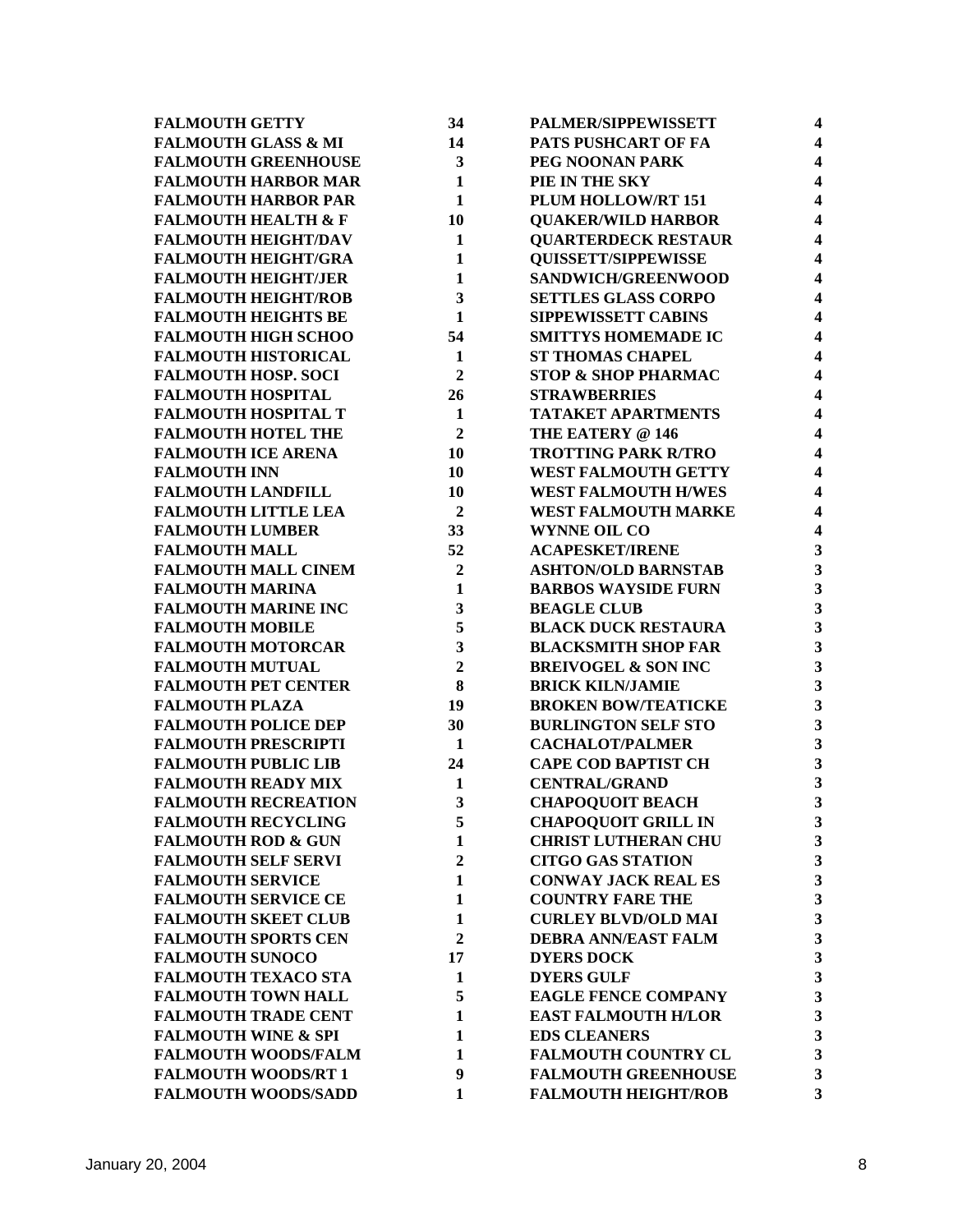| <b>FALMOUTH YACHT CLUB</b> | $\mathbf{3}$            | <b>FALMOUTH MARINE INC</b>     | 3                       |
|----------------------------|-------------------------|--------------------------------|-------------------------|
| <b>FALMOUTHPORT</b>        | $\overline{\mathbf{3}}$ | <b>FALMOUTH MOTORCAR</b>       | $\overline{\mathbf{3}}$ |
| <b>FAMILY FOODS</b>        | 17                      | <b>FALMOUTH RECREATION</b>     | $\overline{\mathbf{3}}$ |
| <b>FAR OUT FARM</b>        | $\mathbf{1}$            | <b>FALMOUTH YACHT CLUB</b>     | $\overline{\mathbf{3}}$ |
| <b>FASHION BARN THE</b>    | $\overline{2}$          | <b>FALMOUTHPORT</b>            | $\overline{\mathbf{3}}$ |
| <b>FASHION BUG</b>         | 3                       | <b>FASHION BUG</b>             | $\overline{\mathbf{3}}$ |
| <b>FAY ROAD BEACH</b>      | $\mathbf{1}$            | <b>FAYS</b>                    | $\mathbf{3}$            |
| <b>FAY/NOBSKA</b>          | 1                       | <b>FLAGSHIP MOTEL</b>          | 3                       |
| <b>FAYS</b>                | 3                       | <b>FRAZAR/WEST FALMOUT</b>     | $\mathbf{3}$            |
| <b>FELLA/OLD BARNSTABL</b> | $\overline{2}$          | <b>GATEWAY APARTMENTS</b>      | 3                       |
| <b>FENCE RAIL THE</b>      | $\overline{2}$          | <b>GEGGATT/HATCHVILLE</b>      | 3                       |
| <b>FIELDCREST TACK SHO</b> | $\mathbf{1}$            | <b>GIFFORD/LAKEVIEW</b>        | 3                       |
| <b>FIRESTONE TIRES-FAL</b> | $\overline{2}$          | <b>GOLDEN SWAN THE</b>         | 3                       |
| <b>FIRST CITIZENS FEDE</b> | $\mathbf{1}$            | <b>GOSNOLD GROVE APART</b>     | $\overline{\mathbf{3}}$ |
| <b>FISHERIES AQUARIUM</b>  | $\mathbf{1}$            | <b>GOSNOLD TREATMENT C</b>     | $\mathbf{3}$            |
| <b>FISHMONGER REST</b>     | $\mathbf{1}$            | <b>GRAND/WORCESTER</b>         | $\mathbf{3}$            |
| <b>FISHMONGERS CAFE</b>    | $\overline{7}$          | <b>GREENGATE/WOODS HOL</b>     | $\overline{\mathbf{3}}$ |
| <b>FLAGSHIP MOTEL</b>      | $\mathbf{3}$            | HATCHVILLE/SANDWICH            | $\mathbf{3}$            |
| <b>FLAX POND/JOHN PARK</b> | $\mathbf{1}$            | <b>HAYWAY/OLD BARNSTAB</b>     | $\mathbf{3}$            |
| <b>FLEET BANK</b>          | 18                      | <b>HERITAGE/HOMESTEAD</b>      | 3                       |
| <b>FLEETS TIRE AND AUT</b> | $\boldsymbol{2}$        | <b>JACK IN THE BEANSTA</b>     | 3                       |
| <b>FLURKEY TOM CHEVROL</b> | 5                       | <b>JOHN PARKER/LUCIANO</b>     | $\mathbf{3}$            |
| <b>FLYING BRIDGE</b>       | 9                       | <b>JONES RD</b>                | 3                       |
| <b>FOLEY REAL ESTATE</b>   | $\mathbf{1}$            | <b>JONES/PETERSON</b>          | $\mathbf{3}$            |
| <b>FONSECA PARK</b>        | 6                       | <b>LAKEVIEW/MINOT ST E</b>     | $\mathbf{3}$            |
| <b>FOOD BUOY INC</b>       | 2                       | <b>LAKEVIEW/PALMER</b>         | $\overline{\mathbf{3}}$ |
| <b>FORDHAM/RT 151</b>      | $\overline{\mathbf{4}}$ | <b>LAVINS VARIETY</b>          | $\overline{\mathbf{3}}$ |
| <b>FOX RUN/SANDWICH</b>    | $\mathbf{1}$            | <b>LESLIE/WOODS HOLE</b>       | $\overline{\mathbf{3}}$ |
| <b>FOX/QUAKER</b>          | $\mathbf{1}$            | <b>LIAM MAGUIRES IRISH</b>     | $\overline{\mathbf{3}}$ |
| <b>FRAZAR/WEST FALMOUT</b> | $\mathbf{3}$            | <b>MAIN/WALKER</b>             | $\overline{\mathbf{3}}$ |
| <b>FRESH POND/EAST FAL</b> | $\boldsymbol{9}$        | <b>MARAVISTA/MARAVISTA</b>     | $\overline{\mathbf{3}}$ |
| <b>FRIENDLY'S RESTAURA</b> | $\overline{7}$          | <b>MARINERS POINT</b>          | 3                       |
| <b>FRIENDLYS RESTAURAN</b> | 14                      | <b>MCCALLUM/WOODS HOLE</b>     | $\mathbf{3}$            |
| <b>FUCCILLO FOUNDATION</b> | 1                       | <b>MILL/SURF</b>               | 3                       |
| <b>GANSETT/QUISSETT</b>    | $\overline{2}$          | <b>MOBIL OIL CORP</b>          | 3                       |
| <b>GATEWAY APARTMENTS</b>  | 3                       | <b>MOON A KISS FARM</b>        | 3                       |
| <b>GEGGATT/HATCHVILLE</b>  | 3                       | <b>NOBSKA/WOODS HOLE</b>       | 3                       |
| <b>GEGGATT/THOMAS B LA</b> | $\overline{\mathbf{4}}$ | <b>NORTH FALMOUTH SCHO</b>     | 3                       |
| <b>GEORGES LIQUORS</b>     | 8                       | <b>NORTH FALMOUTH/WING</b>     | $\overline{\mathbf{3}}$ |
| <b>GIBBS GAS</b>           | $\overline{2}$          | <b>OLD MAIN ROAD PARK</b>      | 3                       |
| <b>GIBBS GAS STATION</b>   | $\overline{7}$          | <b>OLD MAIN/WILD HARBO</b>     | 3                       |
| <b>GIFFORD ST</b>          | $\overline{2}$          | <b>PALMER/ROGERS</b>           | $\overline{\mathbf{3}}$ |
| <b>GIFFORD/JONES</b>       | 30                      | <b>PAUL PETERS INSURAN</b>     | $\overline{\mathbf{3}}$ |
| <b>GIFFORD/KATHARINE L</b> | 7                       | <b>RAILROAD/WOODS HOLE</b>     | $\overline{\mathbf{3}}$ |
| <b>GIFFORD/LAKEVIEW</b>    | 3                       | <b>RJ VARIETY STORE</b>        | 3                       |
|                            |                         |                                |                         |
| <b>GIFFORD/LT HAUSER</b>   | 1                       | <b>ROBBINS/SCRANTON</b>        | 3                       |
| <b>GIFFORD/MAIN</b>        | 7<br>$\overline{2}$     | <b>ROGERS &amp; GRAY INS A</b> | 3                       |
| <b>GIFFORD/PINE VALLEY</b> |                         | <b>ROYAL NURSING &amp; ALZ</b> | 3                       |
| <b>GINGER/VIDAL</b>        | 1                       | <b>SEACOAST SHORES/SEA</b>     | 3                       |
| <b>GLENWOOD/MAIN</b>       | $\mathbf{1}$            | <b>SEACOAST SHORES/WIN</b>     | 3                       |
| <b>GOLDEN SAILS</b>        | 11                      | <b>SHOREWAY ACRES INN</b>      | 3                       |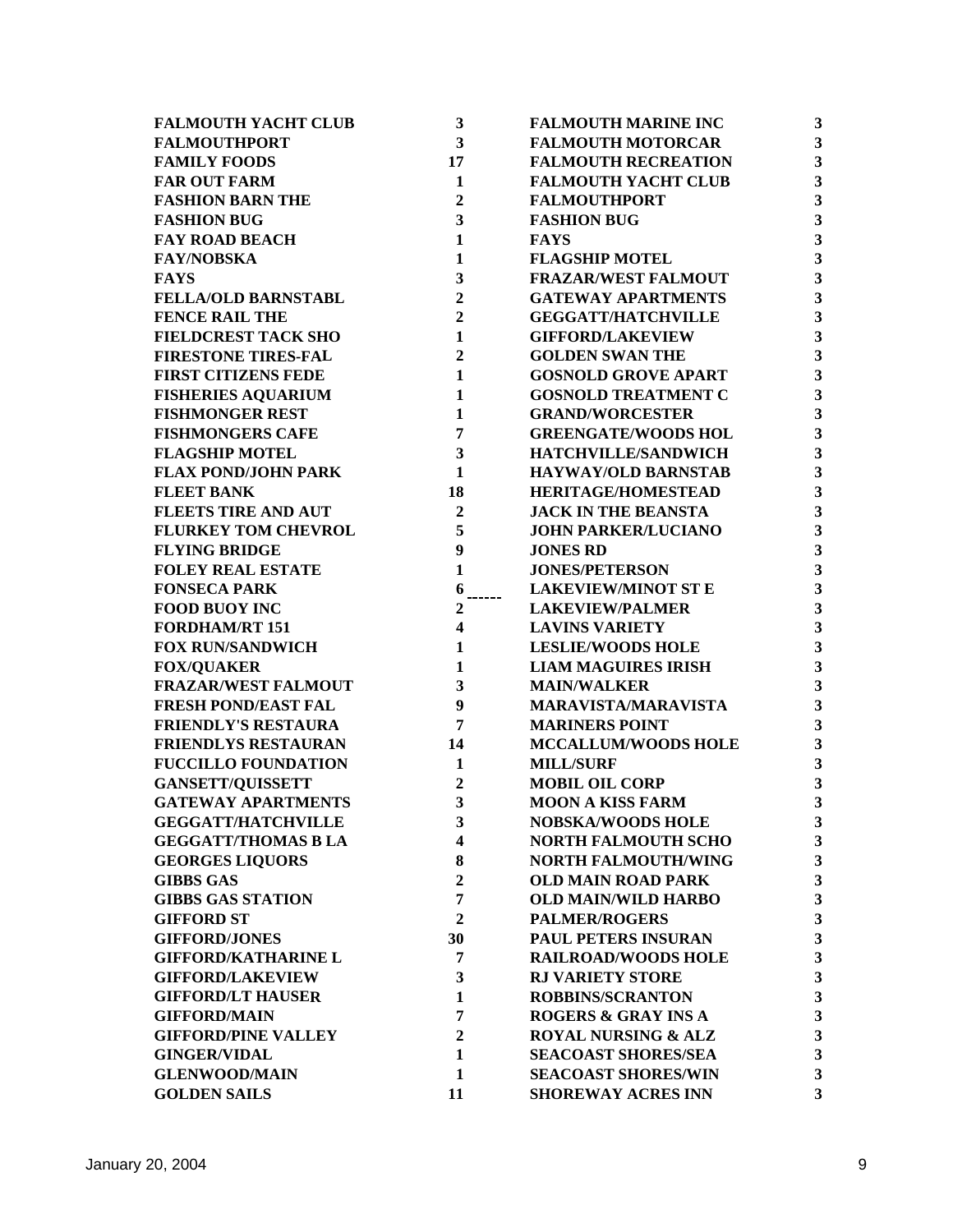| <b>GOLDEN SWAN THE</b>         | 3                       | <b>STEVES PIZZERIA &amp; M</b> | 3                       |
|--------------------------------|-------------------------|--------------------------------|-------------------------|
| <b>GONSALVES/SANDWICH</b>      | $\mathbf{1}$            | <b>STONES BARBER SHOP</b>      | $\overline{\mathbf{3}}$ |
| <b>GOODWILL PARK</b>           | 9                       | <b>STUDLEY/WAQUOIT</b>         | $\overline{\mathbf{3}}$ |
| <b>GOSNOLD GROVE APART</b>     | 3                       | <b>TECHNOLOGY PARK</b>         | $\overline{\mathbf{3}}$ |
| <b>GOSNOLD TREATMENT C</b>     | 3                       | <b>TOWN HALL</b>               | $\overline{\mathbf{3}}$ |
| <b>GRAND AVE</b>               | 1                       | WAQUOIT LANDING/WAQ            | 3                       |
| <b>GRAND/MASSACHUSETTS</b>     | 1                       | WAQUOIT/WAQUOIT LAN            | 3                       |
| <b>GRAND/MENAUHANT</b>         | 1                       | <b>WEST MARINE</b>             | 3                       |
| <b>GRAND/WORCESTER</b>         | 3                       | <b>WOOD NECK BEACH</b>         | 3                       |
| <b>GREAT BAY MOTEL</b>         | 7                       | <b>WOODBRIAR</b>               | 3                       |
| <b>GREEN HARBOR/MENAUH</b>     | 1                       | <b>WOODS HOLE LIBRARY</b>      | 3                       |
| <b>GREEN POND</b>              | 1                       | <b>WOODS HOLE OCEANOGR</b>     | $\overline{\mathbf{3}}$ |
| <b>GREEN POND BRIDGE</b>       | $\overline{\mathbf{4}}$ | <b>WOODS HOLE PHARMACY</b>     | $\overline{\mathbf{3}}$ |
| <b>GREEN POND FISH 'N</b>      | 1                       | <b>ACAPESKET / JENKINS</b>     | $\overline{2}$          |
| <b>GREEN POND MARINA</b>       | $\boldsymbol{2}$        | <b>AERIE CHIROPRACTIC</b>      | $\overline{2}$          |
| <b>GREEN POND SEAFOOD</b>      | $\mathbf{1}$            | <b>ALMA/WORCESTER</b>          | $\overline{2}$          |
| <b>GREENGATE/WOODS HOL</b>     | 3                       | <b>AMBER WAVES INC</b>         | $\overline{2}$          |
| <b>GRUMPYS</b>                 | 6                       | <b>ASHUMET/CURRIER</b>         | $\overline{2}$          |
| <b>GUS CANTY REC CENTE</b>     | 5                       | <b>BAKER HAROLD A CO I</b>     | $\overline{2}$          |
| <b>GUV FULLER FIELD</b>        | $\mathbf{1}$            | <b>BAR NECK/ALBATROSS</b>      | $\overline{2}$          |
| H & R BLOCK INC                | $\mathbf{1}$            | <b>BAR NECK/GOSNOLD</b>        | $\overline{2}$          |
| <b>HAMBLIN POND</b>            | $\mathbf{1}$            | <b>BATTLES PONTIAC BUI</b>     | $\overline{2}$          |
| HAMLIN/KATHARINE LE            | $\overline{2}$          | <b>BEAGLE/TEATICKET</b>        | $\overline{2}$          |
| <b>HAMLIN/LAKEVIEW</b>         | 5                       | <b>BEAN &amp; COD SPECIALT</b> | $\overline{2}$          |
| <b>HAMLIN/MAIN</b>             | $\overline{2}$          | <b>BEN &amp; BILLS CHOCOLA</b> | $\overline{2}$          |
| <b>HANNOUSH JEWELERS</b>       | $\mathbf{1}$            | <b>BIRCH/QUAKER</b>            | $\overline{2}$          |
| <b>HARBOR FARMS/MENAUH</b>     | $\overline{2}$          | <b>BITTERSWEET/OLD MEE</b>     | $\overline{2}$          |
| <b>HARBOR MASTER</b>           | $\overline{2}$          | <b>BLACKSMITH SHOP/CRO</b>     | $\overline{2}$          |
| <b>HARBORSIDE MARINE &amp;</b> | 1                       | <b>BLACKSMITH SHOP/FRA</b>     | $\overline{2}$          |
| <b>HARBORVIEW APARTMEN</b>     | 4                       | <b>BLACKSMITH SHOP/WES</b>     | $\overline{2}$          |
| <b>HARMONY HUT OF FALM</b>     | 1                       | <b>BOXWOOD/GIFFORD</b>         | $\overline{2}$          |
| <b>HARRINGTON ST LANDG</b>     | 1                       | <b>BRAEBURN/SAM TURNER</b>     | $\overline{2}$          |
| HARRINGTON/MARAVIST            | 1                       | <b>BRIARWOOD CONDOMINI</b>     | $\overline{2}$          |
| <b>HARRIS HILL</b>             | 1                       | C V S #594                     | $\overline{2}$          |
| <b>HATCHVILLE/SAM TURN</b>     | 4                       | <b>CAHOON/MAIN</b>             | $\overline{2}$          |
| HATCHVILLE/SANDWICH            | 3                       | <b>CAPE COD CAMP RESOR</b>     | $\overline{2}$          |
| HATCHVILLE/SHADY               | 1                       | <b>CARPET BARN</b>             | $\overline{2}$          |
| <b>HATCHVILLE/TURNER</b>       | 1                       | <b>CARRIAGE SHOP R/CRO</b>     | $\overline{2}$          |
| <b>HAWKS/WEST FALMOUTH</b>     | 1                       | <b>CARRIAGE SHOP R/HAY</b>     | $\overline{2}$          |
| <b>HAYWAY/MELLO</b>            | 1                       | <b>CARRIAGE SHOP R/WHI</b>     | $\overline{c}$          |
| <b>HAYWAY/OLD BARNSTAB</b>     | 3                       | <b>CAVOSSA LANDSCAPING</b>     | $\overline{2}$          |
| <b>HAYWAY/SANDWICH</b>         | 6                       | <b>CENTER FOR OPTIMUM</b>      | $\overline{2}$          |
| <b>HAYWAY/TEIXEIRA</b>         | 1                       | <b>CHAMBERS HILL R/NOR</b>     | $\overline{2}$          |
| <b>HEADS UP BEAUTY DES</b>     | $\overline{2}$          | <b>CHAPEL PARK</b>             | $\overline{2}$          |
| <b>HEARTH N KETTLE RES</b>     | 11                      | <b>CHAUDHRYS MARKET</b>        | $\overline{2}$          |
| <b>HERITAGE/HOMESTEAD</b>      | 3                       | <b>CHRISTOPHERS RESTAU</b>     | $\overline{2}$          |
| <b>HIDDEN VILLAGE/QUAK</b>     | 1                       | <b>CLARK/JOHN PARKER</b>       | $\overline{2}$          |
| <b>HIGHFIELD HALL</b>          | 1                       | <b>CLIPPER SHIP FARM</b>       | $\overline{2}$          |
| <b>HIGHWAY UNDERPASS</b>       | $\mathbf{1}$            | <b>CLUB VALLEY/SANDWIC</b>     | $\overline{2}$          |
| <b>HOLIDAY INN CAPE CO</b>     | 11                      | <b>COSTAS AUTO BODY</b>        | $\overline{2}$          |
| <b>HOLLAND ST</b>              | $\mathbf{1}$            | <b>CURLEY BLVD/MILLSTO</b>     | $\overline{2}$          |
|                                |                         |                                |                         |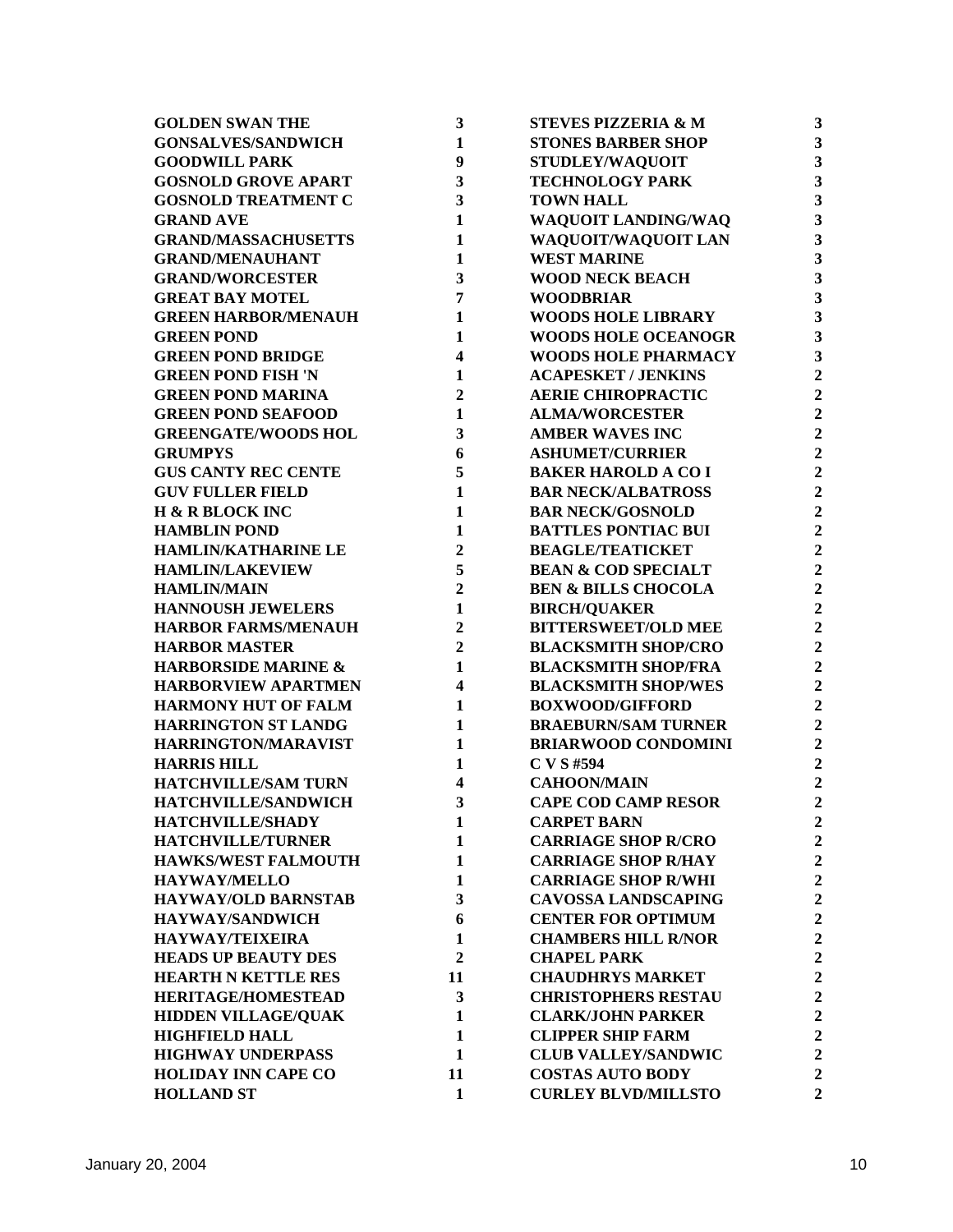| <b>HOLLY PARK</b>              | 6                       | <b>CURLEY/NORTH FALMOU</b>     | $\mathbf 2$             |
|--------------------------------|-------------------------|--------------------------------|-------------------------|
| <b>HOLLY PARK VARIETY</b>      | $\mathbf{1}$            | <b>CURRIER/HOOPPOLE</b>        | $\mathbf 2$             |
| <b>HOLY GHOST HALL</b>         | $\mathbf{1}$            | <b>CURRIER/MCCARTHY</b>        | $\overline{2}$          |
| <b>HOMEGOODS</b>               | $\mathbf{1}$            | <b>CURRIER/SANDWICH</b>        | $\overline{2}$          |
| <b>HOMEPORT</b>                | $\mathbf{1}$            | DEEPWOOD/SANDWICH              | $\overline{2}$          |
| HOMEPORT CONDOMINIU            | 12                      | <b>DENMARKS HOME MEDIC</b>     | $\overline{2}$          |
| <b>HOMESPUN GARDEN</b>         | $\mathbf{1}$            | <b>DOVE COTTAGE/JONES</b>      | $\overline{\mathbf{c}}$ |
| HOMESTEAD/TEATICKET            | 8                       | <b>DRIFTWOOD CLEANERS</b>      | $\mathbf 2$             |
| <b>HONEY DEW DONUTS</b>        | 38                      | <b>DUTCHLAND FARMS INC</b>     | $\overline{2}$          |
| <b>HONG KONG RESTAURAN</b>     | $\overline{2}$          | <b>EAST FALMOUTH H/JUD</b>     | $\overline{2}$          |
| <b>HOOPHOLE RD</b>             | $\mathbf{1}$            | <b>EAST FALMOUTH H/MIL</b>     | $\overline{2}$          |
| <b>HOUSE OF PIZZA</b>          | 21                      | <b>EAST FALMOUTH H/MUR</b>     | $\overline{2}$          |
| <b>HOWLIN HOWIE'S</b>          | $\mathbf{1}$            | <b>EAST FALMOUTH H/PIR</b>     | $\overline{2}$          |
| <b>HUBBARD PAINT &amp; WAL</b> | $\mathbf{1}$            | <b>EAST FALMOUTH H/SAD</b>     | $\overline{2}$          |
| <b>HUETTNER/WOODS HOLE</b>     | $\overline{2}$          | <b>EAST FALMOUTH LIBRA</b>     | $\overline{2}$          |
| <b>IDEAL FLOOR COVERIN</b>     | $\mathbf{1}$            | <b>ECONOMY FUEL &amp; SERV</b> | $\overline{2}$          |
| <b>IGUANAS</b>                 | 8                       | <b>FAIRWINDS DAY PROGR</b>     | $\overline{2}$          |
| <b>INDIA BOUTIQUE</b>          | $\mathbf{1}$            | <b>FALMOUTH BAPTIST CH</b>     | $\overline{2}$          |
| <b>INTERSTATE MOTORS I</b>     | $\mathbf{1}$            | <b>FALMOUTH DOG POUND</b>      | $\mathbf 2$             |
| <b>IROQUOIS/MARAVISTA</b>      | $\mathbf{1}$            | <b>FALMOUTH FIRE RESCU</b>     | $\overline{\mathbf{c}}$ |
| <b>ISLAND QUEEN</b>            | $\overline{\mathbf{4}}$ | <b>FALMOUTH HOSP. SOCI</b>     | $\overline{2}$          |
| <b>JACK IN THE BEANSTA</b>     | 3                       | <b>FALMOUTH HOTEL THE</b>      | $\overline{2}$          |
| <b>JAKES TAP</b>               | 18                      | <b>FALMOUTH LITTLE LEA</b>     | $\overline{2}$          |
| <b>JANNEY RICHARD B DM</b>     | $\mathbf{1}$            | <b>FALMOUTH MALL CINEM</b>     | $\overline{2}$          |
| <b>JEHOVAHS WITNESSES</b>      | $\overline{2}$          | <b>FALMOUTH MUTUAL</b>         | $\overline{2}$          |
| <b>JERICHO PATH/LAKE L</b>     | $\mathbf{1}$            | <b>FALMOUTH SELF SERVI</b>     | $\overline{2}$          |
| <b>JERICHO PATH/WORCES</b>     | 8                       | <b>FALMOUTH SPORTS CEN</b>     | $\overline{2}$          |
| <b>JILLIANS</b>                | $\overline{\mathbf{4}}$ | <b>FASHION BARN THE</b>        | $\overline{2}$          |
| <b>JML CARE CENTER</b>         | 5                       | <b>FELLA/OLD BARNSTABL</b>     | $\overline{2}$          |
| <b>JOES DRIVING RANGE</b>      | $\overline{2}$          | <b>FENCE RAIL THE</b>          | $\overline{2}$          |
| <b>JOHN PARKER/EAST FA</b>     | 29                      | <b>FIRESTONE TIRES-FAL</b>     | $\overline{\mathbf{c}}$ |
| <b>JOHN PARKER/LUCIANO</b>     | 3                       | <b>FLEETS TIRE AND AUT</b>     | $\overline{\mathbf{c}}$ |
| <b>JOHN PARKER/PARKER</b>      | $\overline{\mathbf{4}}$ | <b>FOOD BUOY INC</b>           | $\overline{\mathbf{c}}$ |
| <b>JOHN PARKER/SANDWIC</b>     | 10                      | <b>GANSETT/QUISSETT</b>        | $\overline{2}$          |
| <b>JOHN WESLEY METHODI</b>     | $\overline{\mathbf{4}}$ | <b>GIBBS GAS</b>               | $\overline{2}$          |
| <b>JOHNNYS AUTO DETAIL</b>     | 15                      | <b>GIFFORD ST</b>              | $\overline{2}$          |
| <b>JOHNNYS SERVICE STA</b>     | 14                      | <b>GIFFORD/PINE VALLEY</b>     | $\overline{2}$          |
| <b>JOHNNY'S TUBE AND L</b>     | 1                       | <b>GREEN POND MARINA</b>       | $\overline{2}$          |
| <b>JOHNNYS TUNE &amp; LUBE</b> | 1                       | <b>HAMLIN/KATHARINE LE</b>     | $\boldsymbol{2}$        |
| <b>JOHNS LIQUOR STORE</b>      | 5                       | <b>HAMLIN/MAIN</b>             | $\overline{2}$          |
| <b>JONES RD</b>                | 3                       | <b>HARBOR FARMS/MENAUH</b>     | $\overline{2}$          |
| <b>JONES/KATHY ANN</b>         | 6                       | <b>HARBOR MASTER</b>           | $\boldsymbol{2}$        |
| <b>JONES/MORIN</b>             | $\overline{\mathbf{4}}$ | <b>HEADS UP BEAUTY DES</b>     | $\overline{2}$          |
| <b>JONES/NURSERY</b>           | 10                      | <b>HONG KONG RESTAURAN</b>     | $\mathbf 2$             |
| <b>JONES/PALMER</b>            | 21                      | <b>HUETTNER/WOODS HOLE</b>     | $\overline{2}$          |
| <b>JONES/PETERSON</b>          | 3                       | <b>JEHOVAHS WITNESSES</b>      | $\overline{2}$          |
| <b>KABLOOM</b>                 | 1                       | <b>JOES DRIVING RANGE</b>      | $\overline{2}$          |
| <b>KAPPYS LIQUORS INC</b>      | 17                      | KATY HATCHS/WOODS H            | $\overline{2}$          |
| <b>KATHARINE LEE B/POS</b>     | 11                      | <b>LAUREENS</b>                | $\overline{2}$          |
| <b>KATHERINE</b>               | 1                       | LEVIS & SONS GULF I            | $\overline{2}$          |
| KATY HATCHS/WOODS H            | $\overline{2}$          | <b>LITTLE FOREIGN CAR</b>      | $\overline{2}$          |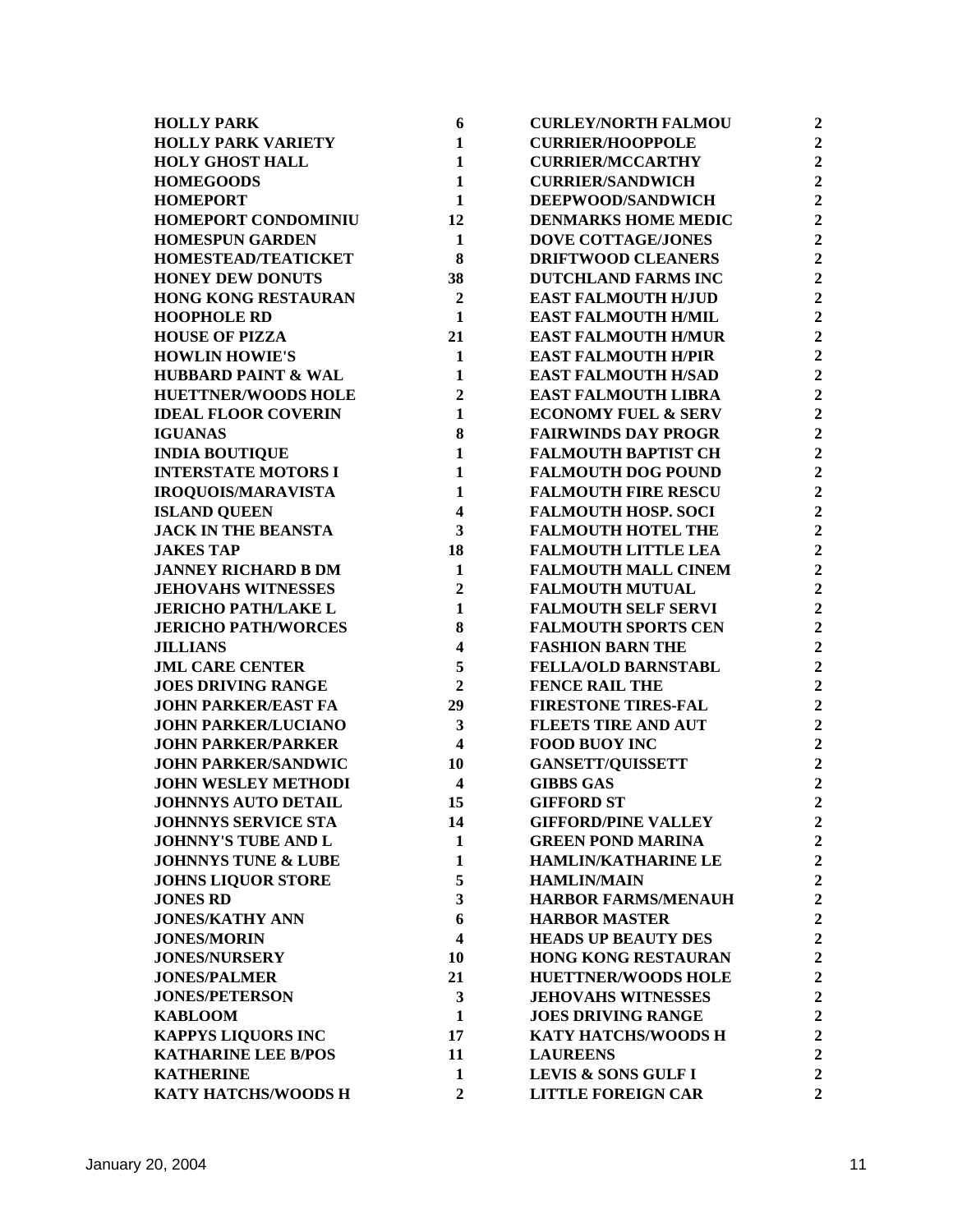| 23                      | <b>LOCUST STREET OFFIC</b>                           | $\overline{2}$                                                                                                                                                                                                                                                                                    |
|-------------------------|------------------------------------------------------|---------------------------------------------------------------------------------------------------------------------------------------------------------------------------------------------------------------------------------------------------------------------------------------------------|
| 24                      | <b>LOCUST STREET SIGN</b>                            | $\overline{2}$                                                                                                                                                                                                                                                                                    |
| 1                       | <b>LOCUST/MAIN</b>                                   | $\overline{2}$                                                                                                                                                                                                                                                                                    |
| $\mathbf{1}$            | <b>LOCUST/PIN OAK</b>                                | $\overline{2}$                                                                                                                                                                                                                                                                                    |
| 5                       | <b>LODENGREEN/OLD BARN</b>                           | $\overline{2}$                                                                                                                                                                                                                                                                                    |
| 1                       | <b>MAIN/ACADEMY</b>                                  | $\overline{2}$                                                                                                                                                                                                                                                                                    |
| 1                       | <b>MAIN/NYE</b>                                      | $\overline{c}$                                                                                                                                                                                                                                                                                    |
| 1                       | <b>MARAVISTA AVE E/VIL</b>                           | $\overline{2}$                                                                                                                                                                                                                                                                                    |
| 8                       | <b>MARAVISTA/NICKERSON</b>                           | $\overline{2}$                                                                                                                                                                                                                                                                                    |
| 1                       | <b>MARAVISTA/OAK</b>                                 | $\overline{2}$                                                                                                                                                                                                                                                                                    |
| 8                       | <b>MARAVISTA/PRISCILLA</b>                           | $\overline{2}$                                                                                                                                                                                                                                                                                    |
| 1                       | <b>MARAVISTA/TEATICKET</b>                           | $\overline{2}$                                                                                                                                                                                                                                                                                    |
| 1                       | <b>MARAVISTA/TOLEDO</b>                              | $\overline{2}$                                                                                                                                                                                                                                                                                    |
| $\mathbf{1}$            | <b>MATTRESS WORLD INC</b>                            | $\overline{2}$                                                                                                                                                                                                                                                                                    |
| 1                       | <b>MAXWELL &amp; COMPANY</b>                         | $\overline{2}$                                                                                                                                                                                                                                                                                    |
| 3                       | <b>MBL</b>                                           | $\overline{2}$                                                                                                                                                                                                                                                                                    |
| 3                       | <b>MEGANSETT HARBOR</b>                              | $\overline{2}$                                                                                                                                                                                                                                                                                    |
| 6                       | <b>MIDWAY TRAP &amp; SKEET</b>                       | $\overline{2}$                                                                                                                                                                                                                                                                                    |
| 1                       | <b>MINOT/NURSERY</b>                                 | $\overline{2}$                                                                                                                                                                                                                                                                                    |
| 1                       | <b>NANTUCKET/WORCESTER</b>                           | $\overline{2}$                                                                                                                                                                                                                                                                                    |
| $\boldsymbol{2}$        | <b>NASHAWENA/OLD DOCK</b>                            | $\overline{2}$                                                                                                                                                                                                                                                                                    |
| 3                       | <b>NICE &amp; NATURAL</b>                            | $\overline{2}$                                                                                                                                                                                                                                                                                    |
| $\overline{\mathbf{4}}$ | <b>NOBSKA LIGHTHOUSE</b>                             | $\overline{2}$                                                                                                                                                                                                                                                                                    |
| $\overline{\mathbf{4}}$ | <b>NORTH FALMOUTH/CURL</b>                           | $\overline{2}$                                                                                                                                                                                                                                                                                    |
| 1                       | <b>NORTH FALMOUTH/OLD</b>                            | $\overline{2}$                                                                                                                                                                                                                                                                                    |
| 1                       |                                                      | $\overline{2}$                                                                                                                                                                                                                                                                                    |
| 1                       | <b>OLD BARNSTABLE/CALE</b>                           | $\overline{2}$                                                                                                                                                                                                                                                                                    |
|                         |                                                      | $\overline{2}$                                                                                                                                                                                                                                                                                    |
|                         | <b>OLD BARNSTABLE/PUTT</b>                           | $\overline{2}$                                                                                                                                                                                                                                                                                    |
| $\overline{2}$          | <b>OLD BARNSTABLE/WIND</b>                           | $\overline{2}$                                                                                                                                                                                                                                                                                    |
|                         |                                                      | $\overline{c}$                                                                                                                                                                                                                                                                                    |
| 1                       | <b>OLD MEETING HOU/SOU</b>                           | $\overline{c}$                                                                                                                                                                                                                                                                                    |
| 1                       | <b>OLD MEETING HOU/VIB</b>                           | $\overline{2}$                                                                                                                                                                                                                                                                                    |
| $\boldsymbol{2}$        | <b>OYSTER POND</b>                                   | $\overline{2}$                                                                                                                                                                                                                                                                                    |
|                         |                                                      | $\overline{2}$                                                                                                                                                                                                                                                                                    |
| $\overline{2}$          | <b>PAPA PETES</b>                                    | $\overline{2}$                                                                                                                                                                                                                                                                                    |
| $\overline{2}$          |                                                      | $\overline{2}$                                                                                                                                                                                                                                                                                    |
|                         |                                                      | $\overline{2}$                                                                                                                                                                                                                                                                                    |
|                         |                                                      | $\overline{2}$                                                                                                                                                                                                                                                                                    |
| $\boldsymbol{2}$        |                                                      | $\overline{2}$                                                                                                                                                                                                                                                                                    |
| 1                       |                                                      | $\overline{2}$                                                                                                                                                                                                                                                                                    |
| $\overline{\mathbf{4}}$ |                                                      | $\overline{2}$                                                                                                                                                                                                                                                                                    |
| $\mathbf{2}$            | <b>RANSOM/WOODS HOLE</b>                             | $\overline{2}$                                                                                                                                                                                                                                                                                    |
| 1                       |                                                      | $\overline{2}$                                                                                                                                                                                                                                                                                    |
| 1                       | <b>REGATTA OF FALMOUTH</b>                           | $\overline{2}$                                                                                                                                                                                                                                                                                    |
| 1                       | <b>RT 28</b>                                         | $\overline{2}$                                                                                                                                                                                                                                                                                    |
| 1                       | <b>SACONESSET/WEST FAL</b>                           | $\overline{2}$                                                                                                                                                                                                                                                                                    |
| 1                       | <b>SAM TURNER/SPECTACL</b>                           | $\overline{2}$                                                                                                                                                                                                                                                                                    |
| 1                       | <b>SANDWICH RD</b>                                   | $\overline{2}$                                                                                                                                                                                                                                                                                    |
| 1                       | SANDWICH/TAMARACK                                    | $\overline{2}$                                                                                                                                                                                                                                                                                    |
| 23                      | <b>SANDWICH/WHITE PINE</b>                           | $\overline{2}$                                                                                                                                                                                                                                                                                    |
|                         | 1<br>3<br>3<br>$\boldsymbol{2}$<br>9<br>$\mathbf{1}$ | <b>NORTH FALMOUTH/PERR</b><br><b>OLD BARNSTABLE/PLUM</b><br><b>OLD DOCK/WEST FALMO</b><br><b>PALMER AVENUE RESID</b><br>PATRIOT PARTY BOATS<br><b>PRO-CUTS</b><br><b>OUAKER BONNET GIFT</b><br><b>QUISSETT CAMPUS</b><br><b>RADIO SHACK</b><br><b>RAMADA INN RESTAURA</b><br><b>RED HORSE INN</b> |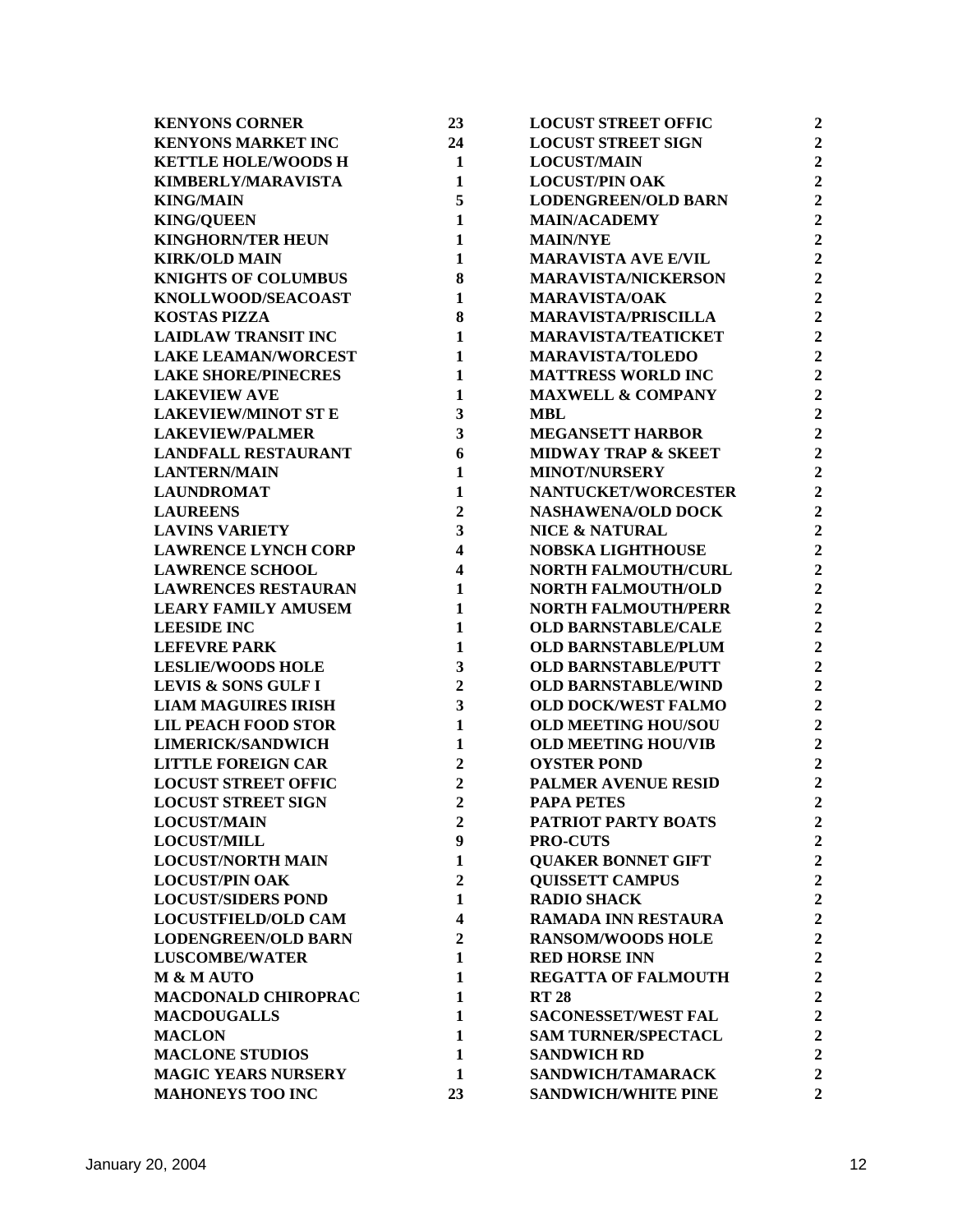| <b>MAIN ENTRY/WILD HAR</b>   | $\mathbf{1}$            | SIPPEWISSETT/WOOD N            | $\overline{2}$ |
|------------------------------|-------------------------|--------------------------------|----------------|
| <b>MAIN ST</b>               | $\mathbf{1}$            | <b>SLEEPY HOLLOW MOTOR</b>     | $\overline{2}$ |
| <b>MAIN STREET DELI</b>      | 17                      | <b>ST BARNABAS CHURCH</b>      | $\overline{2}$ |
| <b>MAIN/ACADEMY</b>          | $\mathbf{2}$            | <b>STONY BEACH</b>             | $\overline{2}$ |
| <b>MAIN/NYE</b>              | $\overline{2}$          | <b>SULLIVAN TIRE</b>           | $\overline{2}$ |
| <b>MAIN/PALMER</b>           | $\mathbf{1}$            | <b>SUN SELF STORAGE</b>        | $\overline{2}$ |
| <b>MAIN/POST OFFICE</b>      | $\overline{\mathbf{4}}$ | <b>TEATICKET/TEATICKET</b>     | $\overline{2}$ |
| <b>MAIN/SCRANTON</b>         | 16                      | TOWN LANDING/WAQUOI            | $\overline{2}$ |
| <b>MAIN/SHORE</b>            | 8                       | <b>TOWNE TAVERN</b>            | $\overline{2}$ |
| <b>MAIN/WALKER</b>           | 3                       | <b>TRABICA</b>                 | $\overline{2}$ |
| <b>MARAVISTA AVE E/MAR</b>   | 11                      | <b>UPPER CAPE REALTY C</b>     | $\overline{2}$ |
| <b>MARAVISTA AVE E/TEA</b>   | 23                      | <b>VIDEO PARADISE</b>          | $\overline{2}$ |
| <b>MARAVISTA AVE E/VIL</b>   | $\mathbf{2}$            | <b>VILLAGE GREEN INN</b>       | $\overline{2}$ |
| <b>MARAVISTA/MARAVISTA</b>   | 3                       | <b>VISITING NURSES ASS</b>     | $\overline{2}$ |
| <b>MARAVISTA/MENAUHANT</b>   | $\overline{\mathbf{4}}$ | <b>WAQUOIT CONGREGATIO</b>     | $\overline{2}$ |
| <b>MARAVISTA/NARRAGANS</b>   | 1                       | <b>WAQUOIT/WHISTLERS</b>       | $\overline{2}$ |
| <b>MARAVISTA/NICKERSON</b>   | $\mathbf{2}$            | <b>WEST FALMOUTH HWY</b>       | $\overline{2}$ |
| <b>MARAVISTA/OAK</b>         | $\overline{2}$          | WEST FALMOUTH PLAZA            | $\overline{2}$ |
| <b>MARAVISTA/PRISCILLA</b>   | $\overline{2}$          | <b>WHARF RESTAURANT TH</b>     | $\overline{2}$ |
| <b>MARAVISTA/RANDOLPH</b>    | 11                      | <b>WILDFLOWER INN</b>          | $\overline{2}$ |
| <b>MARAVISTA/SWALLOW</b>     | 1                       | <b>WILLOWFIELD TAVERN</b>      | $\overline{2}$ |
| <b>MARAVISTA/TEATICKET</b>   | $\overline{2}$          | <b>WINSTONS</b>                | $\overline{2}$ |
| <b>MARAVISTA/TOLEDO</b>      | $\overline{2}$          | <b>WOODRISE CONDOMINIU</b>     | $\overline{2}$ |
| <b>MARES POND</b>            | 1                       | <b>WOODS HOLE GOLF CLU</b>     | $\overline{2}$ |
| <b>MARINE BIOLOGICAL L</b>   | $\mathbf{1}$            | <b>WOODS HOLE TOWN DOC</b>     | $\overline{2}$ |
| <b>MARINER MOTEL</b>         | 5                       | <b>WOODS HOLE/GLENDON</b>      | $\overline{2}$ |
| <b>MARINERS POINT</b>        | $\overline{\mathbf{3}}$ | <b>WORCESTER PARK</b>          | $\overline{2}$ |
| <b>MARINERS/SHORE</b>        | $\mathbf{1}$            | <b>ACAPESKET/BRAGETTI</b>      | $\mathbf{1}$   |
| <b>MARKET BOOKSHOP INC</b>   | $\mathbf{1}$            | <b>ACCURATE PLASTICS I</b>     | $\mathbf{1}$   |
| <b>MARLBOROUGH INN THE</b>   | $\mathbf{1}$            | <b>ACME PRECAST</b>            | $\mathbf{1}$   |
| <b>MARSHALL/SEACOAST S</b>   | 1                       | <b>ACTI</b>                    | $\mathbf{1}$   |
| <b>MARTIN/WAQUOIT</b>        | 6                       | <b>ADMIRALTY APARTMENT</b>     | $\mathbf{1}$   |
| <b>MASHPEE TOWN LINE</b>     | 1                       | <b>ADVEST INC</b>              | $\mathbf{1}$   |
| <b>MASS BAY CO</b>           | 4                       | <b>ALBATROSS/NORTH</b>         | $\mathbf{1}$   |
| <b>MASSACHUSETTS A/NAN</b>   | 1                       | <b>ALBATROSS/WATER</b>         | 1              |
| <b>MATTRESS WORLD INC</b>    | $\overline{2}$          | <b>ALEXANDER BOOKER</b>        | 1              |
| <b>MAXWELL &amp; COMPANY</b> | $\boldsymbol{2}$        | <b>ALLENBY TREE &amp; LAND</b> | 1              |
| <b>MAYTAG LAUNDRY</b>        | 6                       | <b>ALLENS HOUSE OF FLO</b>     | 1              |
| <b>MBL</b>                   | $\overline{2}$          | <b>AMVETS/GIFFORD</b>          | 1              |
| <b>MBL/WATER</b>             | 5                       | <b>ANCHOR PET CLINIC I</b>     | 1              |
| <b>MCCALLUM/WOODS HOLE</b>   | 3                       | <b>ANDREWS/OLD MEETING</b>     | 1              |
| <b>MCDONALDS</b>             | 42                      | <b>ANDYS/BRICK KILN</b>        | $\mathbf{1}$   |
| <b>MCGANNS PUB</b>           | 17                      | <b>ARDMORE/MARAVISTA</b>       | $\mathbf{1}$   |
| MCMENAMYS SEAFOOD I          | 13                      | <b>ASACKS FOOTWEAR INC</b>     | 1              |
| <b>MEADOW NECK/METOXIT</b>   | 1                       | <b>ASHUMET/SANDWICH</b>        | $\mathbf{1}$   |
| <b>MEETING HOUSE R/OLD</b>   | 1                       | <b>AUSTIN STOKES D/CUR</b>     | 1              |
| <b>MEGANSETT BEACH</b>       | 4                       | <b>AUTO PALACE</b>             | 1              |
| <b>MEGANSETT HARBOR</b>      | $\mathbf{2}$            | <b>BACON FARM/DAVISVIL</b>     | 1              |
| <b>MEINEKE</b>               | 1                       | <b>BAKER ARTHUR W DR</b>       | 1              |
| <b>MENAUHANT</b>             | 1                       | <b>BAPTISTE/EAST FALMO</b>     | 1              |
| MENAUHANT ROAD BEAC          | 7                       | <b>BARRETT JOHN REAL E</b>     | 1              |
|                              |                         |                                |                |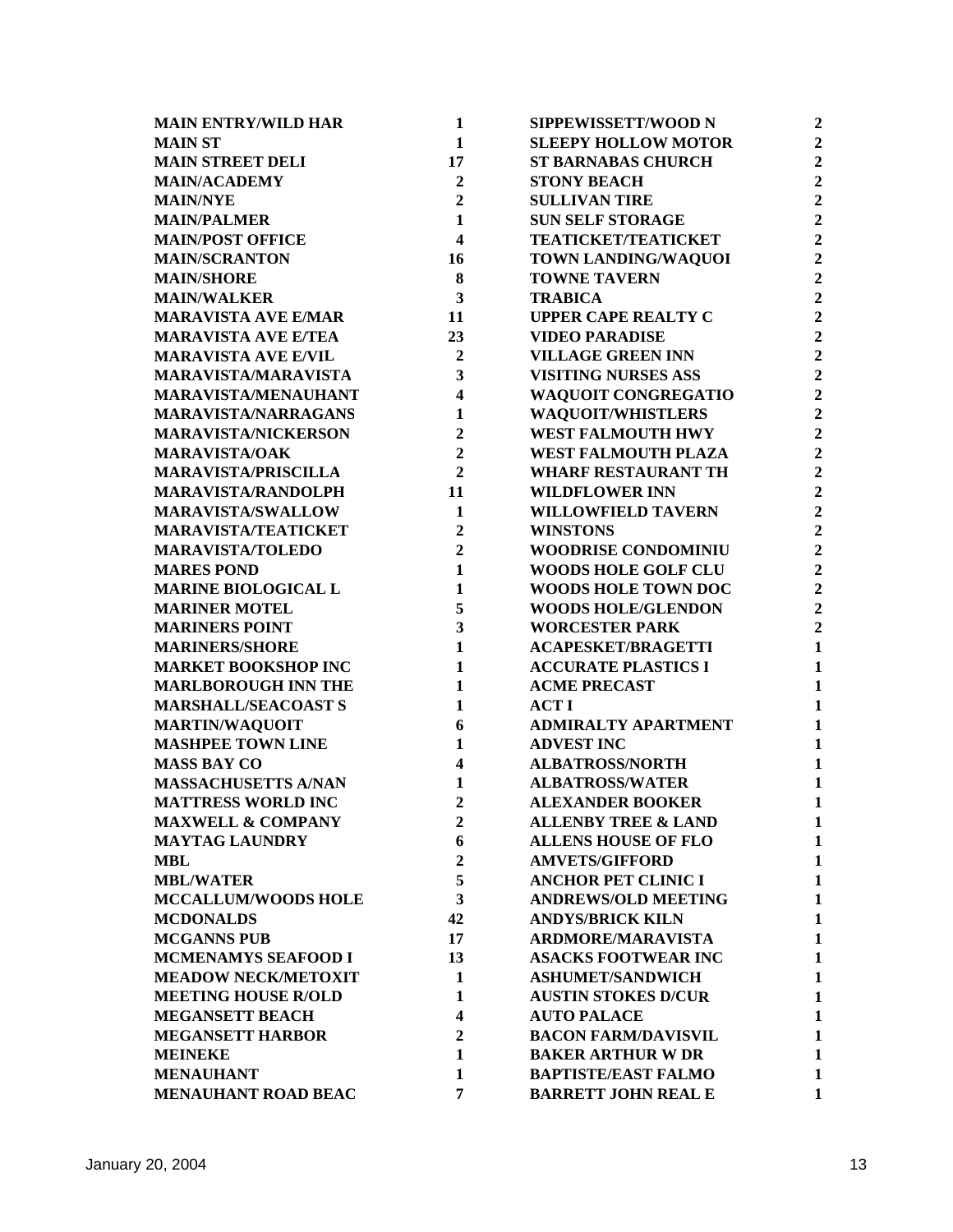| MENAUHANT/MOONPENNY            | $\mathbf{1}$            | <b>BARROWS RD</b>                                        | 1            |
|--------------------------------|-------------------------|----------------------------------------------------------|--------------|
| MENAUHANT/OAK GROVE            | $\mathbf{1}$            | <b>BARROWS/RIVERS EDGE</b>                               | 1            |
| <b>MENAUHANT/OCEAN</b>         | $\mathbf{1}$            | <b>BAYBANK</b>                                           | $\mathbf{1}$ |
| MENAUHANT/WOODLAND             | $\mathbf{1}$            | <b>BAYBERRY HOUSE</b>                                    | $\mathbf{1}$ |
| METOXIT/WAQUOIT                | 9                       | <b>BEACH PARKING LOT</b>                                 | $\mathbf{1}$ |
| <b>MIDAS MUFFLER</b>           | 5                       | <b>BEACON FLOOR COVERI</b>                               | $\mathbf{1}$ |
| <b>MIDWAY TRAP &amp; SKEET</b> | $\overline{2}$          | <b>BEAMAN/NORTH FALMOU</b>                               | 1            |
| <b>MILL POND</b>               | $\mathbf{1}$            | <b>BELL</b>                                              | $\mathbf{1}$ |
| <b>MILL/SURF</b>               | 3                       | <b>BELMAR ESTATES</b>                                    | $\mathbf{1}$ |
| MILLFIELD/QUISSETT             | $\mathbf{1}$            | <b>BENJAMIN NYES L/OLD</b>                               | $\mathbf{1}$ |
| <b>MINOT/NURSERY</b>           | $\overline{2}$          | <b>BITTERSWEET/SANDWIC</b>                               | 1            |
| <b>MINOT/PALMER</b>            | $\mathbf{1}$            | <b>BLACKSMITH SHOP/FIR</b>                               | $\mathbf{1}$ |
| <b>MOBIL GAS STATION</b>       | 8                       | <b>BLUEBERRY/CARRIAGE</b>                                | 1            |
| <b>MOBIL OIL CORP</b>          | 3                       | <b>BOGGS ST</b>                                          | $\mathbf{1}$ |
| <b>MONTEIRO REAL ESTAT</b>     | $\mathbf{1}$            | <b>BONITO WILLIAM</b>                                    | $\mathbf{1}$ |
| MONTGOMERY/NANTUCKE            | $\mathbf{1}$            | <b>BOURNE FARM</b>                                       | $\mathbf{1}$ |
| <b>MOON A KISS FARM</b>        | 3                       | <b>BOWMAN ROBERT T BUI</b>                               | $\mathbf{1}$ |
| <b>MOONAKIS CAFE INC</b>       | $\overline{\mathbf{4}}$ | <b>BOXBERRY HILL R/HAT</b>                               | $\mathbf{1}$ |
| MOONAKIS/WAQUOIT               | 4                       | <b>BOXBERRY HILL R/RAN</b>                               | $\mathbf{1}$ |
| <b>MORSE POND SCHOOL</b>       | 14                      | <b>BOXBERRY HILL R/SAD</b>                               | $\mathbf{1}$ |
| <b>MOSES/SILVER BEACH</b>      | $\mathbf{1}$            | <b>BRICK KILN/HOMESTEA</b>                               | $\mathbf{1}$ |
| <b>MULLEN HALL SCHOOL</b>      | 1                       | <b>BRICKKILN RD</b>                                      | $\mathbf{1}$ |
| <b>MULLEN/WOODS HOLE</b>       | $\mathbf{1}$            | <b>BRIDGE/MENAUHANT</b>                                  | $\mathbf{1}$ |
| <b>MURRAY &amp; MACDONALD</b>  | 7                       | <b>BUZZARDS BAY/QUISSE</b>                               | $\mathbf{1}$ |
| NANTUCKET/WORCESTER            | $\overline{2}$          | <b>CAFARELLI GERALD A</b>                                | 1            |
| <b>NASHAWENA/OLD DOCK</b>      | $\overline{2}$          | <b>CAMP GROUNDS</b>                                      | $\mathbf{1}$ |
| <b>NASHAWENA/PINE ISLA</b>     | $\mathbf{1}$            | <b>CANTERBURY/SANDWICH</b>                               | $\mathbf{1}$ |
| <b>NASHAWENA/SNUG HARB</b>     | $\mathbf{1}$            | <b>CAPE &amp; ISLAND CUSTO</b>                           | $\mathbf{1}$ |
| NATIONAL ACADEMY OF            | $\mathbf{1}$            | <b>CAPE &amp; ISLAND TILE</b>                            | $\mathbf{1}$ |
| <b>NAUTILUS MOTOR INN</b>      | $\mathbf{1}$            | <b>CAPE COD CHICKEN</b>                                  | $\mathbf{1}$ |
| <b>NEWTON BUILDERS</b>         | $\mathbf{1}$            | <b>CAPE COD CHILD DEVE</b>                               | $\mathbf{1}$ |
| <b>NICE &amp; NATURAL</b>      | $\overline{2}$          | <b>CAPE COD CONSERVATO</b>                               | $\mathbf{1}$ |
| NICKELODEON CINEMAS            | 27                      | <b>CAPE COD COUNTRY CL</b>                               | $\mathbf{1}$ |
| NINETY-NINE RESTAUR            | 5                       | <b>CAPE COD TIMES</b>                                    | $\mathbf{1}$ |
| <b>NOBSKA BATH HOUSE</b>       | 1                       | <b>CAPE COD WHOLESALE</b>                                | $\mathbf{1}$ |
| <b>NOBSKA LIGHTHOUSE</b>       | $\overline{2}$          | <b>CAPE CODDER/SIPPEWI</b>                               | 1            |
| <b>NOBSKA/WOODS HOLE</b>       | 3                       | <b>CAPE COLONY MOTOR L</b>                               | 1            |
| <b>NORRIS PATH/TEATICK</b>     | 1                       | <b>CAPE VERDEAN CLUB</b>                                 | 1            |
| <b>NORTH FALMOUTH LIQU</b>     | 1                       | <b>CARLTON CIRCLE MOTE</b>                               | 1            |
| <b>NORTH FALMOUTH PHAR</b>     | 1                       | <b>CARRIAGE SHOP R/PAR</b>                               | 1            |
| <b>NORTH FALMOUTH SCHO</b>     | 3                       | <b>CARRIAGE SHOP R/STA</b>                               | 1            |
| <b>NORTH FALMOUTH SUPE</b>     | $\mathbf{1}$            | <b>CASTAWAY CAFE</b>                                     | 1            |
| <b>NORTH FALMOUTH/CURL</b>     | $\overline{2}$          | <b>CELEBRATIONS</b>                                      | $\mathbf{1}$ |
| <b>NORTH FALMOUTH/OLD</b>      | $\mathbf{2}$            | <b>CELL ONE</b>                                          | $\mathbf{1}$ |
| <b>NORTH FALMOUTH/PEBB</b>     | 1                       | <b>CENTRAL PARK</b>                                      | $\mathbf{1}$ |
| <b>NORTH FALMOUTH/PERR</b>     | $\overline{2}$          | <b>CENTRAL/EEL RIVER</b>                                 | $\mathbf{1}$ |
| <b>NORTH FALMOUTH/RT 1</b>     | 12                      |                                                          |              |
|                                |                         | <b>CENTRAL/SQUIBNOCKET</b><br><b>CHAMBER OF COMMERCE</b> | 1            |
| <b>NORTH FALMOUTH/WILL</b>     | 1                       |                                                          | 1            |
| <b>NORTH FALMOUTH/WING</b>     | 3                       | <b>CHAPMAN COLE &amp; GLEA</b>                           | $\mathbf{1}$ |
| <b>NORTH MAIN/PALMER</b>       | 4                       | <b>CHAPOQUOIT/WEST FAL</b>                               | 1            |
| OAK GROVE CEMETARY             | 1                       | <b>CHARLES/WEST FALMOU</b>                               | $\mathbf{1}$ |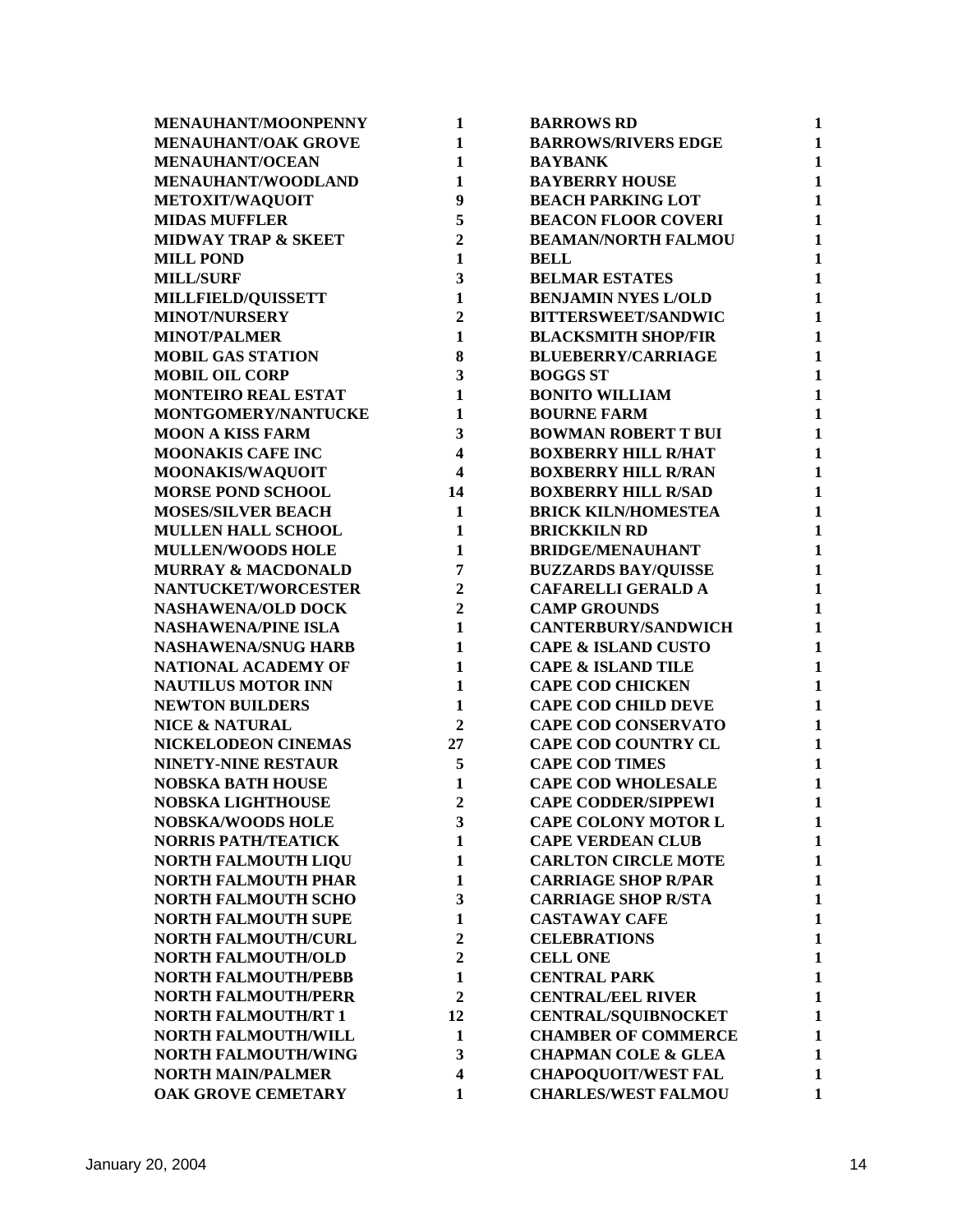| <b>OAKWOOD/PALMER</b>      | 5                       | <b>CHARTER GAS STATION</b>     | 1            |
|----------------------------|-------------------------|--------------------------------|--------------|
| <b>OCEAN STATE JOB LOT</b> | 18                      | <b>CHESTER/COUNTY</b>          | $\mathbf{1}$ |
| <b>OCEAN VILLAGE BOOKS</b> | $\mathbf{1}$            | <b>CHESTER/MARION</b>          | $\mathbf{1}$ |
| <b>ODD FELLOWS HALL</b>    | $\mathbf{1}$            | <b>CHESTER/WILD HARBOR</b>     | $\mathbf{1}$ |
| <b>OHARA MOTORS</b>        | 5                       | <b>CHESTNUT/MARAVISTA</b>      | $\mathbf{1}$ |
| <b>OLD BARNSTABLE RD</b>   | $\mathbf{1}$            | <b>CHILDS RIVER/FERRY</b>      | 1            |
| <b>OLD BARNSTABLE/CALE</b> | $\overline{2}$          | <b>CHILMARK CONDOMINIU</b>     | $\mathbf{1}$ |
| <b>OLD BARNSTABLE/CLAR</b> | $\mathbf{1}$            | <b>CHRISTIAN SCIENCE</b>       | $\mathbf{1}$ |
| <b>OLD BARNSTABLE/OLD</b>  | 7                       | <b>CHURCH TRAVEL AGENC</b>     | $\mathbf{1}$ |
| <b>OLD BARNSTABLE/PINE</b> | $\mathbf{1}$            | <b>CHURCHILL/SEACOAST</b>      | $\mathbf{1}$ |
| <b>OLD BARNSTABLE/PLUM</b> | $\overline{2}$          | <b>CIRCLE K GAS STATIO</b>     | 1            |
| <b>OLD BARNSTABLE/PRIN</b> | $\mathbf{1}$            | <b>CISCOS PIZZA</b>            | $\mathbf{1}$ |
| <b>OLD BARNSTABLE/PUTT</b> | $\overline{2}$          | <b>CLAIRES BOUTIQUE</b>        | $\mathbf{1}$ |
| <b>OLD BARNSTABLE/WIND</b> | $\overline{2}$          | <b>CLAM MAN THE</b>            | $\mathbf{1}$ |
| <b>OLD COUNTY/RT 151</b>   | $\mathbf{1}$            | <b>CLAM SHACK OF FALMO</b>     | $\mathbf{1}$ |
| <b>OLD DOCK/WEST FALMO</b> | $\overline{2}$          | <b>CLAUSONS AFFORDABLE</b>     | $\mathbf{1}$ |
| <b>OLD MAIN ROAD PARK</b>  | 3                       | <b>CLINTON/SWING</b>           | $\mathbf{1}$ |
| <b>OLD MAIN/WILD HARBO</b> | 3                       | <b>COLLINS/WAQUOIT</b>         | $\mathbf{1}$ |
| <b>OLD MEETING HOU/SOU</b> | $\overline{2}$          | <b>COLONIAL CANDLE OF</b>      | $\mathbf{1}$ |
| <b>OLD MEETING HOU/VIB</b> | $\overline{2}$          | <b>COLONIAL PLAZA</b>          | $\mathbf{1}$ |
| <b>OLD MEETING HOU/VID</b> | $\mathbf{1}$            | <b>COLUMBIA TV &amp; ELCTR</b> | $\mathbf{1}$ |
| <b>OLD PAL</b>             | $\mathbf{1}$            | <b>CORNER CYCLE</b>            | $\mathbf{1}$ |
| <b>OLD SILVER BEACH</b>    | 21                      | <b>CORRINE/SANDWICH</b>        | $\mathbf{1}$ |
| <b>OLYMPIA SPORTS</b>      | $\mathbf{1}$            | <b>CORTE REAL/EAST FAL</b>     | $\mathbf{1}$ |
| <b>OLYMPUS HEALTH CENT</b> | $\mathbf{1}$            | <b>COUNTY/DEPOT</b>            | $\mathbf{1}$ |
| <b>ORLEANS AUTO SUPPLY</b> | $\mathbf{1}$            | <b>COUNTY/GARNET</b>           | $\mathbf{1}$ |
| <b>ORTINS PHOTO SUPPLY</b> | 6                       | <b>COUNTY/NORTH FALMOU</b>     | 1            |
| <b>OSHMAN REAL ESTATE</b>  | $\mathbf{1}$            | <b>CRANE WILDLIFE</b>          | $\mathbf{1}$ |
| <b>OTIS ROTARY</b>         | $\mathbf{1}$            | <b>CROCKER/MEETING HOU</b>     | $\mathbf{1}$ |
| <b>OWLS NEST/PINECREST</b> | $\mathbf{1}$            | <b>CUMLODEN/WOODS HOLE</b>     | $\mathbf{1}$ |
| <b>OX BOW/TEATICKET</b>    | 34                      | <b>CURRIER/HAYWAY</b>          | $\mathbf{1}$ |
| <b>OYSTER POND</b>         | $\overline{2}$          | <b>CUTTYSARK/SHOREWOOD</b>     | $\mathbf{1}$ |
| <b>OYSTER POND/SURF</b>    | 5                       | <b>CVS</b>                     | $\mathbf{1}$ |
| <b>OYSTER POND/WOODS H</b> | $\overline{\mathbf{4}}$ | DARTMOUTH/GRAND                | $\mathbf{1}$ |
| <b>OYSTERS TOO</b>         | 21                      | <b>DAVEY TREE</b>              | 1            |
| P S IDEAL FUEL             | $\mathbf{1}$            | <b>DAVIS NECK/MENAUHAN</b>     | 1            |
| PALMER AVE LIQUORS         | 16                      | <b>DAVIS STRAITS/FALMO</b>     | 1            |
| PALMER AVE TEXACO          | 15                      | <b>DAVIS STRAITS/ROSE</b>      | 1            |
| PALMER AVENUE RESID        | $\overline{2}$          | <b>DAVIS/PALMER</b>            | 1            |
| <b>PALMER/DAVIS</b>        | $\mathbf{1}$            | <b>DAVISVILLE RD</b>           | $\mathbf{1}$ |
| PALMER/KATHARINE LE        | 10                      | DAVISVILLE/EMERALD             | $\mathbf{1}$ |
| <b>PALMER/ROGERS</b>       | 3                       | <b>DAVISVILLE/FOSTER</b>       | 1            |
| PALMER/SIPPEWISSETT        | 4                       | <b>DAVISVILLE/RENEE</b>        | 1            |
| <b>PALMER/SKATING</b>      | 5                       | <b>DAVISVILLE/SHAKER</b>       | 1            |
| <b>PALMER/TER HEUN</b>     | 13                      | <b>DEANS MARKET</b>            | 1            |
| <b>PALMER/WEST FALMOUT</b> | 18                      | <b>DEEPWOOD AVE</b>            | $\mathbf{1}$ |
| <b>PAPA GINOS</b>          | 14                      | DEEPWOOD/PINECREST             | 1            |
| <b>PAPA PETES</b>          | $\boldsymbol{2}$        | <b>DEER POND</b>               | $\mathbf{1}$ |
| PARKING LOT                | 1                       | DEER RUN VETERINARY            | 1            |
| PARSONS/WAQUOIT            | 5                       | <b>DEVILS/OYSTER POND</b>      | 1            |
| PATRIOT PARTY BOATS        | $\overline{2}$          | <b>DILLINGHAM/LANTERN</b>      | $\mathbf{1}$ |
|                            |                         |                                |              |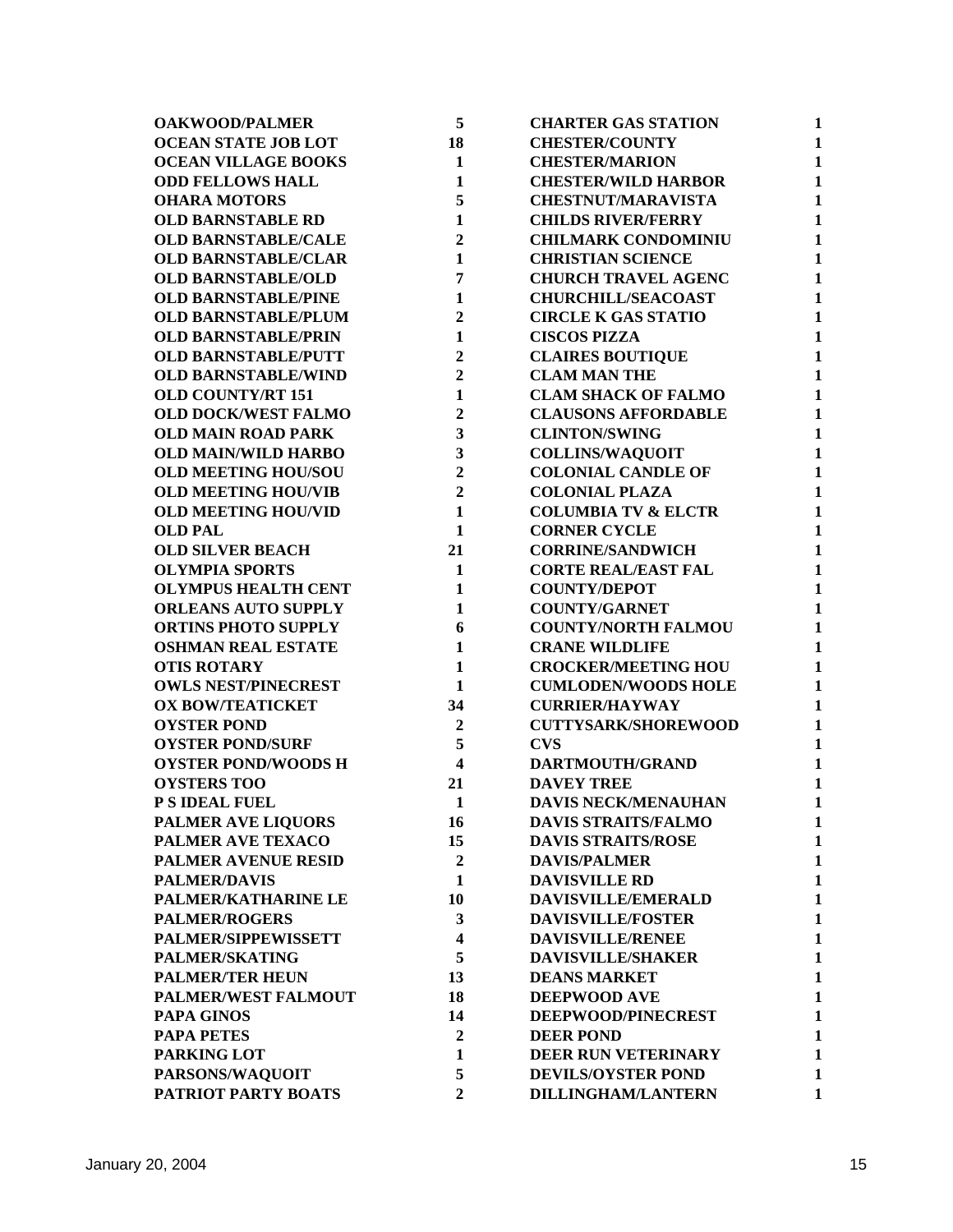| PATS PUSHCART OF FA            | $\overline{\mathbf{4}}$ | <b>DOME RESTAURANT</b>         | $\mathbf{1}$ |
|--------------------------------|-------------------------|--------------------------------|--------------|
| PAUL HARNEY GOLF CO            | 5                       | <b>DORAN/RT 151</b>            | $\mathbf{1}$ |
| PAUL PETERS INSURAN            | 3                       | <b>EAST</b>                    | $\mathbf{1}$ |
| PAULS PIZZA AND SEA            | $\mathbf{1}$            | <b>EAST FALMOUTH H/SAO</b>     | $\mathbf{1}$ |
| PEG NOONAN PARK                | $\overline{\mathbf{4}}$ | <b>EDGEWATER DR WE/KNO</b>     | $\mathbf{1}$ |
| PEKING PALACE                  | 5                       | <b>ELECTROLUX INC</b>          | $\mathbf{1}$ |
| PERSHING/SEACOAST S            | 1                       | <b>ELM/SURF</b>                | $\mathbf{1}$ |
| <b>PETES MOBIL</b>             | 13                      | <b>ELYSIAN/GRAND</b>           | $\mathbf{1}$ |
| PIE IN THE SKY                 | $\overline{\mathbf{4}}$ | <b>EMERSON HOUSE</b>           | $\mathbf{1}$ |
| <b>PINE RIDGE</b>              | $\mathbf{1}$            | <b>EMERSON/MENAUHANT</b>       | $\mathbf{1}$ |
| <b>PINE ST</b>                 | $\mathbf{1}$            | <b>ENTERPRISE THE</b>          | $\mathbf{1}$ |
| PINECREST BEACH/SAN            | 5                       | <b>ERIC CLAUSON/WEST F</b>     | $\mathbf{1}$ |
| PINECREST BEACH/SUN            | $\mathbf{1}$            | <b>ESPERSON LISA</b>           | $\mathbf{1}$ |
| PITCH PINE/SANDWICH            | $\mathbf{1}$            | <b>EXIT 151</b>                | $\mathbf{1}$ |
| PIZZA HUT OF AMERIC            | 6                       | <b>FAL. FIRE STATION 4</b>     | $\mathbf{1}$ |
| PLAZA SHELL INC                | 23                      | <b>FALMOUTH BARBER</b>         | $\mathbf{1}$ |
| PLUM HOLLOW/RT 151             | $\overline{\mathbf{4}}$ | <b>FALMOUTH COAL CO</b>        | $\mathbf{1}$ |
| PLYMOUTH SAVINGS BA            | 21                      | <b>FALMOUTH FIRE TOWER</b>     | $\mathbf{1}$ |
| POLE #209/27                   | $\mathbf{1}$            | <b>FALMOUTH HARBOR MAR</b>     | $\mathbf{1}$ |
| POND VIEW REALTY               | 1                       | <b>FALMOUTH HARBOR PAR</b>     | $\mathbf{1}$ |
| PONDVIEW/SAM TURNER            | $\mathbf{1}$            | <b>FALMOUTH HEIGHT/DAV</b>     | $\mathbf{1}$ |
| PORTSIDE/SHOREWOOD             | $\mathbf{1}$            | <b>FALMOUTH HEIGHT/GRA</b>     | $\mathbf{1}$ |
| <b>POST OFFICE RD</b>          | $\mathbf{1}$            | <b>FALMOUTH HEIGHT/JER</b>     | $\mathbf{1}$ |
| PRESCRIPTION CENTER            | $\mathbf{1}$            | <b>FALMOUTH HEIGHTS BE</b>     | $\mathbf{1}$ |
| <b>PRICELESS CARDS &amp; G</b> | 1                       | <b>FALMOUTH HISTORICAL</b>     | $\mathbf{1}$ |
| <b>PRINCE</b>                  | $\mathbf{1}$            | <b>FALMOUTH HOSPITAL T</b>     | $\mathbf{1}$ |
| <b>PRO-CUTS</b>                | $\overline{2}$          | <b>FALMOUTH MARINA</b>         | $\mathbf{1}$ |
| PURITAN CLOTHING OF            | 5                       | <b>FALMOUTH PRESCRIPTI</b>     | $\mathbf{1}$ |
| <b>QUAKER BONNET GIFT</b>      | $\overline{2}$          | <b>FALMOUTH READY MIX</b>      | $\mathbf{1}$ |
| <b>QUAKER/SHORE</b>            | $\mathbf{1}$            | <b>FALMOUTH ROD &amp; GUN</b>  | $\mathbf{1}$ |
| <b>QUAKER/WILD HARBOR</b>      | 4                       | <b>FALMOUTH SERVICE</b>        | $\mathbf{1}$ |
| <b>QUALITY INN</b>             | 5                       | <b>FALMOUTH SERVICE CE</b>     | $\mathbf{1}$ |
| <b>QUARTERDECK RESTAUR</b>     | 4                       | <b>FALMOUTH SKEET CLUB</b>     | 1            |
| <b>QUISSETT CAMPUS</b>         | $\overline{2}$          | <b>FALMOUTH TEXACO STA</b>     | $\mathbf{1}$ |
| <b>QUISSETT HARBOR HOU</b>     | 1                       | <b>FALMOUTH TRADE CENT</b>     | $\mathbf{1}$ |
| <b>OUISSETT HARBOR/OUI</b>     | 6                       | <b>FALMOUTH WINE &amp; SPI</b> | 1            |
| <b>QUISSETT HARBOR/WOO</b>     | 9                       | <b>FALMOUTH WOODS/FALM</b>     | 1            |
| <b>QUISSETT/QUISSETT H</b>     | 1                       | <b>FALMOUTH WOODS/SADD</b>     | 1            |
| <b>OUISSETT/REDGATE</b>        | 1                       | <b>FAR OUT FARM</b>            | 1            |
| <b>QUISSETT/SIPPEWISSE</b>     | $\overline{\mathbf{4}}$ | <b>FAY ROAD BEACH</b>          | $\mathbf{1}$ |
| R D CRANE TV & APPL            | 10                      | <b>FAY/NOBSKA</b>              | $\mathbf{1}$ |
| <b>RADIO SHACK</b>             | $\boldsymbol{2}$        | <b>FIELDCREST TACK SHO</b>     | 1            |
| <b>RAILROAD/WOODS HOLE</b>     | 3                       | <b>FIRST CITIZENS FEDE</b>     | $\mathbf{1}$ |
| <b>RAMADA INN FALMOUTH</b>     | 10                      | <b>FISHERIES AQUARIUM</b>      | $\mathbf{1}$ |
| RAMADA INN RESTAURA            | $\mathbf{2}$            | <b>FISHMONGER REST</b>         | $\mathbf{1}$ |
| <b>RANCH/RT 151</b>            | 6                       | <b>FLAX POND/JOHN PARK</b>     | $\mathbf{1}$ |
| <b>RANSOM/WOODS HOLE</b>       | $\overline{2}$          | <b>FOLEY REAL ESTATE</b>       | $\mathbf{1}$ |
| <b>RED HORSE INN</b>           | $\overline{2}$          | <b>FOX RUN/SANDWICH</b>        | $\mathbf{1}$ |
| <b>REGATTA OF FALMOUTH</b>     | $\overline{2}$          | <b>FOX/QUAKER</b>              | $\mathbf{1}$ |
| <b>REINES CORNER</b>           | 8                       | <b>FUCCILLO FOUNDATION</b>     | 1            |
| <b>REINE'S CORNER</b>          | 1                       | <b>GIFFORD/LT HAUSER</b>       | $\mathbf{1}$ |
|                                |                         |                                |              |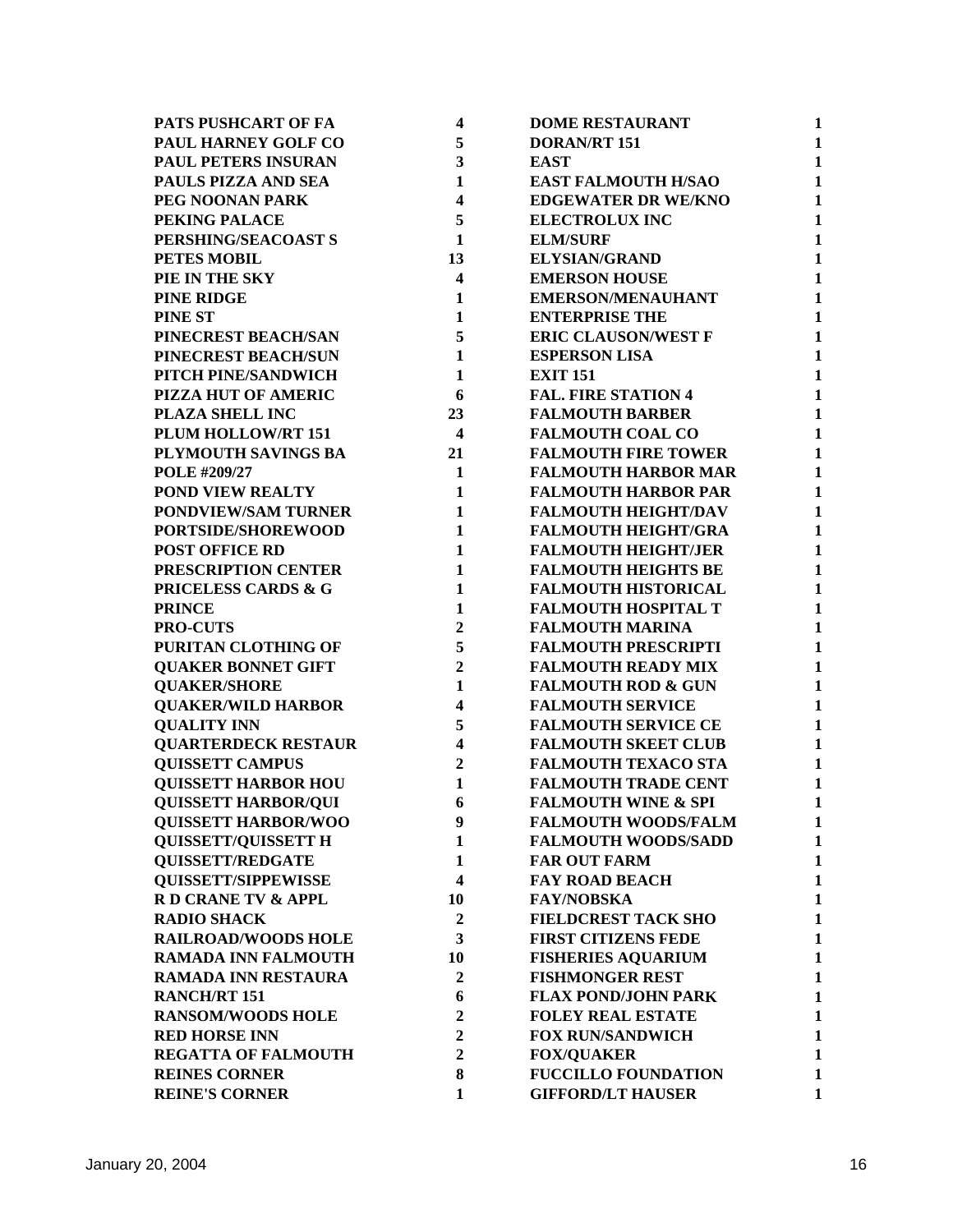| <b>REX/WOODS HOLE</b>          | 1                       | <b>GINGER/VIDAL</b>            | 1            |
|--------------------------------|-------------------------|--------------------------------|--------------|
| <b>RIVER BEND KEN</b>          | $\mathbf{1}$            | <b>GLENWOOD/MAIN</b>           | $\mathbf{1}$ |
| <b>RJ VARIETY STORE</b>        | $\overline{\mathbf{3}}$ | <b>GONSALVES/SANDWICH</b>      | $\mathbf{1}$ |
| <b>ROBBINS/SCRANTON</b>        | $\overline{\mathbf{3}}$ | <b>GRAND AVE</b>               | $\mathbf{1}$ |
| <b>ROCKLAND TRUST</b>          | 8                       | <b>GRAND/MASSACHUSETTS</b>     | $\mathbf{1}$ |
| <b>ROGERS &amp; GRAY INS A</b> | $\overline{\mathbf{3}}$ | <b>GRAND/MENAUHANT</b>         | $\mathbf{1}$ |
| <b>ROGERS/PALMER</b>           | $\mathbf{1}$            | <b>GREEN HARBOR/MENAUH</b>     | $\mathbf{1}$ |
| <b>ROO BAR</b>                 | 5                       | <b>GREEN POND</b>              | $\mathbf{1}$ |
| <b>ROYAL MEGANSETT NUR</b>     | $\mathbf{1}$            | <b>GREEN POND FISH 'N</b>      | $\mathbf{1}$ |
| <b>ROYAL NURSING &amp; ALZ</b> | $\mathbf{3}$            | <b>GREEN POND SEAFOOD</b>      | $\mathbf{1}$ |
| RT 151 ASHUMET                 | $\mathbf{1}$            | <b>GUV FULLER FIELD</b>        | $\mathbf{1}$ |
| <b>RT 151/BOX</b>              | $\mathbf{1}$            | <b>H &amp; R BLOCK INC</b>     | $\mathbf{1}$ |
| RT 151/RT 28 NORTH             | 50                      | <b>HAMBLIN POND</b>            | $\mathbf{1}$ |
| <b>RT 151/RT 28 SOUTH</b>      | 32                      | <b>HANNOUSH JEWELERS</b>       | $\mathbf{1}$ |
| <b>RT 151/SAM TURNER</b>       | 21                      | <b>HARBORSIDE MARINE &amp;</b> | $\mathbf{1}$ |
| <b>RT 151/SANDWICH</b>         | 57                      | <b>HARMONY HUT OF FALM</b>     | $\mathbf{1}$ |
| <b>RT 28</b>                   | $\boldsymbol{2}$        | <b>HARRINGTON ST LANDG</b>     | $\mathbf{1}$ |
| <b>RT 28 NORTH/BRICK</b>       | 5 <sup>5</sup>          | HARRINGTON/MARAVIST            | $\mathbf{1}$ |
| RT 28 NORTH/RT 151             | 23                      | <b>HARRIS HILL</b>             | $\mathbf{1}$ |
| <b>RT 28 NORTH/THOMAS</b>      | 24                      | HATCHVILLE/SHADY               | $\mathbf{1}$ |
| <b>RT 28 SOUTH</b>             | $\mathbf{1}$            | <b>HATCHVILLE/TURNER</b>       | $\mathbf{1}$ |
| <b>RT 28 SOUTH/BRICK</b>       | $\overline{7}$          | <b>HAWKS/WEST FALMOUTH</b>     | $\mathbf{1}$ |
| RT 28 SOUTH/RT 151             | 13                      | <b>HAYWAY/MELLO</b>            | $\mathbf{1}$ |
| <b>RT 28 SOUTH/SIPPEW</b>      | $\boldsymbol{9}$        | <b>HAYWAY/TEIXEIRA</b>         | $\mathbf{1}$ |
| <b>RT 28 SOUTH/THOMAS</b>      | 14                      | <b>HIDDEN VILLAGE/QUAK</b>     | $\mathbf{1}$ |
| <b>RT 28 UNDERPASS</b>         | $\mathbf{1}$            | <b>HIGHFIELD HALL</b>          | $\mathbf{1}$ |
| RT 28A SOUTH                   | $\mathbf{1}$            | <b>HIGHWAY UNDERPASS</b>       | $\mathbf{1}$ |
| <b>RYAN FAMILY AMUSEME</b>     | $\mathbf{1}$            | <b>HOLLAND ST</b>              | $\mathbf{1}$ |
| <b>RYDER RENTAL</b>            | $\mathbf{1}$            | <b>HOLLY PARK VARIETY</b>      | $\mathbf{1}$ |
| <b>SABATINOS OF FALMOU</b>     | 17                      | <b>HOLY GHOST HALL</b>         | $\mathbf{1}$ |
| <b>SACONESSET/WEST FAL</b>     | $\overline{2}$          | <b>HOMEGOODS</b>               | $\mathbf{1}$ |
| <b>SAFELITE AUTO GLASS</b>     | 6                       | <b>HOMEPORT</b>                | $\mathbf{1}$ |
| <b>SAINT ANTHONYS CHUR</b>     | 5                       | <b>HOMESPUN GARDEN</b>         | $\mathbf{1}$ |
| <b>SAINT MARKS/TEATICK</b>     | 7                       | <b>HOOPHOLE RD</b>             | $\mathbf{1}$ |
| <b>SALON DION</b>              | 1                       | <b>HOWLIN HOWIE'S</b>          | $\mathbf{1}$ |
| <b>SAM TURNER/SPECTACL</b>     | $\overline{2}$          | <b>HUBBARD PAINT &amp; WAL</b> | 1            |
| <b>SAM TURNER/WHEELHOU</b>     | 7                       | <b>IDEAL FLOOR COVERIN</b>     | 1            |
| <b>SAND</b>                    | $\mathbf{1}$            | <b>INDIA BOUTIQUE</b>          | 1            |
| <b>SANDS OF TIME MOTOR</b>     | 1                       | <b>INTERSTATE MOTORS I</b>     | 1            |
| <b>SANDWICH RD</b>             | $\boldsymbol{2}$        | <b>IROQUOIS/MARAVISTA</b>      | 1            |
| <b>SANDWICH RD/JOHN PA</b>     | $\mathbf{1}$            | <b>JANNEY RICHARD B DM</b>     | $\mathbf{1}$ |
| <b>SANDWICH/BRICK KILN</b>     | 35                      | <b>JERICHO PATH/LAKE L</b>     | 1            |
| SANDWICH/GREENWOOD             | 4                       | JOHNNY'S TUBE AND L            | 1            |
| <b>SANDWICH/RT 151</b>         | 38                      | <b>JOHNNYS TUNE &amp; LUBE</b> | 1            |
| SANDWICH/TAMARACK              | $\boldsymbol{2}$        | <b>KABLOOM</b>                 | 1            |
| SANDWICH/TANGLEWOOD            | 5                       | <b>KATHERINE</b>               | 1            |
| SANDWICH/TEATICKET             | 17                      | <b>KETTLE HOLE/WOODS H</b>     | $\mathbf{1}$ |
| SANDWICH/THOMAS B L            | $\boldsymbol{9}$        | KIMBERLY/MARAVISTA             | 1            |
| <b>SANDWICH/TURNER</b>         | $\boldsymbol{9}$        | <b>KING/QUEEN</b>              | 1            |
| <b>SANDWICH/WHITE PINE</b>     | $\overline{2}$          | <b>KINGHORN/TER HEUN</b>       | 1            |
| <b>SCHOOL ST</b>               | 1                       | <b>KIRK/OLD MAIN</b>           | $\mathbf{1}$ |
|                                |                         |                                |              |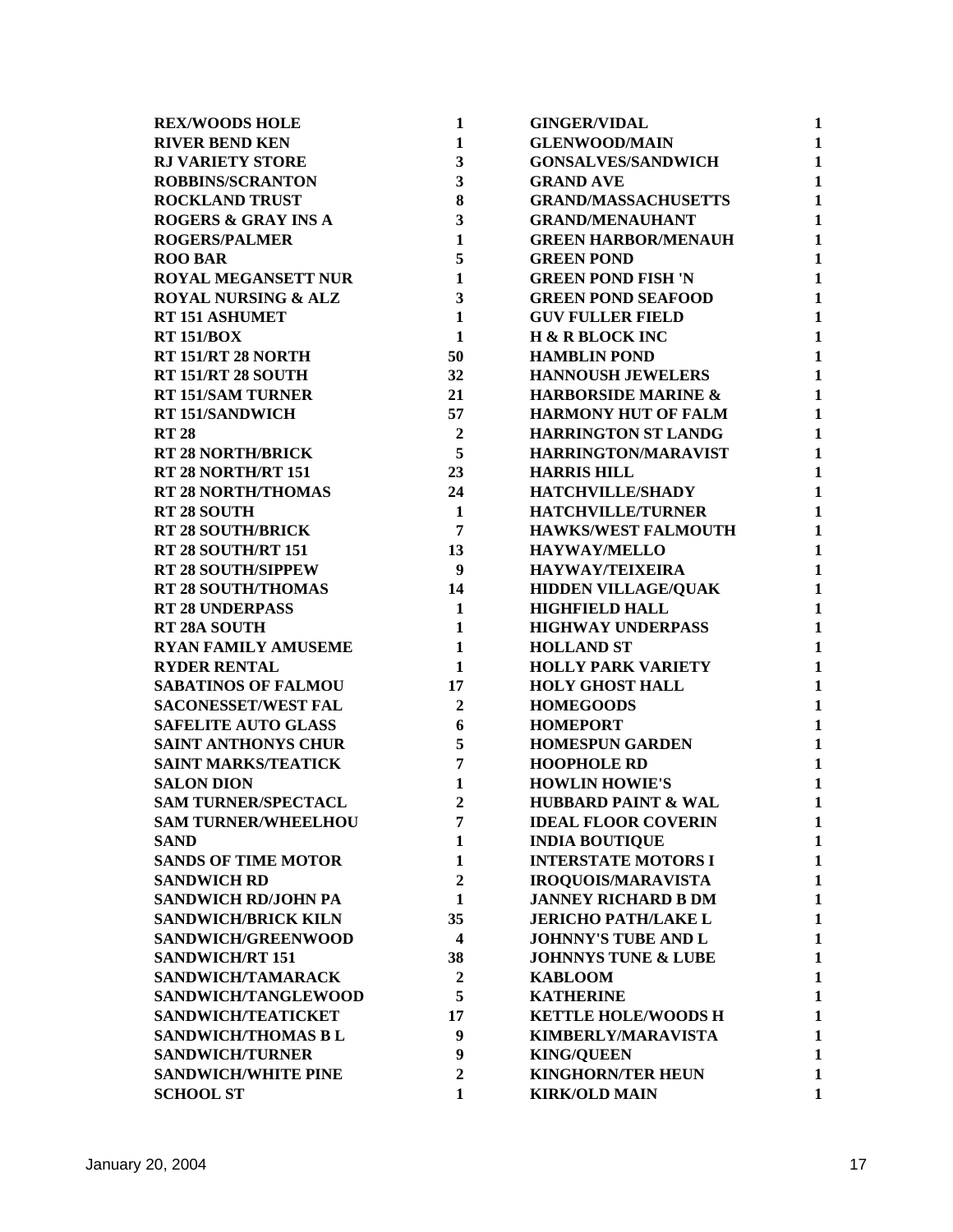| <b>SCHOOL/WATER</b>            | 5                       | KNOLLWOOD/SEACOAST         | 1            |
|--------------------------------|-------------------------|----------------------------|--------------|
| <b>SEA CREST RESORT &amp;</b>  | 12                      | <b>LAIDLAW TRANSIT INC</b> | 1            |
| <b>SEA EDUCATION ASSOC</b>     | $\mathbf{1}$            | <b>LAKE LEAMAN/WORCEST</b> | 1            |
| <b>SEACOAST SHORES/SEA</b>     | 3                       | <b>LAKE SHORE/PINECRES</b> | $\mathbf{1}$ |
| <b>SEACOAST SHORES/WIN</b>     | 3                       | <b>LAKEVIEW AVE</b>        | $\mathbf{1}$ |
| <b>SEAFOOD SAMS</b>            | 12                      | <b>LANTERN/MAIN</b>        | $\mathbf{1}$ |
| <b>SEAPIT RD/WAQUOIT H</b>     | 7                       | <b>LAUNDROMAT</b>          | $\mathbf{1}$ |
| <b>SECURITY FEDERAL SA</b>     | 1                       | <b>LAWRENCES RESTAURAN</b> | $\mathbf{1}$ |
| <b>SERVICE FEDERAL CRE</b>     | 8                       | <b>LEARY FAMILY AMUSEM</b> | $\mathbf{1}$ |
| <b>SETTLES GLASS CORPO</b>     | $\overline{\mathbf{4}}$ | <b>LEESIDE INC</b>         | $\mathbf{1}$ |
| <b>SHAWS SUPER MARKET</b>      | 11                      | <b>LEFEVRE PARK</b>        | $\mathbf{1}$ |
| <b>SHELL OIL CO INC</b>        | 5                       | <b>LIL PEACH FOOD STOR</b> | $\mathbf{1}$ |
| <b>SHERWIN WILLIAMS</b>        | $\mathbf{1}$            | <b>LIMERICK/SANDWICH</b>   | $\mathbf{1}$ |
| <b>SHINING SEA BIKE PA</b>     | 8                       | <b>LOCUST/NORTH MAIN</b>   | $\mathbf{1}$ |
| <b>SHORE ST</b>                | $\mathbf{1}$            | <b>LOCUST/SIDERS POND</b>  | $\mathbf{1}$ |
| <b>SHORE/SURF</b>              | 5                       | <b>LUSCOMBE/WATER</b>      | $\mathbf{1}$ |
| <b>SHOREWAY ACRES INN</b>      | 3                       | <b>M &amp; M AUTO</b>      | $\mathbf{1}$ |
| <b>SHOREWOOD/EAST FALM</b>     | 18                      | <b>MACDONALD CHIROPRAC</b> | $\mathbf{1}$ |
| <b>SHOREWOOD/SUNCREST</b>      | $\mathbf{1}$            | <b>MACDOUGALLS</b>         | $\mathbf{1}$ |
| <b>SHUCKERS</b>                | $\mathbf{1}$            | <b>MACLON</b>              | $\mathbf{1}$ |
| <b>SILENT WAY</b>              | 1                       | <b>MACLONE STUDIOS</b>     | $\mathbf{1}$ |
| <b>SILVER LOUNGE</b>           | 14                      | <b>MAGIC YEARS NURSERY</b> | $\mathbf{1}$ |
| <b>SIPPEWISSETT CABINS</b>     | 4                       | <b>MAIN ENTRY/WILD HAR</b> | $\mathbf{1}$ |
| SIPPEWISSETT/STANDI            | 1                       | <b>MAIN ST</b>             | $\mathbf{1}$ |
| SIPPEWISSETT/WOOD N            | $\overline{2}$          | <b>MAIN/PALMER</b>         | 1            |
| <b>SLEEPY HOLLOW MOTOR</b>     | $\overline{2}$          | <b>MARAVISTA/NARRAGANS</b> | $\mathbf{1}$ |
| <b>SMITHS VARIETY STOR</b>     | $\mathbf{1}$            | <b>MARAVISTA/SWALLOW</b>   | $\mathbf{1}$ |
| <b>SMITTYS HOMEMADE IC</b>     | 4                       | <b>MARES POND</b>          | $\mathbf{1}$ |
| <b>SNOW &amp; JONES PLUMBI</b> | 1                       | <b>MARINE BIOLOGICAL L</b> | $\mathbf{1}$ |
| <b>SOCIAL SECURITY OFF</b>     | $\mathbf{1}$            | <b>MARINERS/SHORE</b>      | $\mathbf{1}$ |
| <b>SOF AS A GRAPE</b>          | 1                       | <b>MARKET BOOKSHOP INC</b> | $\mathbf{1}$ |
| <b>SOFT AS A GRAPE</b>         | 5                       | <b>MARLBOROUGH INN THE</b> | $\mathbf{1}$ |
| <b>SOUTH CAPE MOTEL IN</b>     | 6                       | <b>MARSHALL/SEACOAST S</b> | $\mathbf{1}$ |
| <b>SOUZAS CONSERVATION</b>     | 1                       | <b>MASHPEE TOWN LINE</b>   | $\mathbf{1}$ |
| <b>SPECTACLE</b>               | 1                       | <b>MASSACHUSETTS A/NAN</b> | 1            |
| <b>SPRING BARS/WORCEST</b>     | 22                      | <b>MEADOW NECK/METOXIT</b> | 1            |
| <b>ST ANTHONYS CHURCH</b>      | 28                      | <b>MEETING HOUSE R/OLD</b> | 1            |
| <b>ST ANTHONYS CLUB</b>        | 1                       | <b>MEINEKE</b>             | 1            |
| <b>ST BARNABAS CHURCH</b>      | $\overline{2}$          | <b>MENAUHANT</b>           | $\mathbf{1}$ |
| <b>ST ELIZABETH SETON</b>      | $\mathbf{1}$            | MENAUHANT/MOONPENNY        | $\mathbf{1}$ |
| <b>ST JOSEPHS CEMETARY</b>     | $\mathbf{1}$            | <b>MENAUHANT/OAK GROVE</b> | 1            |
| <b>ST PATRICKS CHURCH</b>      | 11                      | <b>MENAUHANT/OCEAN</b>     | $\mathbf{1}$ |
| <b>ST THOMAS CHAPEL</b>        | $\overline{\mathbf{4}}$ | MENAUHANT/WOODLAND         | 1            |
| <b>STAPLES</b>                 | 9                       | <b>MILL POND</b>           | 1            |
| <b>STAR MARKET</b>             | 20                      | MILLFIELD/QUISSETT         | $\mathbf{1}$ |
| <b>STAR TOWING</b>             | 1                       | <b>MINOT/PALMER</b>        | $\mathbf{1}$ |
| <b>STARBUCKS COFFEE</b>        | 7                       | <b>MONTEIRO REAL ESTAT</b> | 1            |
| <b>STEAMSHIP AUTH</b>          | 1                       | MONTGOMERY/NANTUCKE        | 1            |
| <b>STEAMSHIP AUTHORTIY</b>     | 1                       | <b>MOSES/SILVER BEACH</b>  | 1            |
| <b>STEVES PIZZERIA &amp; M</b> | 3                       | <b>MULLEN HALL SCHOOL</b>  | 1            |
| <b>STONES BARBER SHOP</b>      | 3                       | <b>MULLEN/WOODS HOLE</b>   | 1            |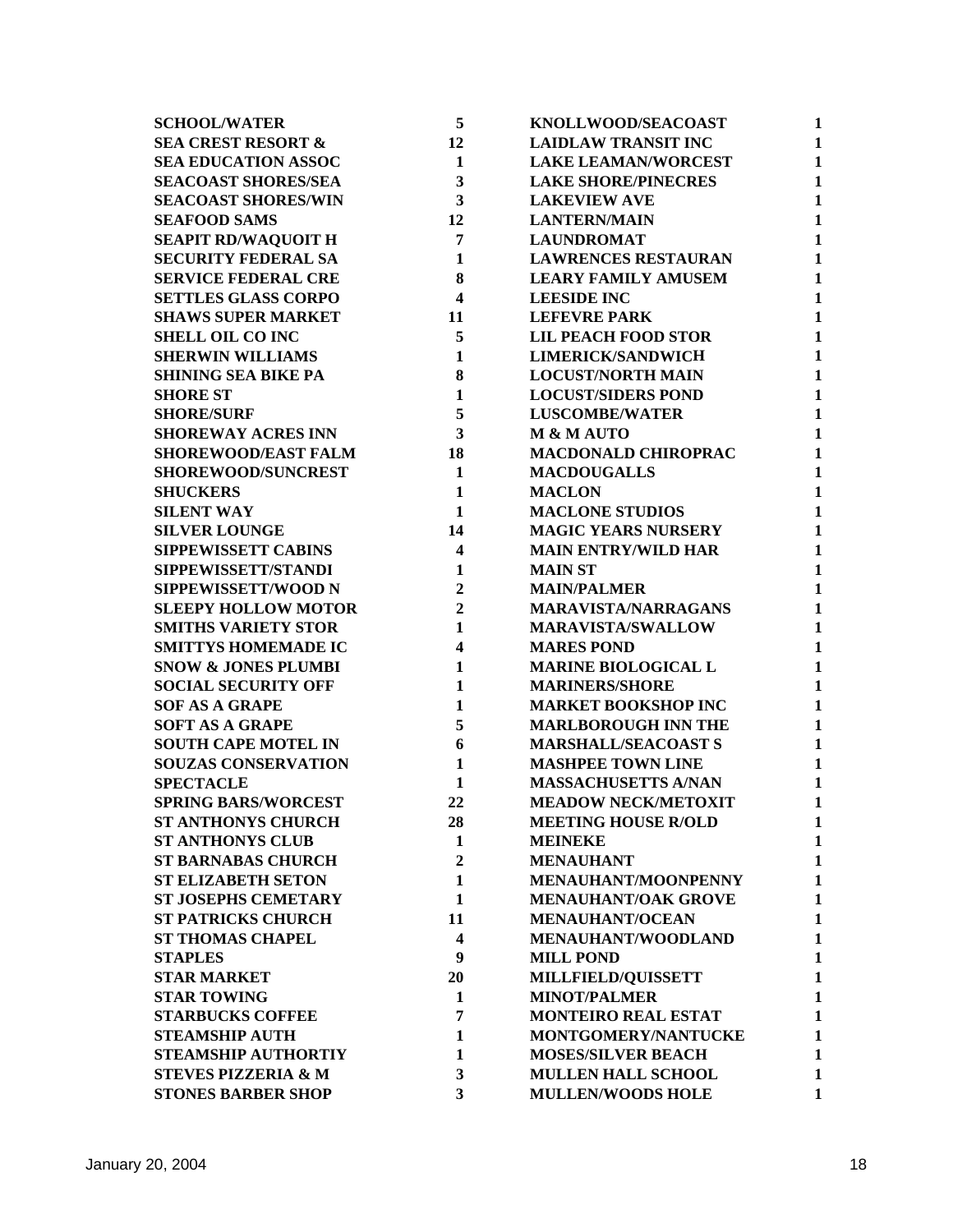| <b>STONY BEACH</b>             | $\overline{2}$          | <b>NASHAWENA/PINE ISLA</b> | 1            |
|--------------------------------|-------------------------|----------------------------|--------------|
| <b>STOP &amp; SHOP</b>         | 182                     | <b>NASHAWENA/SNUG HARB</b> | 1            |
| <b>STOP &amp; SHOP ENTRANC</b> | $\mathbf{1}$            | NATIONAL ACADEMY OF        | $\mathbf{1}$ |
| <b>STOP &amp; SHOP PHARMAC</b> | $\overline{\mathbf{4}}$ | <b>NAUTILUS MOTOR INN</b>  | $\mathbf{1}$ |
| <b>STOP &amp; SHOP PLAZA</b>   | 21                      | <b>NEWTON BUILDERS</b>     | $\mathbf{1}$ |
| <b>STRAWBERRIES</b>            | $\overline{\mathbf{4}}$ | <b>NOBSKA BATH HOUSE</b>   | $\mathbf{1}$ |
| STUDLEY/WAQUOIT                | 3                       | <b>NORRIS PATH/TEATICK</b> | $\mathbf{1}$ |
| <b>SULLIVAN TIRE</b>           | $\overline{2}$          | <b>NORTH FALMOUTH LIQU</b> | $\mathbf{1}$ |
| <b>SUMNER/WOODS HOLE</b>       | $\mathbf{1}$            | <b>NORTH FALMOUTH PHAR</b> | $\mathbf{1}$ |
| <b>SUNLOT</b>                  | $\mathbf{1}$            | <b>NORTH FALMOUTH SUPE</b> | $\mathbf{1}$ |
| <b>SUN SELF STORAGE</b>        | $\overline{2}$          | <b>NORTH FALMOUTH/PEBB</b> | 1            |
| <b>SUPER LUBE</b>              | 12                      | NORTH FALMOUTH/WILL        | $\mathbf{1}$ |
| <b>SURF DRIVE BATH HOU</b>     | 1                       | OAK GROVE CEMETARY         | $\mathbf{1}$ |
| <b>SURF DRIVE BEACH</b>        | 13                      | <b>OCEAN VILLAGE BOOKS</b> | $\mathbf{1}$ |
| <b>SURFSIDE HOLIDAY</b>        | 10                      | <b>ODD FELLOWS HALL</b>    | $\mathbf{1}$ |
| <b>SUSANS THRIFT SHOP</b>      | $\mathbf{1}$            | <b>OLD BARNSTABLE RD</b>   | $\mathbf{1}$ |
| <b>T J MAXX</b>                | 7                       | <b>OLD BARNSTABLE/CLAR</b> | $\mathbf{1}$ |
| <b>TAKEMMEH/WAQUOIT</b>        | $\mathbf{1}$            | <b>OLD BARNSTABLE/PINE</b> | $\mathbf{1}$ |
| <b>TATAKET APARTMENTS</b>      | $\overline{\mathbf{4}}$ | <b>OLD BARNSTABLE/PRIN</b> | $\mathbf{1}$ |
| <b>TATAKET SQUARE</b>          | $\mathbf{1}$            | <b>OLD COUNTY/RT 151</b>   | $\mathbf{1}$ |
| TAVARES NURSERY & G            | $\mathbf{1}$            | <b>OLD MEETING HOU/VID</b> | $\mathbf{1}$ |
| <b>TAYLOR RENTAL</b>           | $\mathbf{1}$            | <b>OLD PAL</b>             | $\mathbf{1}$ |
| <b>TEATICKET AUTO BODY</b>     | $\mathbf{1}$            | <b>OLYMPIA SPORTS</b>      | $\mathbf{1}$ |
| <b>TEATICKET FARMS</b>         | $\mathbf{1}$            | <b>OLYMPUS HEALTH CENT</b> | $\mathbf{1}$ |
| <b>TEATICKET HARDWARE</b>      | 5                       | <b>ORLEANS AUTO SUPPLY</b> | $\mathbf{1}$ |
| <b>TEATICKET PATH/TEAT</b>     | 14                      | <b>OSHMAN REAL ESTATE</b>  | $\mathbf{1}$ |
| <b>TEATICKET POST OFFI</b>     | $\mathbf{1}$            | <b>OTIS ROTARY</b>         | $\mathbf{1}$ |
| <b>TEATICKET SCHOOL</b>        | 5                       | <b>OWLS NEST/PINECREST</b> | $\mathbf{1}$ |
| <b>TEATICKET/MARAVISTA</b>     | 10                      | P S IDEAL FUEL             | $\mathbf{1}$ |
| <b>TEATICKET/TEATICKET</b>     | $\overline{2}$          | <b>PALMER/DAVIS</b>        | $\mathbf{1}$ |
| <b>TEATICKET/TROTTING</b>      | 12                      | PARKING LOT                | $\mathbf{1}$ |
| <b>TEATICKET/VILLAGE C</b>     | $\mathbf{1}$            | PAULS PIZZA AND SEA        | $\mathbf{1}$ |
| <b>TECHNOLOGY PARK</b>         | 3                       | PERSHING/SEACOAST S        | $\mathbf{1}$ |
| <b>TECHNOLOGY/THOMAS B</b>     | 8                       | <b>PINE RIDGE</b>          | $\mathbf{1}$ |
| <b>TEDESCHI FOOD SHOPS</b>     | 43                      | <b>PINE ST</b>             | $\mathbf{1}$ |
| <b>TERRACE GABLES</b>          | $\mathbf{1}$            | PINECREST BEACH/SUN        | 1            |
| <b>TEXACO</b>                  | 5                       | PITCH PINE/SANDWICH        | 1            |
| <b>THE BANK</b>                | 1                       | POLE #209/27               | 1            |
| THE EATERY @ 146               | $\overline{\mathbf{4}}$ | POND VIEW REALTY           | $\mathbf{1}$ |
| <b>THOMAS B LANDER/BLA</b>     | 8                       | <b>PONDVIEW/SAM TURNER</b> | $\mathbf{1}$ |
| <b>THOMAS B LANDER/TUR</b>     | 15                      | PORTSIDE/SHOREWOOD         | $\mathbf{1}$ |
| <b>THOMAS B LANDER/WES</b>     | 7                       | <b>POST OFFICE RD</b>      | $\mathbf{1}$ |
| <b>THOMAS LANDERS RD</b>       | 1                       | PRESCRIPTION CENTER        | $\mathbf{1}$ |
| <b>THREE WAY LIQUORS</b>       | 10                      | PRICELESS CARDS & G        | $\mathbf{1}$ |
| <b>TIDES MOTEL THE</b>         | 7                       | <b>PRINCE</b>              | $\mathbf{1}$ |
| <b>TOWN &amp; BEACH MOTEL</b>  | 1                       | <b>QUAKER/SHORE</b>        | 1            |
| <b>TOWN CLEANERS</b>           | $\mathbf{1}$            | <b>QUISSETT HARBOR HOU</b> | $\mathbf{1}$ |
| <b>TOWN FUEL</b>               | $\mathbf{1}$            | <b>QUISSETT/QUISSETT H</b> | $\mathbf{1}$ |
| <b>TOWN HALL</b>               | 3                       | <b>QUISSETT/REDGATE</b>    | 1            |
| <b>TOWN HALL SQUARE</b>        | 14                      | <b>REINE'S CORNER</b>      | $\mathbf{1}$ |
|                                | $\overline{2}$          |                            | $\mathbf{1}$ |
| TOWN LANDING/WAQUOI            |                         | <b>REX/WOODS HOLE</b>      |              |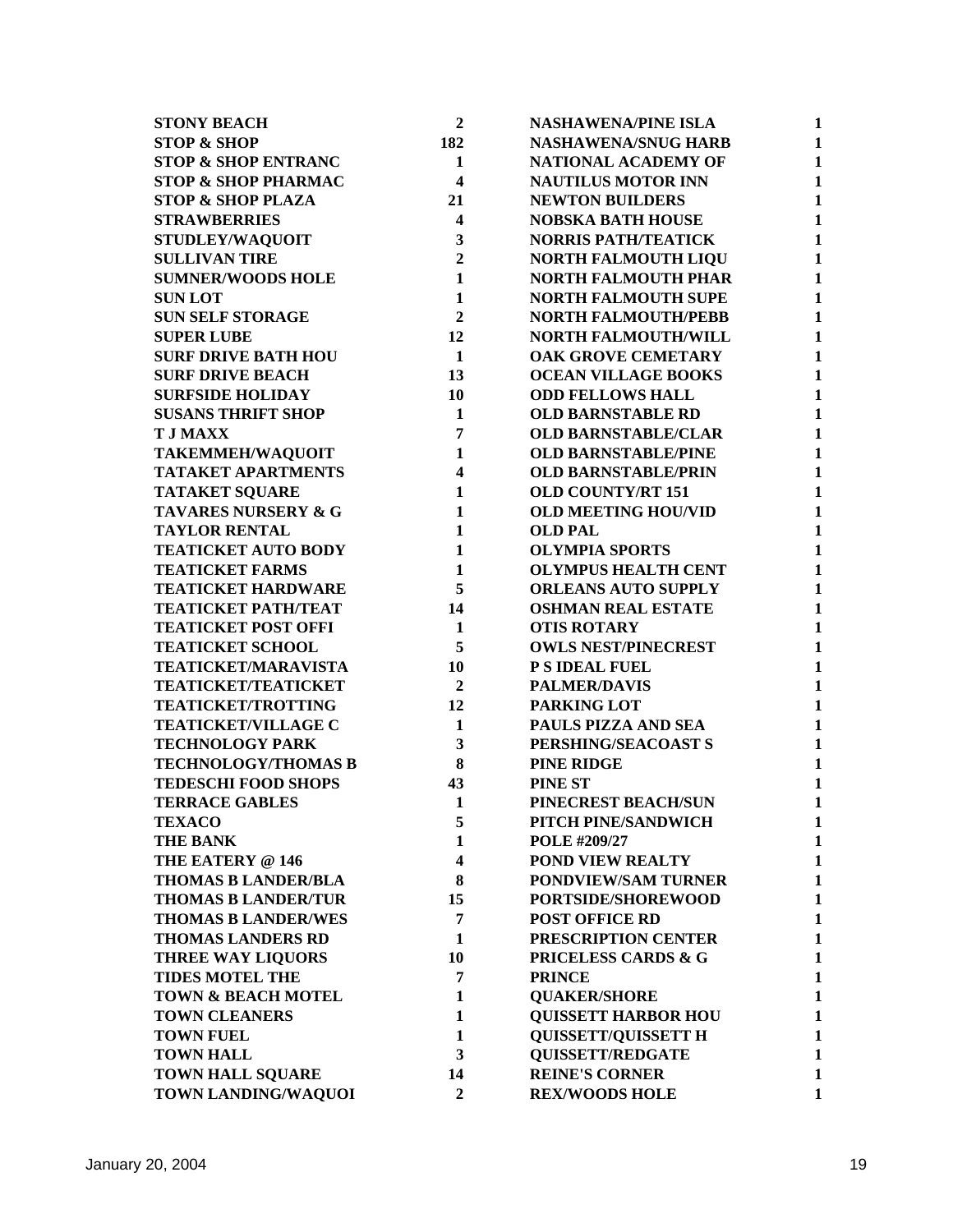| <b>TOWN PAINT &amp; SUPPLY</b> | 10             | <b>RIVER BEND KEN</b>          | 1            |
|--------------------------------|----------------|--------------------------------|--------------|
| <b>TOWNE TAVERN</b>            | $\overline{2}$ | <b>ROGERS/PALMER</b>           | $\mathbf{1}$ |
| <b>TRABICA</b>                 | $\overline{2}$ | <b>ROYAL MEGANSETT NUR</b>     | $\mathbf{1}$ |
| <b>TRADE CENTER BOWL &amp;</b> | 11             | <b>RT 151 ASHUMET</b>          | $\mathbf{1}$ |
| <b>TREETOPS CONDOMINIU</b>     | 6              | <b>RT 151/BOX</b>              | $\mathbf{1}$ |
| <b>TRIBECA</b>                 | 1              | <b>RT 28 SOUTH</b>             | $\mathbf{1}$ |
| <b>TROTTING PARK R/TRO</b>     | 4              | <b>RT 28 UNDERPASS</b>         | $\mathbf{1}$ |
| <b>TRUNK RIVER</b>             | 5              | RT 28A SOUTH                   | $\mathbf{1}$ |
| <b>TURNER/SANDWICH</b>         | $\mathbf{1}$   | <b>RYAN FAMILY AMUSEME</b>     | 1            |
| <b>UNDER THE SUN</b>           | $\mathbf{1}$   | <b>RYDER RENTAL</b>            | 1            |
| UNITARIAN UNIVERSAL            | $\mathbf{1}$   | <b>SALON DION</b>              | $\mathbf{1}$ |
| <b>UNITED CHURCH APART</b>     | $\mathbf{1}$   | <b>SAND</b>                    | $\mathbf{1}$ |
| <b>UPPER CAPE INTERNAL</b>     | $\mathbf{1}$   | <b>SANDS OF TIME MOTOR</b>     | $\mathbf{1}$ |
| <b>UPPER CAPE REALTY C</b>     | $\overline{2}$ | <b>SANDWICH RD/JOHN PA</b>     | $\mathbf{1}$ |
| <b>US POSTAL SERVICE</b>       | 75             | <b>SCHOOL ST</b>               | $\mathbf{1}$ |
| <b>VFW</b>                     | 10             | <b>SEA EDUCATION ASSOC</b>     | $\mathbf{1}$ |
| <b>VIDEO PARADISE</b>          | $\overline{2}$ | <b>SECURITY FEDERAL SA</b>     | $\mathbf{1}$ |
| <b>VIEW CREST/WEST FAL</b>     | 1              | <b>SHERWIN WILLIAMS</b>        | $\mathbf{1}$ |
| <b>VILLAGE GREEN</b>           | 12             | <b>SHORE ST</b>                | $\mathbf{1}$ |
| <b>VILLAGE GREEN INN</b>       | $\overline{2}$ | <b>SHOREWOOD/SUNCREST</b>      | $\mathbf{1}$ |
| <b>VILLAGE PANTRY ENTE</b>     | 9              | <b>SHUCKERS</b>                | $\mathbf{1}$ |
| <b>VINCENT ASSOCIATES</b>      | $\mathbf{1}$   | <b>SILENT WAY</b>              | $\mathbf{1}$ |
| <b>VISITING NURSES ASS</b>     | $\overline{2}$ | SIPPEWISSETT/STANDI            | $\mathbf{1}$ |
| <b>WALMART</b>                 | 9              | <b>SMITHS VARIETY STOR</b>     | $\mathbf{1}$ |
| <b>WALPOLE WOODWORKERS</b>     | $\mathbf{1}$   | <b>SNOW &amp; JONES PLUMBI</b> | $\mathbf{1}$ |
| <b>WAQUOIT BAY NERR</b>        | $\mathbf{1}$   | <b>SOCIAL SECURITY OFF</b>     | $\mathbf{1}$ |
| WAQUOIT CONGREGATIO            | $\overline{2}$ | <b>SOF AS A GRAPE</b>          | $\mathbf{1}$ |
| <b>WAQUOIT FEED &amp; GARD</b> | 6              | SOUZAS CONSERVATION            | $\mathbf{1}$ |
| <b>WAQUOIT HWY</b>             | $\mathbf{1}$   | <b>SPECTACLE</b>               | $\mathbf{1}$ |
| WAQUOIT LANDING/WAQ            | 3              | <b>ST ANTHONYS CLUB</b>        | $\mathbf{1}$ |
| <b>WAQUOIT/RED BROOK</b>       | 24             | <b>ST ELIZABETH SETON</b>      | $\mathbf{1}$ |
| WAQUOIT/WAQUOIT LAN            | 3              | <b>ST JOSEPHS CEMETARY</b>     | $\mathbf{1}$ |
| <b>WAQUOIT/WHISTLERS</b>       | $\overline{2}$ | <b>STAR TOWING</b>             | $\mathbf{1}$ |
| <b>WATER DEPT</b>              | $\mathbf{1}$   | <b>STEAMSHIP AUTH</b>          | $\mathbf{1}$ |
| <b>WATER/WOODS HOLE</b>        | 6              | <b>STEAMSHIP AUTHORTIY</b>     | 1            |
| <b>WEST FALMOUTH GETTY</b>     | 4              | <b>STOP &amp; SHOP ENTRANC</b> | 1            |
| <b>WEST FALMOUTH H/WES</b>     | 4              | <b>SUMNER/WOODS HOLE</b>       | $\mathbf{1}$ |
| <b>WEST FALMOUTH HWY</b>       | $\mathbf{2}$   | <b>SUNLOT</b>                  | $\mathbf{1}$ |
| <b>WEST FALMOUTH MARKE</b>     | 4              | <b>SURF DRIVE BATH HOU</b>     | $\mathbf{1}$ |
| WEST FALMOUTH PLAZA            | $\overline{2}$ | <b>SUSANS THRIFT SHOP</b>      | $\mathbf{1}$ |
| <b>WEST MARINE</b>             | 3              | <b>TAKEMMEH/WAQUOIT</b>        | $\mathbf{1}$ |
| <b>WESTIES SHOE OUTLET</b>     | 6              | <b>TATAKET SQUARE</b>          | $\mathbf{1}$ |
| <b>WHARF RESTAURANT TH</b>     | $\overline{2}$ | <b>TAVARES NURSERY &amp; G</b> | $\mathbf{1}$ |
| <b>WHITE HEN PANTRY</b>        | 56             | <b>TAYLOR RENTAL</b>           | $\mathbf{1}$ |
| <b>WHITES AUTOMOTIVE C</b>     | 15             | <b>TEATICKET AUTO BODY</b>     | $\mathbf{1}$ |
| <b>WILD HARBOR ESTATES</b>     | $\mathbf{1}$   | <b>TEATICKET FARMS</b>         | $\mathbf{1}$ |
| <b>WILDFLOWER INN</b>          | $\overline{2}$ | <b>TEATICKET POST OFFI</b>     | 1            |
| <b>WILLOWFIELD TAVERN</b>      | $\overline{2}$ | <b>TEATICKET/VILLAGE C</b>     | $\mathbf{1}$ |
| <b>WINDFALL MARKET</b>         | 12             | <b>TERRACE GABLES</b>          | $\mathbf{1}$ |
| <b>WINSTONS</b>                | $\overline{2}$ | <b>THE BANK</b>                | $\mathbf{1}$ |
| <b>WISHING MOON HILL</b>       | 18             | <b>THOMAS LANDERS RD</b>       | $\mathbf{1}$ |